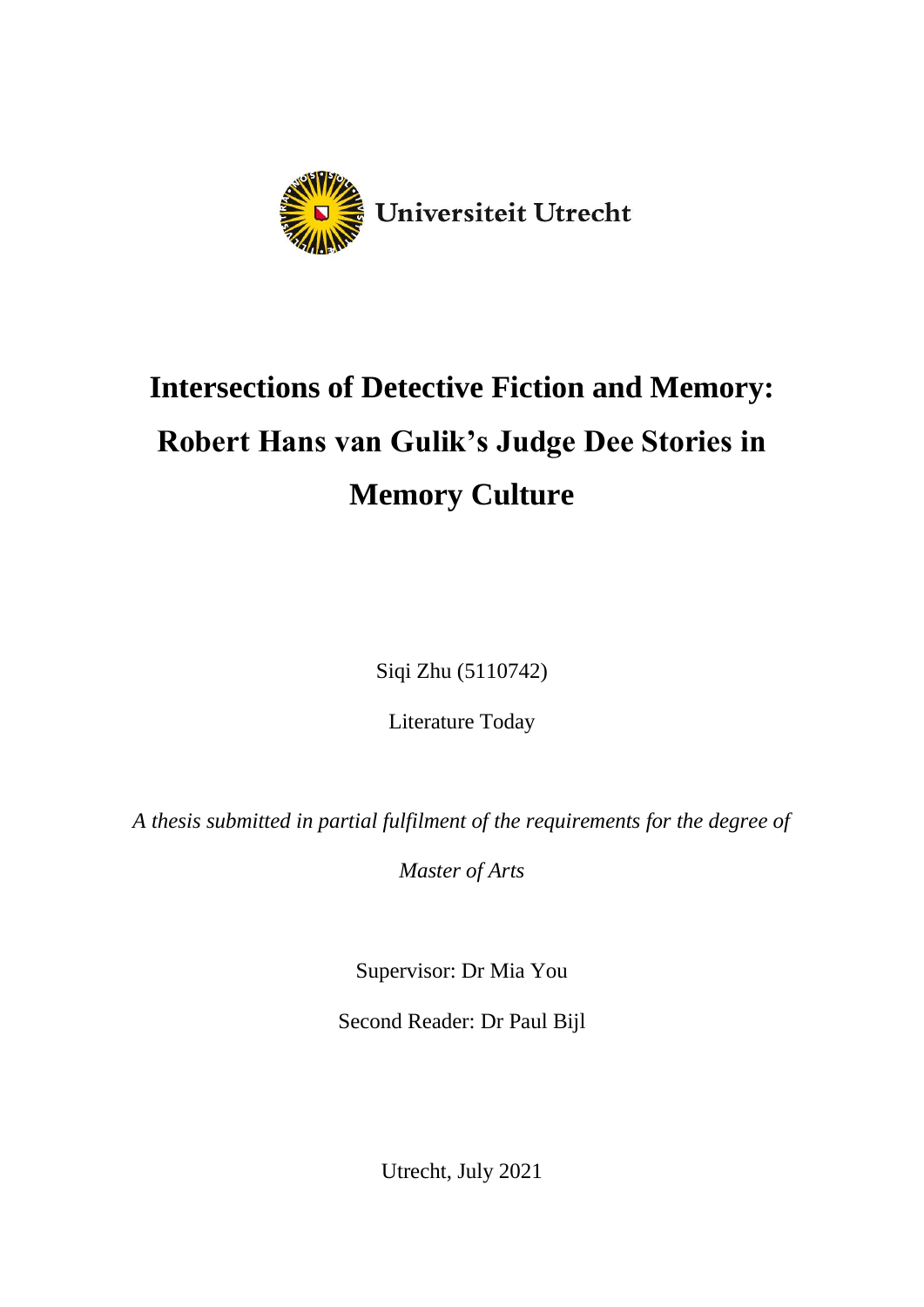### Abstract

Inspired by an emerging interest in the intersections between literature and cultural memory and literature's own memory, this thesis tries to shed light on some of ways in which detective fiction and memory meets through a close reading and analysis of Robert Hans van Gulik's Judge Dee mysteries which present the return of elements from precursor texts and the combination of typical conventions of the genres of the Chinese gong'an stories and Western detective fiction. Building on the notion of "memory *of* literature" summarized and conceptualized by Erll and Nünning and Lachmann's post-structural theory of intertextuality, this thesis attempts to show that Van Gulik's Judge Dee detective series construct their own memories and participate in the inner-literary memory discourses by remembering several earlier (literary or non-literary) texts and echoing and adapting traditions of both the old Chinese and Western detective story. The intertextual reference and transformation of elements from pre-existent texts and detective-story conventions allow the Judge Dee stories to sketch out a memory space made up of texts, to produce a new paradigm that blends the Chinese gong'an formula with the Western crime-writing traditions, and to create an entirely new set of expectations for detective fiction.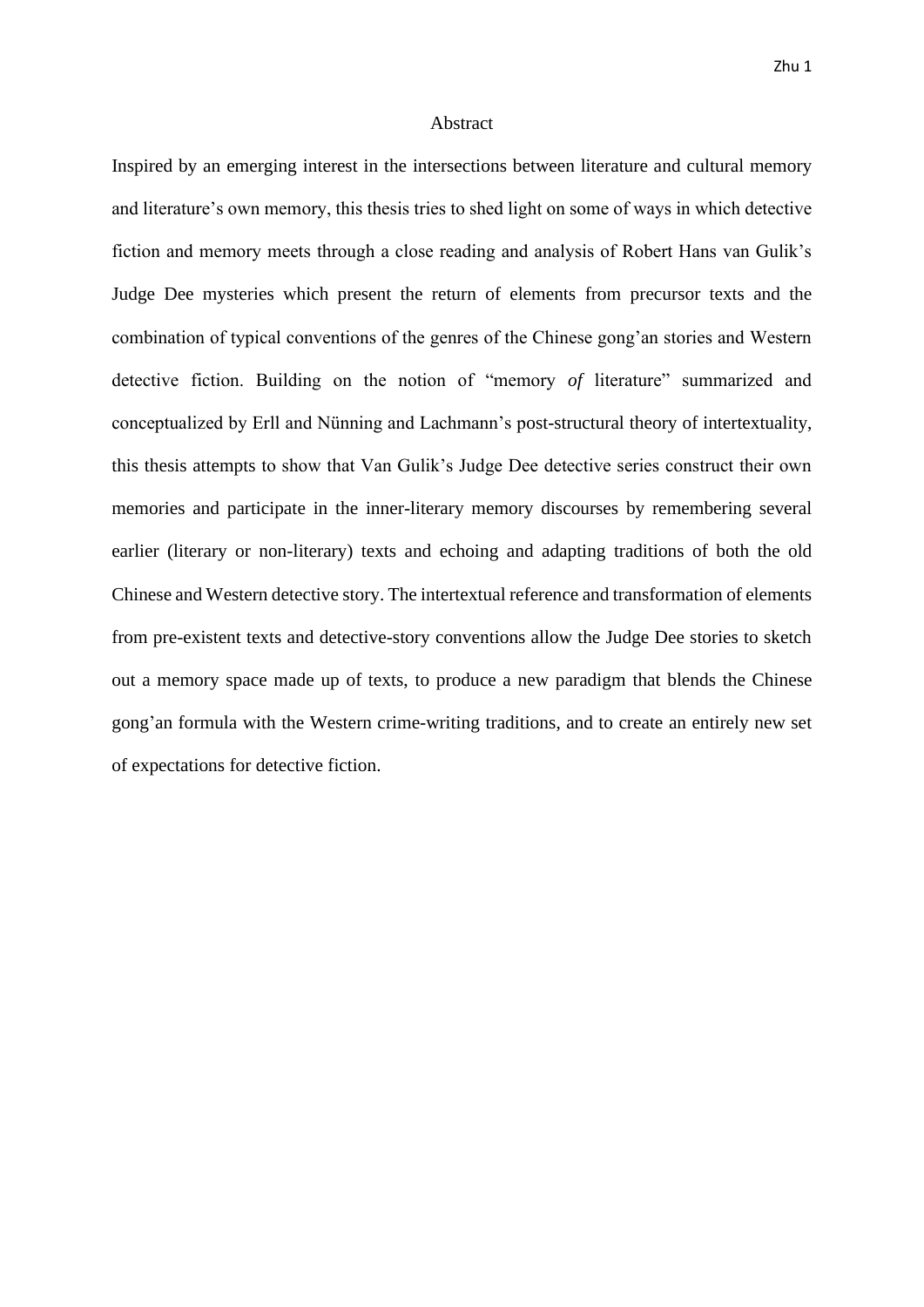### Table of Contents

| Chapter I. Other Texts Remembered by Van Gulik's Judge Dee Series 16                   |  |
|----------------------------------------------------------------------------------------|--|
| 1.1 Van Gulik's Utilisation of Old Chinese Judicial Casebooks and Gong'an Stories16    |  |
| 1.2 Appropriation of Traditional Chinese Vernacular Fiction, Anecdotes, and            |  |
| 1.3 Dominating Models of Intertextuality and the Significance of Intertextual          |  |
| Chapter II. Different Detective Story Formulae and Traditions in Van Gulik's Works  33 |  |
| 2.1 The Memory of Literary Genres, Genre Memories, and Memory Genres33                 |  |
| 2.2 Conventions of the Chinese Form Assimilated by Judge Dee Mysteries 35              |  |
| 2.3 Traditions of the Western model Adopted by Judge Dee Mysteries43                   |  |
|                                                                                        |  |
|                                                                                        |  |
|                                                                                        |  |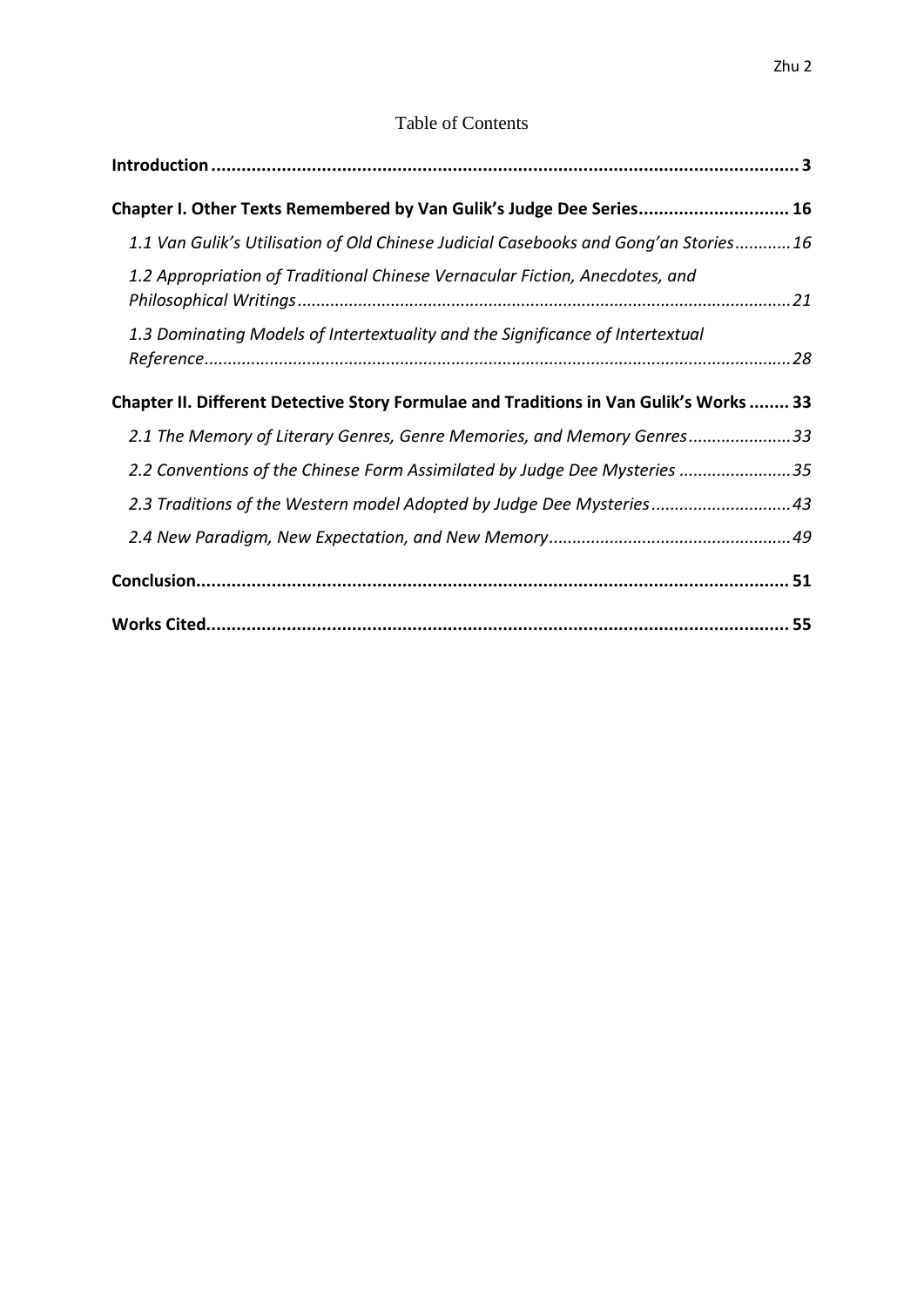### <span id="page-3-0"></span>Introduction

As an introduction to this thesis on Robert Hans van Gulik's Judge Dee Mysteries, I will first provide a brief overview of some fundamental and influential concepts of cultural memory developed in the 20th century, from Maurice Halbwachs's collective memory and Aby Warburg's social memory, to the Assmanns' theory of cultural memory. I will then proceed to outline three basic concepts of memory in literary studies distinguished and theorized by Astrid Erll and Ansgar Nünning – "the memory *of* literature", "memory *in* literature", and "literature as a medium of collective memory". This thesis, which focuse mainly on the inner-literary memory phenomenon, is closely associated with the concept of "the memory *of* literature". In what follows I will offer a sketch of the notion of intertextuality and "memory-asintertextuality", and three models of intertextuality proposed by Renate Lachmann. All this serve as a starting point and a sound theoretical basis for the subsequent close readings of Van Gulik's Judge Dee books and in-depth analysis of the phenomenon of inner-literary memory revealed in these books.

### *A Theoretical Overview of the Concept of Cultural Memory*

"Cultural memory" is a popular term in current public and academic discourse. As Huyssen points out, "for 15 to 20 years, we have been living in a memorial culture in which traumatic histories and victimization discourses of all kinds have taken front billing in the media and in public debate as well as in artistic practices and academic research" (115). Memory as a sociocultural phenomenon plays a crucial role in various aspects of social practice. Memorials have been built to remind people of significant past events and persons. Commemorations – local, national, international – take place every year and anniversaries are celebrated in different countries. Trauma and memory are two of the most common but significant themes in contemporary literary texts, movies, Internet art, and performance.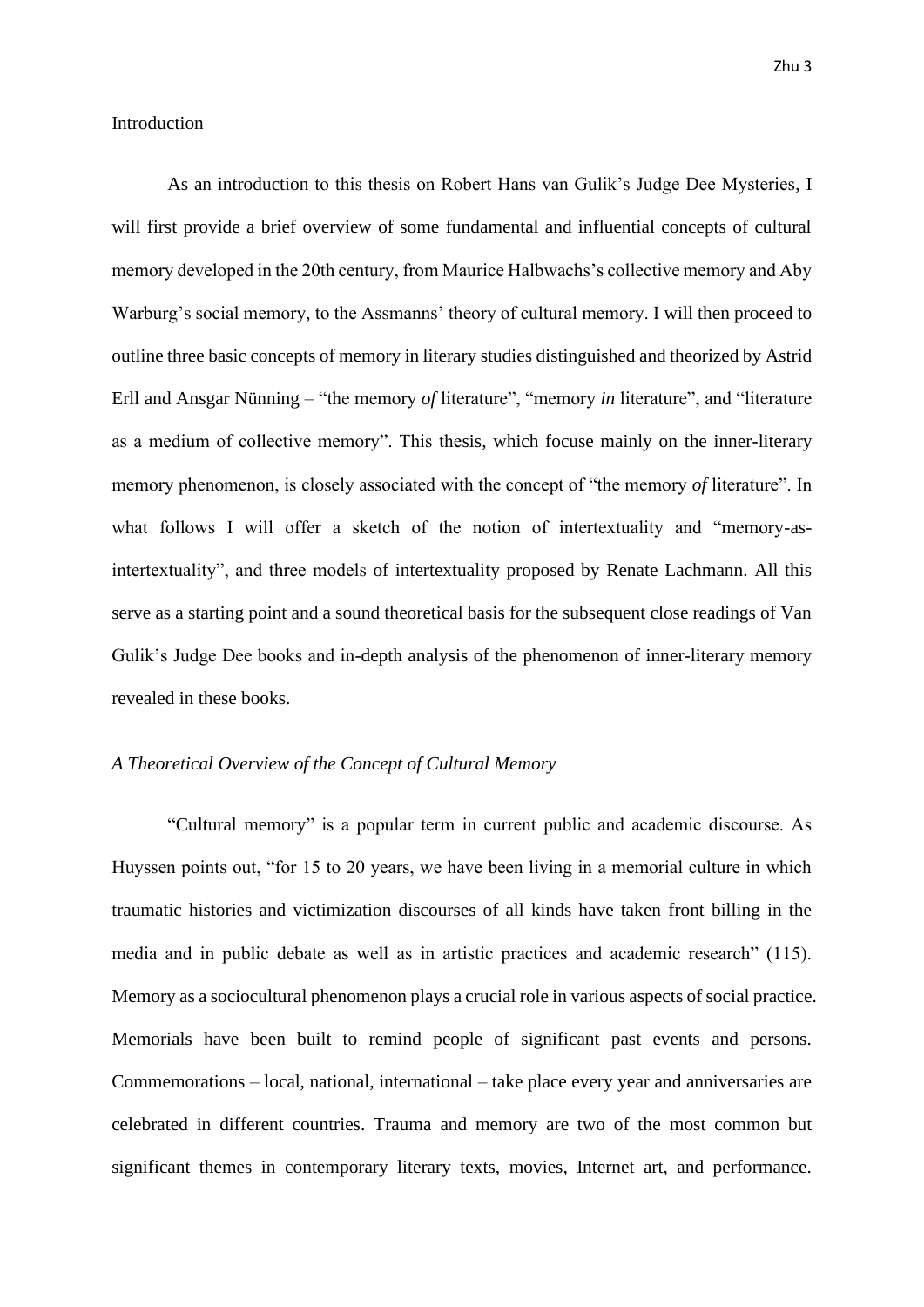Similarly, cultural memory as an interdisciplinary phenomenon has received much more scholarly attention over the last few decades. Many researchers of sociology, history, and literature have been involved in exploring the question of memory, more specifically, in examining "social formations, historical processes, literature, art, and media from this new perspective of memory" (Erll 1).

Certainly expressions or demonstrations of thinking about remembering and forgetting have a very long history. However, in the early days of the twentieth century, scholarly attention was first directed to the social, cultural, and political dimensions of memory and the phenomenon of "cultural remembering." The sociologist Maurice Halbwachs and the art historian Aby Warburg are among the first to give the phenomenon of cultural memory a name – they called it 'collective' and 'social' memory respectively – and to study it methodically (Erll 13). Their research revolves around social frameworks and medial representations of memory, arguing that memory should be understood as a cultural phenomenon, which has aroused intense academic interest in cultural memory at that time and laid a foundation for the study of cultural, social, or collective dimensions of memory in a shared field. In particular, the three prominent areas of analysis in Halbwachs's research on collective memory (*mémoire collective)* – "the dependence of individual memory on social frameworks", "the forms of intergenerational memory", and "expansion of the term *mémoire collective* to include cultural transmission and the creation of tradition" – have been applied to various research objects in different academic fields (Erll 14-15).

Ever since the 1980s, theorizing the phenomenon of memory again has drawn considerable attention from scholars within the fields of humanities and social sciences. At the end of the 1980s, the theory of the cultural memory (*das kulturelle Gedächtnis*), which is indebted to Halbwachs's studies on collective memory and demonstrates the relation of culture and memory theoretically and systematically, was introduced by Aleida and Jan Assmann.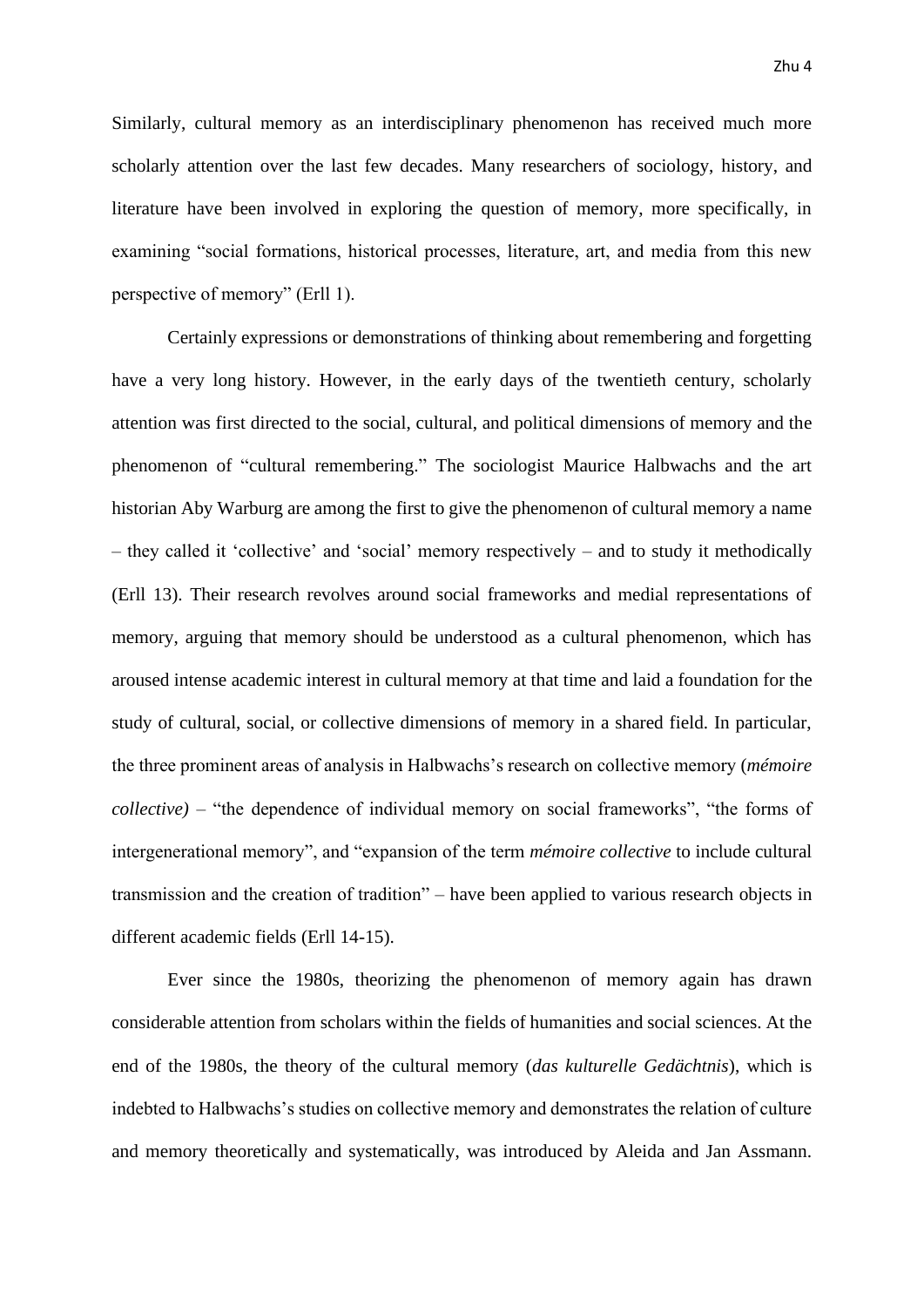Since the Assmanns find two different memory frameworks in Halbwachs's collective memory, they divide it into two types – communicative memory and cultural memory, which functions as the starting point of their theory. As noted by Jan Assmann, communicative memory is an informal and natural memory that circulates in about eighty to one hundred years by forms of everyday communication and interaction (56). On the contrary, cultural memory, the other type of collective memory, is a consciously established and highly formalized memory that "transports a fixed set of contents and meanings, which are maintained and interpreted by trained specialists" (Erll 28). Regarding two registers of the theory of collective memory advanced by Halbwachs as starting point, Jan Assmann coined the term "cultural memory" and defined it as such:

The concept of cultural memory comprises that body of reusable texts, images, and rituals specific to each society in each epoch, whose 'cultivation' serves to stabilize and convey that society's self-image. Upon such collective knowledge, for the most part (but not exclusively) of the past, each group bases its awareness of unity and particularity. (132)

From the definition quoted here given by Jan Assmann, at least two aspects of cultural memory can be derived. Firstly, cultural memory is closely associated with "material objectivations" (Erll 28). It is a type of memory that has various representational forms and can take the form of cultural materials like literary texts, religious practices, commemorations, and images. Secondly, cultural memory is collectively constructed and shared and tied to the formation of self-image and collective identity of a society or group. The Assmanns theorize the connections between culture and memory and uncover the interdependences among cultural memory, the construction of collective identity, and political power, making possible collaboration among disparate academic areas of history, anthropology, archaeology, religious studies, media theory, literary studies, and sociology.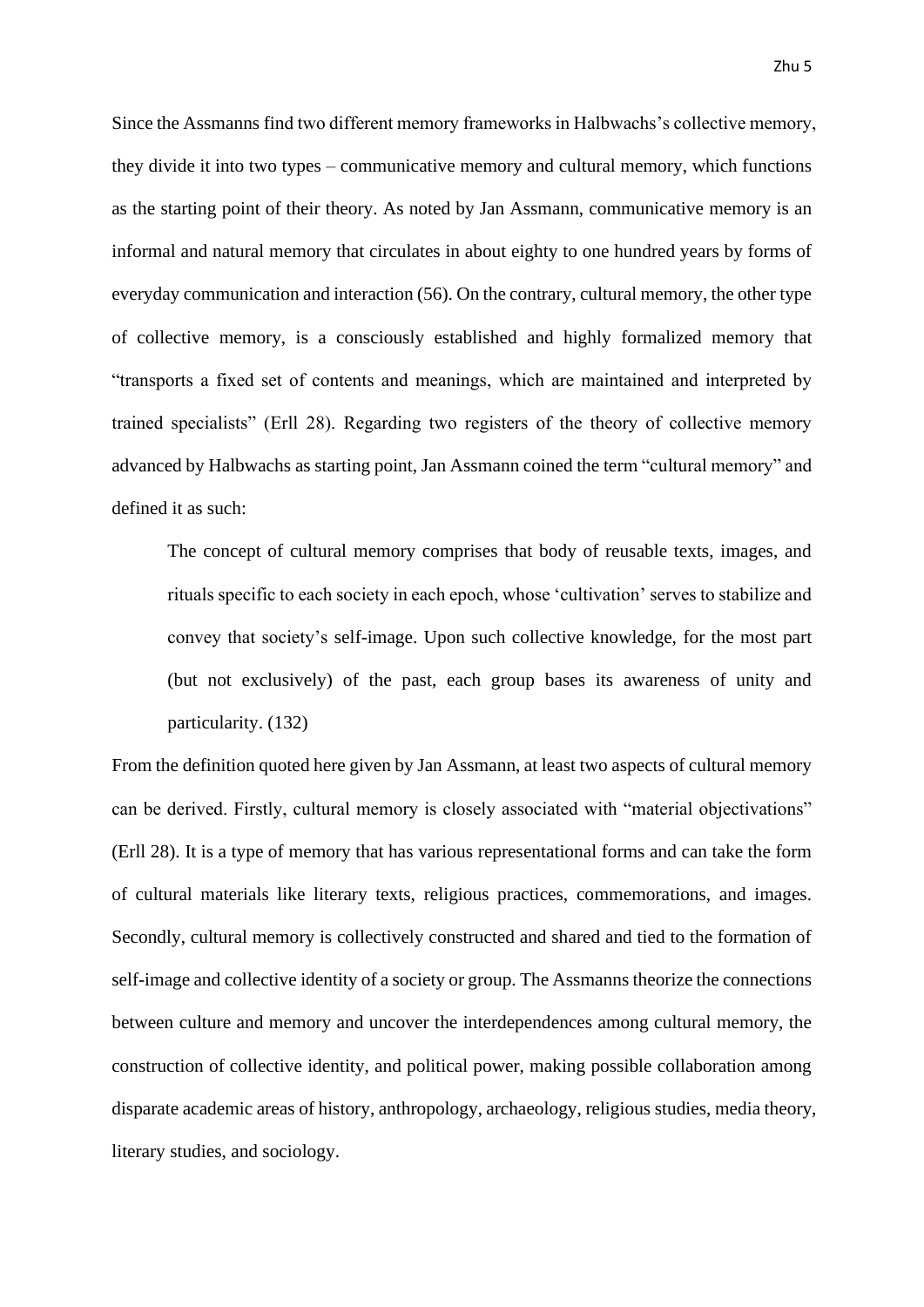### *Mnemonic Dimensions of Literature and Three Basic Concepts of Memory in Literary Studies*

"Literature permeates and resonates in memory culture" (Erll 144). Research on cultural memory has witnessed a boom in many disciplines and countries over the past three decades. And literature and literary studies are also drawn into the current 'memory boom' and contribute to issues of cultural memory. This has led to the construction of a rather heterogeneous field that can be loosely called "literary memory studies". However, there exist various concepts of memory in the so-called "literary memory studies", a field that "extends from literary studies in the narrower sense to approaches which are strongly influenced by cultural studies and interdisciplinarity" (Erll and Nünning 263). Astrid Erll and Ansgar Nünning, based on an analysis of existing scholarly work on memory within literary studies, distinguish three basic and influential concepts of memory in literary studies – "the memory *of* literature", "memory *in* literature", and "literature as a medium of collective memory" – in the exploration of connections between literature and memory (265).

"Memory *of* literature" designates an area of research that is interested in literature's own memory. This concept highlights the diachronic dynamics of literature. That is, metaphorically speaking, it accentuates the processes that literature is "remembered" by authors, readers, and institutions. Two different aspects can be derived from the concept of "memory of literature". When the term "memory of literature" is used as a *genitivus subjectivus*, the concept views literature as a symbol system and denotes an inner-literary phenomenon of memory. It pays attention to the phenomenon that in a literary text, the previous literary works and their aesthetic forms are "remembered" through various literary practices of memory, for example, the usage of topoi, intermediality, and intertextuality (the concept of intertextuality will be briefly introduced in the next part of the introduction). In this sense, "the return of elements from earlier works of art" is made the focal point of the concept (Erll 68). When used as a *genitivus objectivus*, it understands literature as a social system and points to a system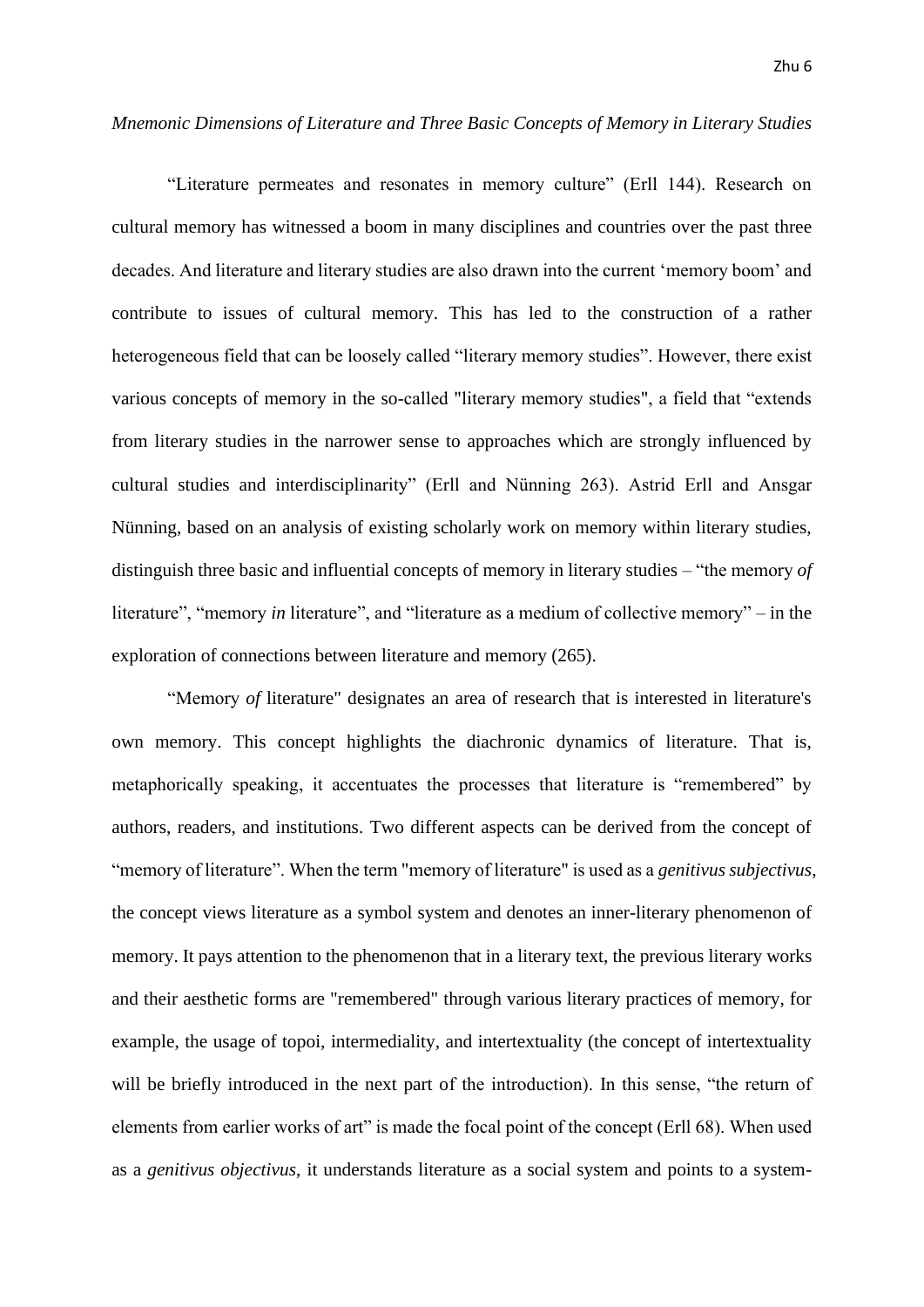internal phenomenon of memory. It emphasizes that some of literary works are selected and "remembered" in a socially institutionalized way, for instance, through the formation of canons and the writing of literary history. In this case, "the processes of canon formation and literary historiography" are placed in an important position. "Memory of literature" is not a new topic or phenomenon for scholars in literary studies. There is a long tradition of exploring the innerliterary and system-internal memory of literature within the field.

"Memory *in* literature" captures studies on memory that discuss the ways in which memory, both individual and collective, is represented in literary texts. While the concept of "memory of literature" foregrounds the diachronic dimension of literature and memory, the idea of "memory in literature" emphasizes "the synchronic, dialogical relation between literature and extra-literary memory discourses" (Erll 77). Based upon a premise that, according to Erll and Nünning, "literature exists in a relationship to contemporary discourses of memory and illustrates functions, processes and problems of memory in the medium of fiction through aesthetic forms" (265-281), researchers investigate the relationship between literature and extra-literary processes of memory. They are also concerned with the specific forms of literary and aesthetic representation of memory in literary works, e.g., the culture-specific literary means regarding reconstructing the past in literary texts. Realizing that the ability of literary texts, especially narrative texts (much of fiction and some of drama and poetry), to portray and illustrate individual and collective memory, several scholars have delved into various aspects of memory that are interwoven with literary texts and coded into specific literary devices, which leads to a surge of scholarly publications on this topic in the field of literary studies and the development of the theory of cultural memory.

"Literature as a medium of cultural memory" is highlighted in research that considers literature as an "active force in memory culture" (Erll 68). Scholars who work on this direction of research attempt to provide insights into the mediality of literary works and their roles in the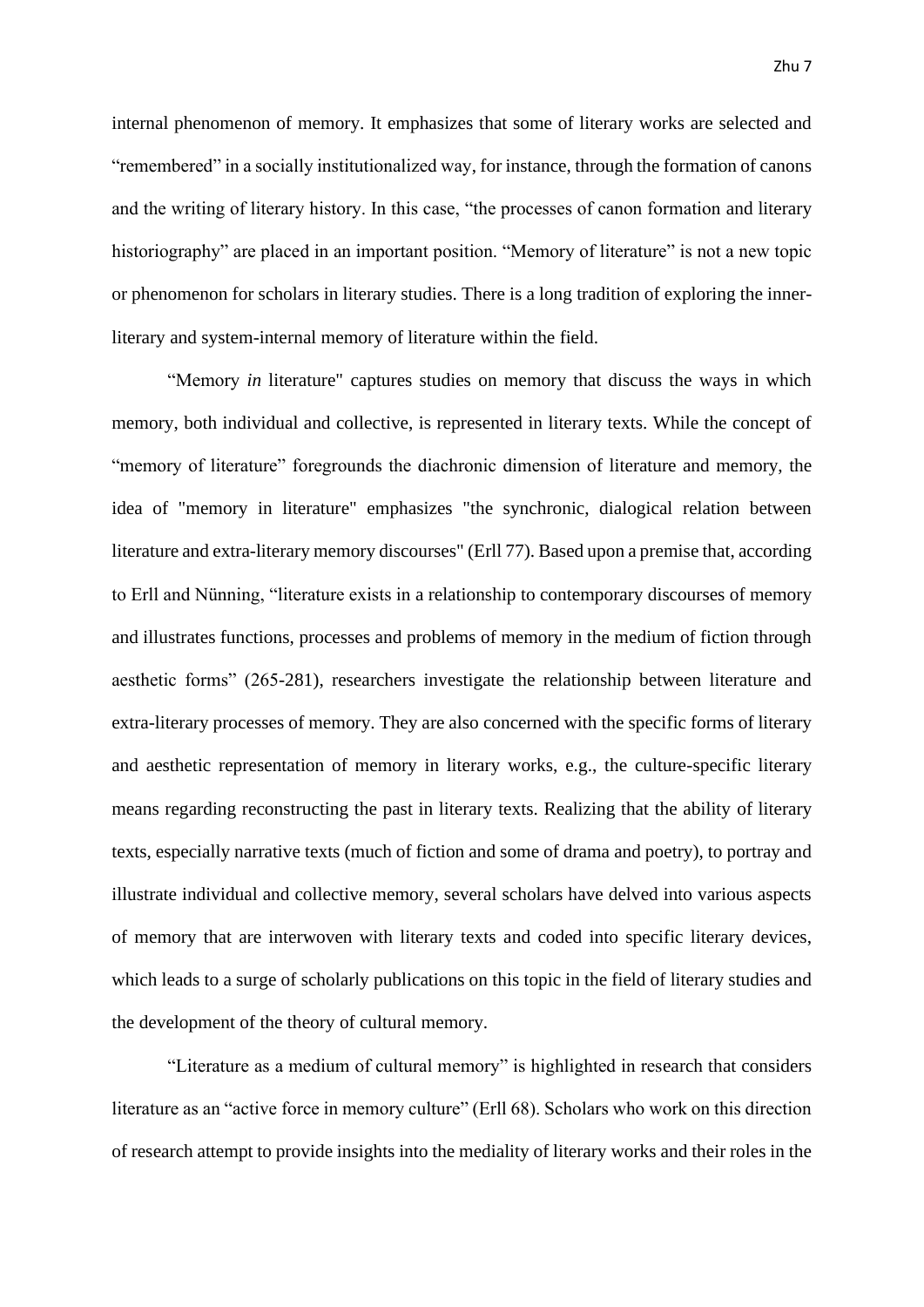construction and evolvement of cultural memory – that is, into what can literature do as a medium of cultural memory within historical memory cultures and how does the literature work as a medium. Unlike the two types of analyses on the relation of literature and memory mentioned above, research into this direction does not treat literature as a relatively closed system. Rather, it aims to build a relationship with the cultural-historical study of memory that is to a large extent ignored by approaches that accentuate the memory of literature as a closed system, e.g., "the relationship between literature and other symbol systems", "the historical contexts of literary acts of memory", or "the social function of those works which appear as an 'echo chamber' (Barthes) of the past" (Erll and Nünning 284). Compared to studies based on the theories of intertextuality, literary historiography, and literary representation of memory, the role and function of literature as a medium in the process of the formation of cultural memory within a society or a group is still an issue of memory that needs further discussion.

### *Intertextuality, Memory-as-intertextuality, and Three Models of Intertextuality*

Intertextuality is one of the most crucial concepts in contemporary literary theory. According to *Merriam-Webster.com*, intertextuality is "the complex interrelationship between a text and other texts taken as basic to the creation or interpretation of the text" ("Intertextuality"). It can be established by means of (implicit or explicit) repetition, quotation, allusion, parody, etc. Theories of intertextuality claim that no work of literature stands alone but coexist with a network of textual relations. It is closely associated with the context where it is produced, with codes, systems, and traditions that pre-existent works of literature have established. Thus, a literary text's meaning can only be discovered in relation to previous literary works. In the late 1960s, building on Saussure's and Bakhtin's theories of language and literature, Julia Kristeva coined the term "intertextuality" in her article "Word, Dialogue and Novel" (Allen 15; Erll 72), arguing that a text does not exist as a self-contained or autonomous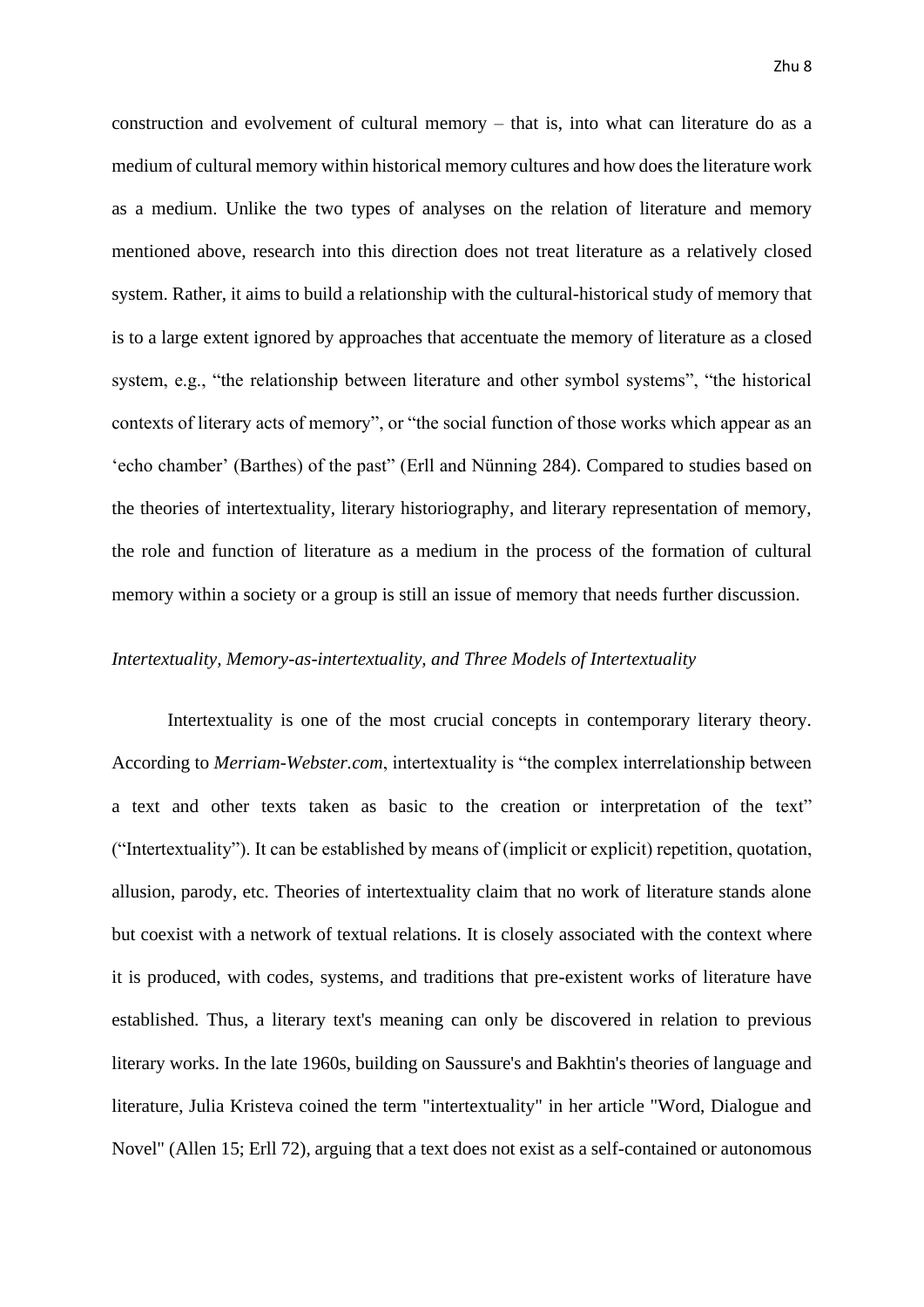whole but as an intertextual production. In her monograph *Desire in Language: a semiotic approach to literature and art*, Kristeva also emphasises that a text can be understood as "a permutation of texts, an intertextuality in the space of a given text', where "several utterances, taken from other texts, intersect and neutralise one another" (36). Since the late 1960s, intertextuality, as a useful term that "foregrounds notions of relationality, interconnectedness and interdependence in modern cultural life" (Allen 5), has also been employed by non-literary theorists and critics, for example, in the discussions of cultural memory, human relations, and the characteristics of a particular society.

The post-structural concepts of "memory-as-intertextuality", which have their roots in the 1920s, in Bakhtin's theories, were put forward by Harold Bloom and Renate Lachmann. In his book *The Anxiety of Influence*, Bloom suggests that "poetry is the anxiety of influence" (95). Realising that this anxiety inspires literary defence mechanisms, Bloom attempts to uncover the manner in which some poets manage to produce original work under pressure from influence. He finds that those poets rely mainly on six revisionary ratios, that is, six types of "intertextual actualisation and variation of elements of the literary tradition which are recognisable in the text as rhetorical strategies", in an attempt to deal with this kind of influence (Erll 72).

Unlike Bloom's revisionary approach that addresses but never explicitly mentioned memory, Lachmann combines the notion of cultural memory with her intertextuality theory and describes intertextual reference as an effect of memory. In terms of the relation of literature and memory, Lachmann indicates in her influential monograph *Memory and Literature*:

[Literature] appears as the mnemonic art par excellence. Literature supplies the memory for a culture and records such a memory. It is itself an act of memory. Literature inscribes itself in a memory space made up of texts, and it sketches out a memory space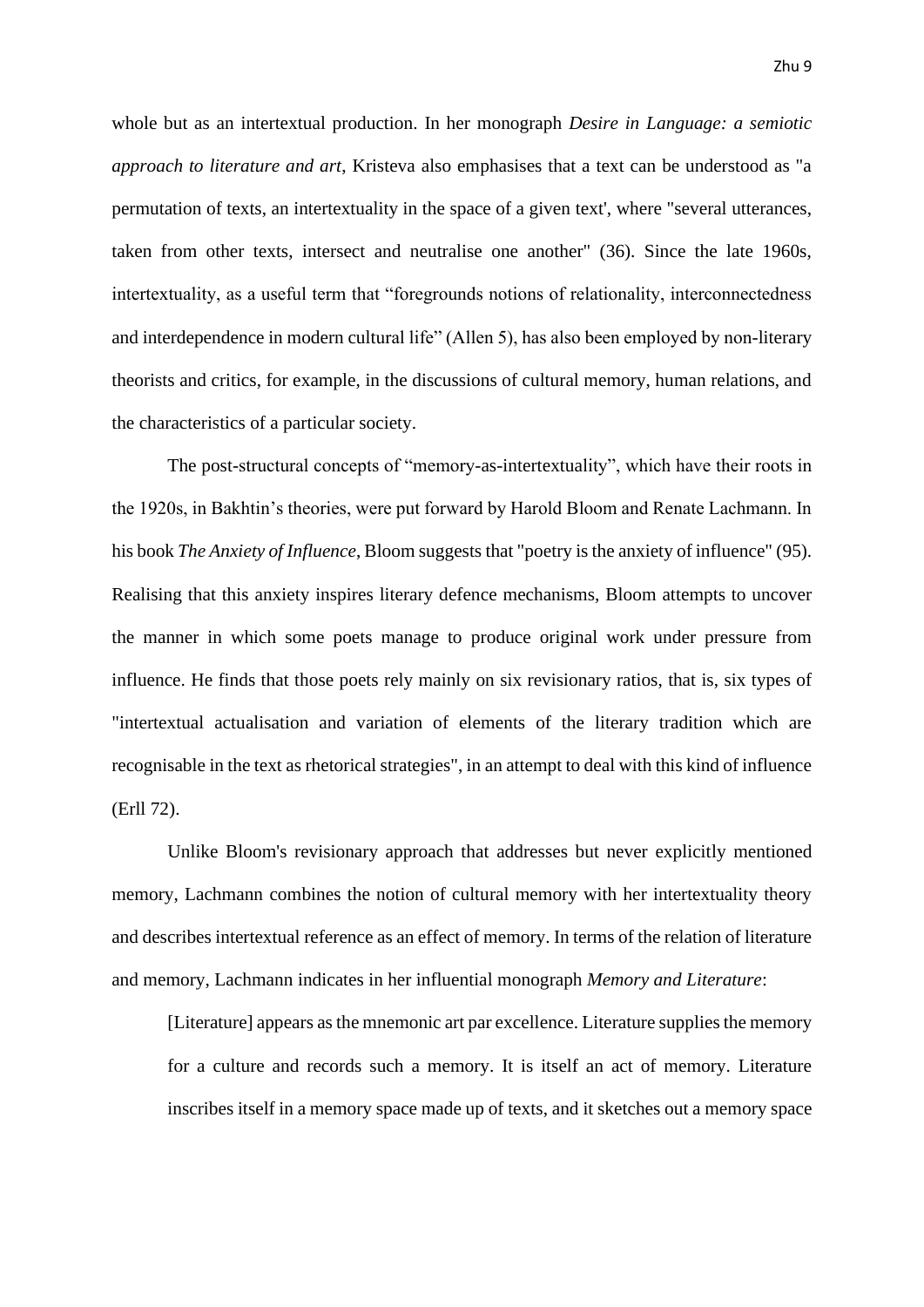into which earlier texts are gradually absorbed and transformed. (*Memory and Literature* 15)

What's more, her theory of literature and memory, which emphasises literature's function to record and contribute cultural memory, builds on the concept of intertextuality, which she understands as "interchange and contact, formal and semantic, between texts—literary and non-literary" (Lachmann, "Mnemonic and Intertextual Aspects of Literature," 301). On the interrelation of literary memory and intertextuality, Lachmann points out, "The memory of a text is its intertextuality" (*Memory and Literature,* 15). The memory of the text, both literary and non-literary, "is formed by the intertextuality of its references. This intertextuality, in turn, arises in the act of writing considered as a traversal of the space between texts" (Lachmann, *Memory and Literature,* 16). For Lachmann, intertextual references can be understood as a possible way to create a text's memory and recharge the text with new meanings.

Lachmann distinguishes three models of intertextuality: participation, troping, and transformation (*Memory and Literature,* 17). As noted by Lachmann, participation is considered as a dialogical sharing of written texts of a culture that happens in writing. For this type of intertextuality, repeating and sharing the existing written texts by imitating them is in the foreground. Troping, the second model of intertextuality that is much indebted to Harold Bloom's idea of the trope, Lachmann explains, is "a turning away from the precursor text, a tragic struggle against those other texts that necessarily write themselves into the author's own text, and an attempt to surpass, defend against, and eradicate traces of a precursor's text" (*Memory and Literature*, 17). Compared with "conservative" participation discussed above, this form of intertextuality highlights authors' attempt to represent the previous texts in new ways and effort to "break the authority of one representation over another" (Molloy 5). In contrast to troping, transformative intertextuality, the third model, is concerned with appropriating other texts through a process of distancing, concealing, playing with, and mixing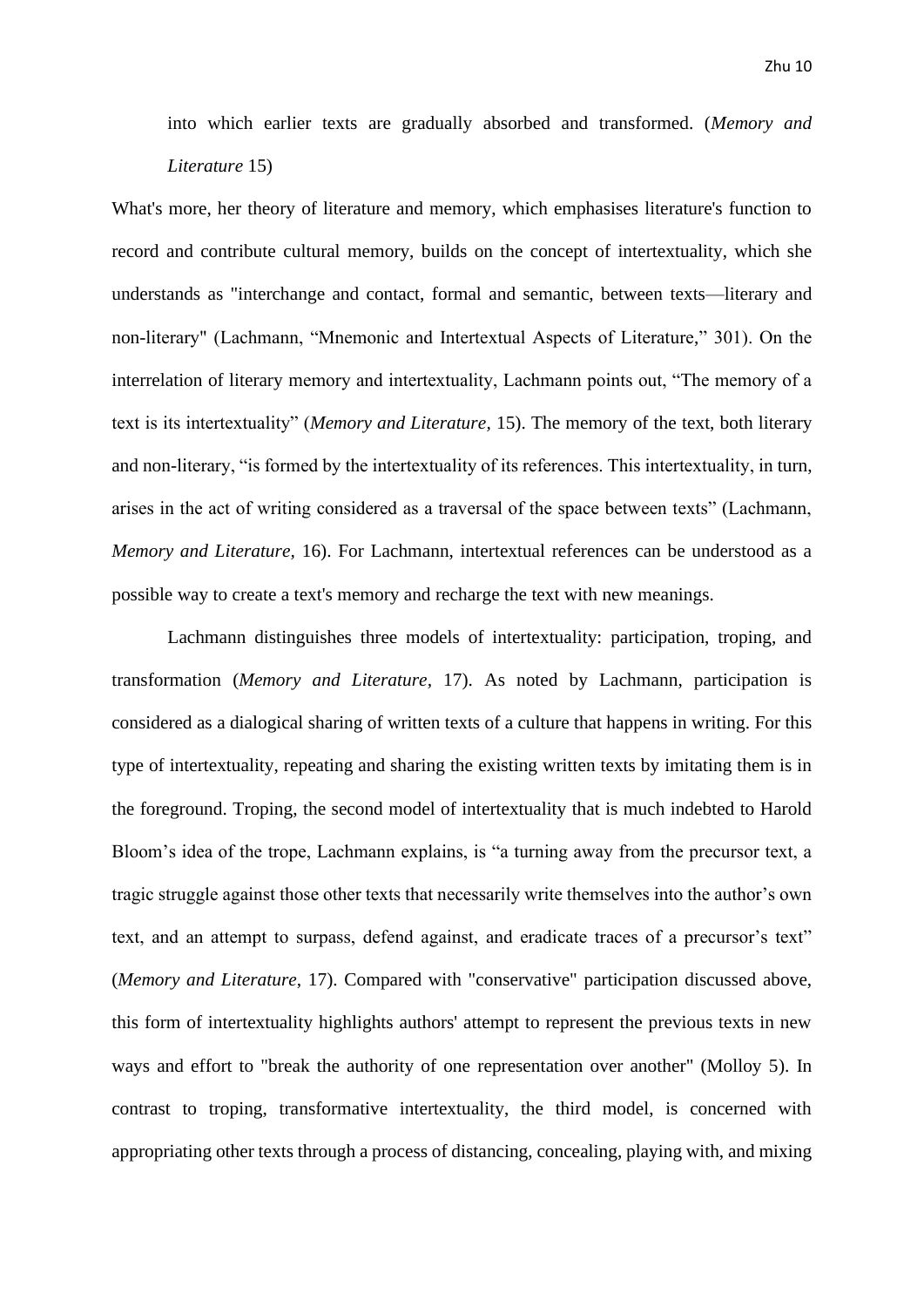past texts in writing. For Lachmann, this form of intertextuality is cryptic, esoteric, but ludic, syncretistic, and carnivalesque (*Memory and Literature,* 17). Although Lachmann identifies these three models of intertextuality, the boundaries between them are blurred and muddled because elements of all three models can find their expression in a single text. Her theory of cultural remembrance and intertextuality inspires an area of analysis in literary studies that revolves around "the way the mechanisms of forgetting and remembering in literature construct cultural memory" (Molloy 2).

### *Intersections of Detective Fiction and Memory, the Judge Dee Series, and Chapter Outline*

In the study of mnemonic dimensions of literature, works of fiction are often used as cases to demonstrate multiple connections of literature and memory. As suggested by Erll, "it is narrative texts in particular which exhibit forms that show a special affinity to memory" (77). Indeed, fiction, benefitting from its narrative structure and distinctive way of arranging information, exhibits its potential to not only "code" the ideas and discourses about the past life into a coherent and memorable narrative text, but also "perform" the acts and processes of remembering and forgetting and make observable the contents and fragility of individual and cultural memory. Besides, due to the popularity of works of fiction in the public sphere and its ability to easily circulate across the ages, fiction plays a crucial and irreplaceable role in fulfilling several mnemonic functions, for instance, constructing, storing, circulating, and mediating cultural memory within a specific society or group as a medium in memory culture. All this allow fiction to be a fertile ground for the analysis of intersections of literature and memory.

However, detective fiction has received more popular attention in culture than scholarly attention within the field of cultural memory studies. According to different narrative techniques, unifying tone or style, archetypes, or other defined criterion, fiction can be broken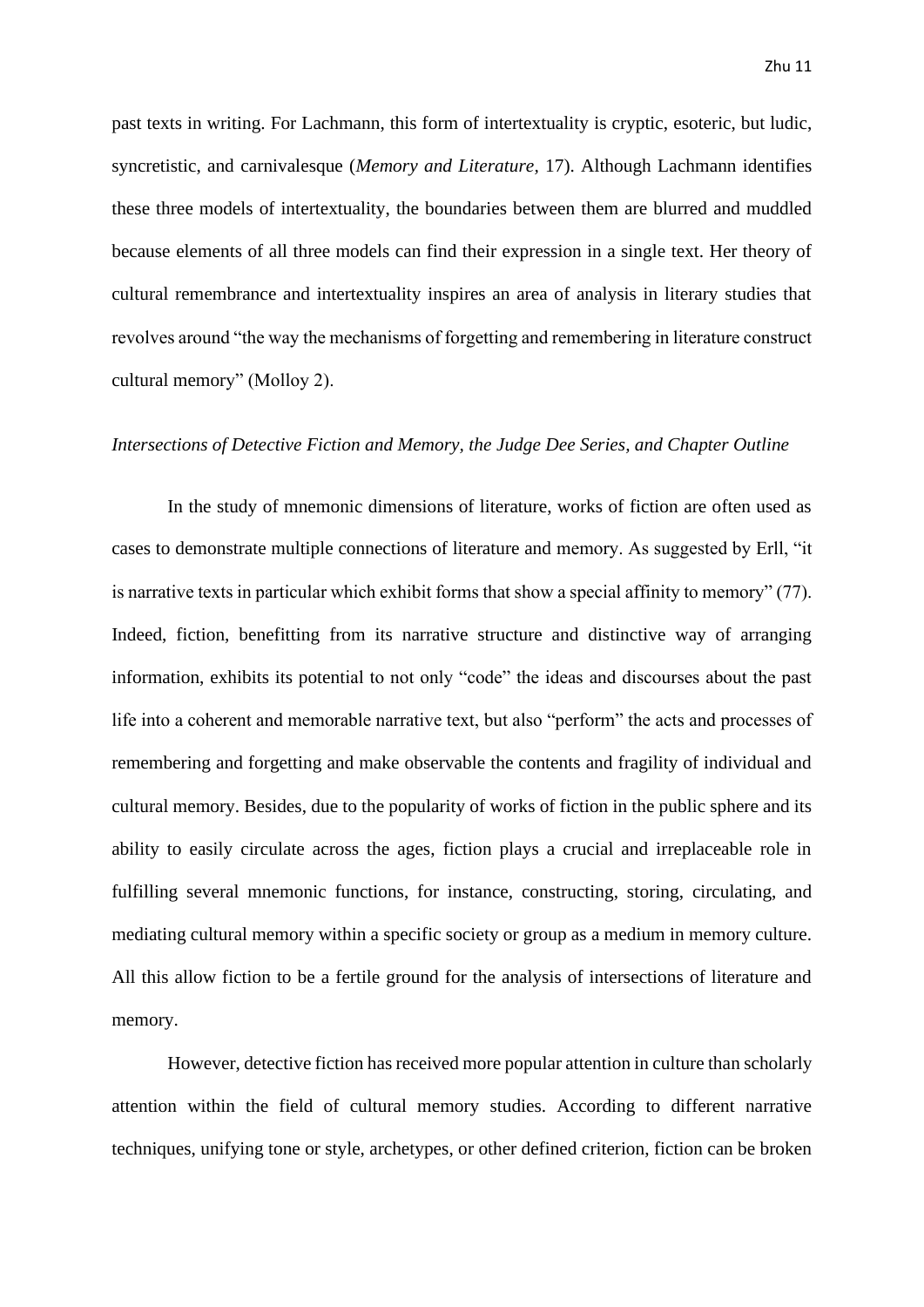down into many genres: science fiction, historical fiction, crime fiction, fantasy fiction, etc. Generally, detective fiction is understood as a subgenre of crime fiction and mystery fiction. From the 1970s onward, the debate over "high" and "low" culture has contributed to the establishment of detective fiction as a form of and a genre in popular literature (Hao 551). Today, the detective story has a wide readership in the public sphere, leading to the recent emergence of more scholarly interest in it. Tzvetan Todorov, in his essay "The Typology of Detective Fiction", investigates peculiar features of three different genres (forms) of detective fiction –the whodunit, thriller, and suspense novel– and the interconnection of "the evolution of detective fiction" and "the succession of these forms" (Todorov 232). In *Delightful Murder: A Social History of the Crime Story*, Ernest Mandel studies the social history of the crime story through the Marxist lens in an attempt to provide a Marxist interpretation of "the historical relationships between ideology and form in the crime story" (Lewis 39). And some scholars approach the detective-story genre from feminine perspective in their essays and deal with gender issues related to the woman detective in detective fiction<sup>1</sup>. But detective fiction has received limited academic attention in memory studies. Many literary scholars have attached importance to historical fiction, drama, and autobiography in the exploration of cultural memory dynamics. Actually, detective fiction can also be a fertile ground for memory scholars. Some issues, such as how a detective story involves recalling clues, and how the narrator recall the story of crime and tell it to readers when reporting the story of investigation, are closely linked to the phenomenon of memory. And the detective fiction can "perform" acts of remembering, for example, remember precursor literary texts and their aesthetic forms through a variety of literary practices of memory. Besides, since some detective stories are set in a distant era, it can store and convey some ideas about the past. Surprisingly, few articles have

<sup>1</sup> For more about this see *Feminism in Women's Detective Fiction*, edit by Glenwood Irons, University of Toronto Press, 1995.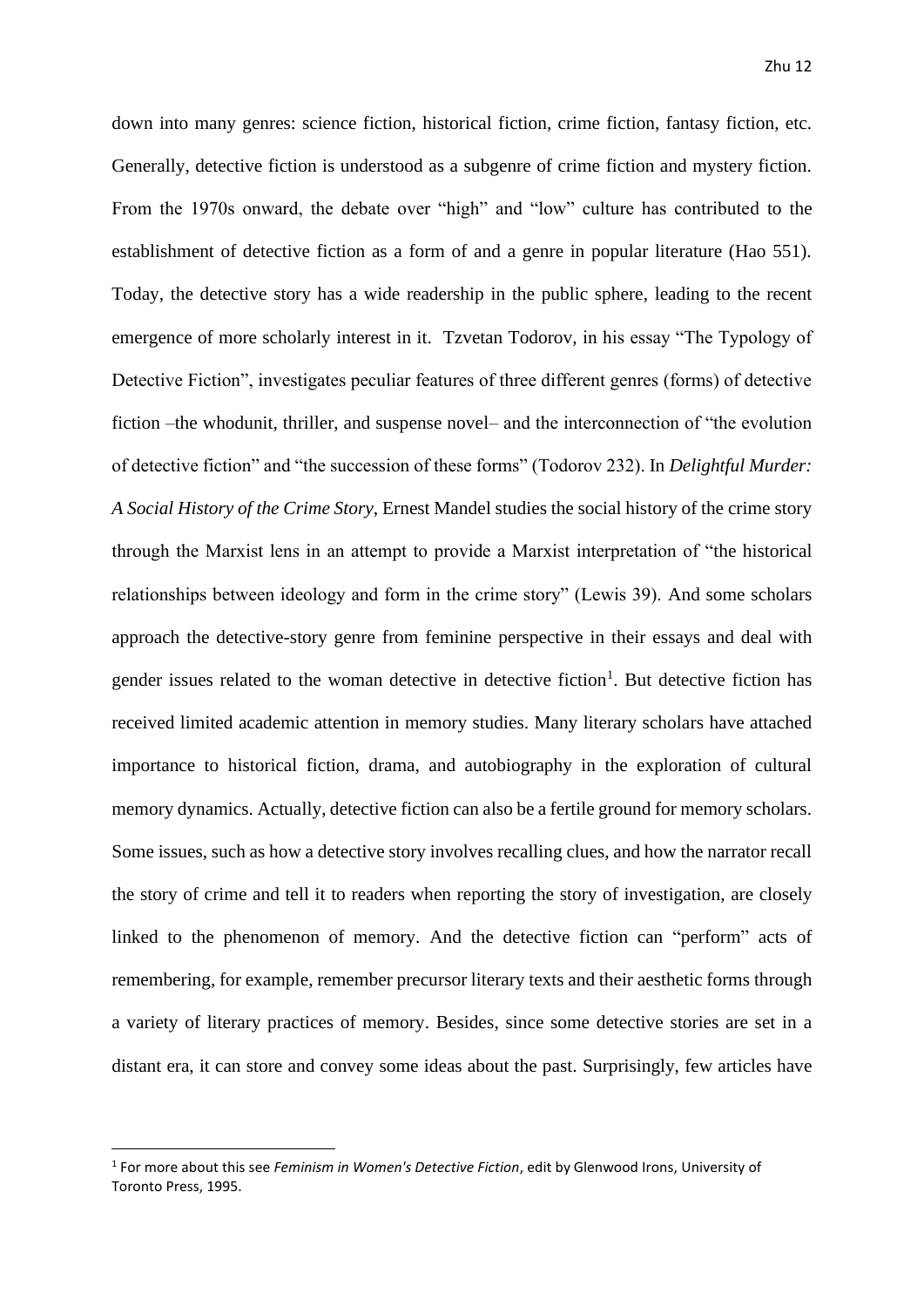been dealt with detective fiction from the perspective of literary and cultural memory from the 1980s to the present.

In my thesis, I have set out to investigate mnemonic dimensions of detective fiction, more specifically, some of the ways in which detective fiction participates in inner-literary memory discourses. As a distinctive literary genre, at what points precisely do detective fiction intersect memory? What kinds of literary works and what traditions of the existing genres do works of detective fiction remember? Building upon the notion of "memory *of* literature" conceptualized by Erll and Nünning and the poststructuralist theory of intertextuality developed by Renate Lachmann, I will dig into the intersections of detective fiction and memory through a close analysis of Van Gulik's Judge Dee detective series which remember many prior texts and assimilate many the Chinese and Western crime-writing conventions, aiming to bring to light the ways in which works of detective fiction create their own memories and participate in cultural memory dynamics.

Robert Hans Van Gulik was a Dutch orientalist, detective writer, and diplomat. Encouraged by his translation of a largely forgotten Chinese detective novel *Dee Goong An* (or *Di Gong An*, *Celebrated Cases of Judge Dee*) written in the Qing Dynasty (AD 1644-1912), he became interested in the traditional Chinese detective story. Inspired by his desire to bring ancient Chinese crime literature to the attention of modern writers and readers, he tried his hand at writing his own series of Judge Dee stories (his works were first written in English and then translated into other languages such as Chinese and Japanese). Van Gulik's original Judge Dee mysteries consist of the following works<sup>2</sup>: *The Chinese Maze Murders*, *The Chinese Bell Murders*, *The Chinese Gold Murders*, *The Lake Chinese Murders*, *The Chinese Nail Murders*, *The Haunted Monastery*, *The Red Pavilion*, *The Lacquer Screen*, *The Emperor's Pearl*, *The* 

 $2$  These detective works are arranged in order of first publication in English.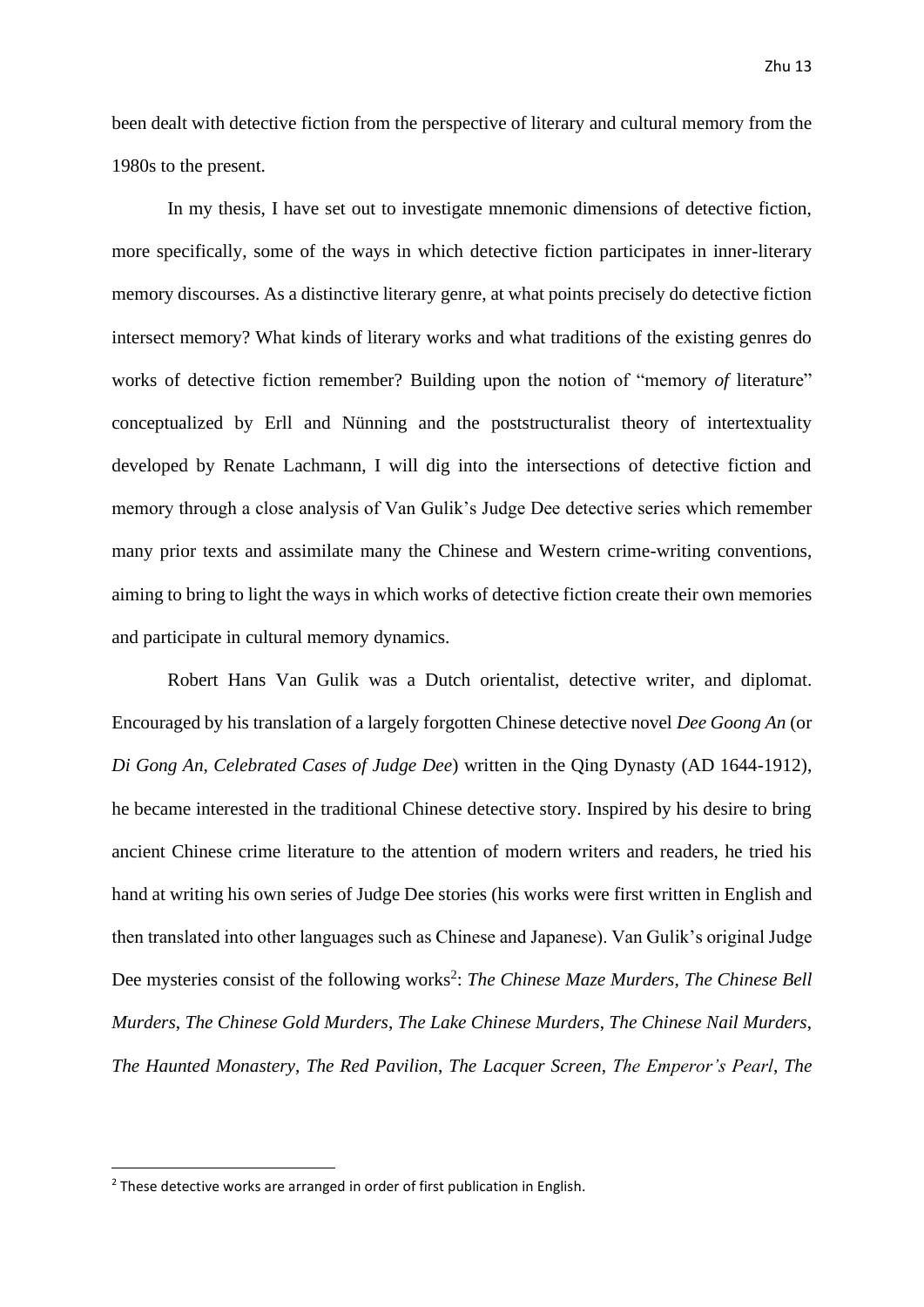*Monkey and the Tiger<sup>3</sup>* , *The Willow Pattern*, *The Phantom of the Temple*, *Murder in Canton*, *Necklace and Calabash*, *Judge Dee at Work<sup>4</sup>* , and *Poets and Murder*.

Judge Dee, the leading role of Van Gulik's detective stories, is based on the historical personage Di Renjie, a magistrate and statesman who lived in Tang Dynasty China (AD 618- 907). But his works are not set in the Tang Dynasty but in Ming Dynasty China (AD 1368- 1644), with society and customs portrayed in the stories reflecting this dynasty. In Van Gulik's Judge Dee books, Judge Dee unravels a series of mysteries at different times in his career. Through a close examination of his detective stories, it can be found that they contain the memory of traditional Chinese texts and memory of literary genres (both traditional Western detective formulae and Chinese crime-writing traditions) in his own series of Judge Dee stories. Thus, considering their various connections with inner-literary memory phenomenon, my thesi will use Van Gulik's Judge Dee series as major cases to explore some of the ways in which detective fiction participates in cultural memory discourse.

The first chapter will be dedicated to studying the utilization and variation of elements from previous (literary and non-literary) texts in Van Gulik's Judge Dee books, especially the old Chinese texts. In the composition of Judge Dee series, Van Gulik borrowed many fragments from earlier texts, which contributes to establishing intertextual relations of Van Gulik's detective stories and the precursor texts. In this section, I will first try to categorize the various kinds of pre-existent texts that are remembered in Van Gulik's detective stories and investigate the ways in which they are remembered and reused. I will then proceed to examine the dominating model(s) of intertextuality presented in the Judge Dee stories based on Lachmann's theory of intertextuality. Additionally, I will explore how the return of elements from prior

<sup>3</sup> *The Monkey and the Tiger* collects two novellas: "The Morning of the Monkey" and "The Night of the Tiger".

<sup>4</sup> *Judge Dee at Work* collects eight short stories.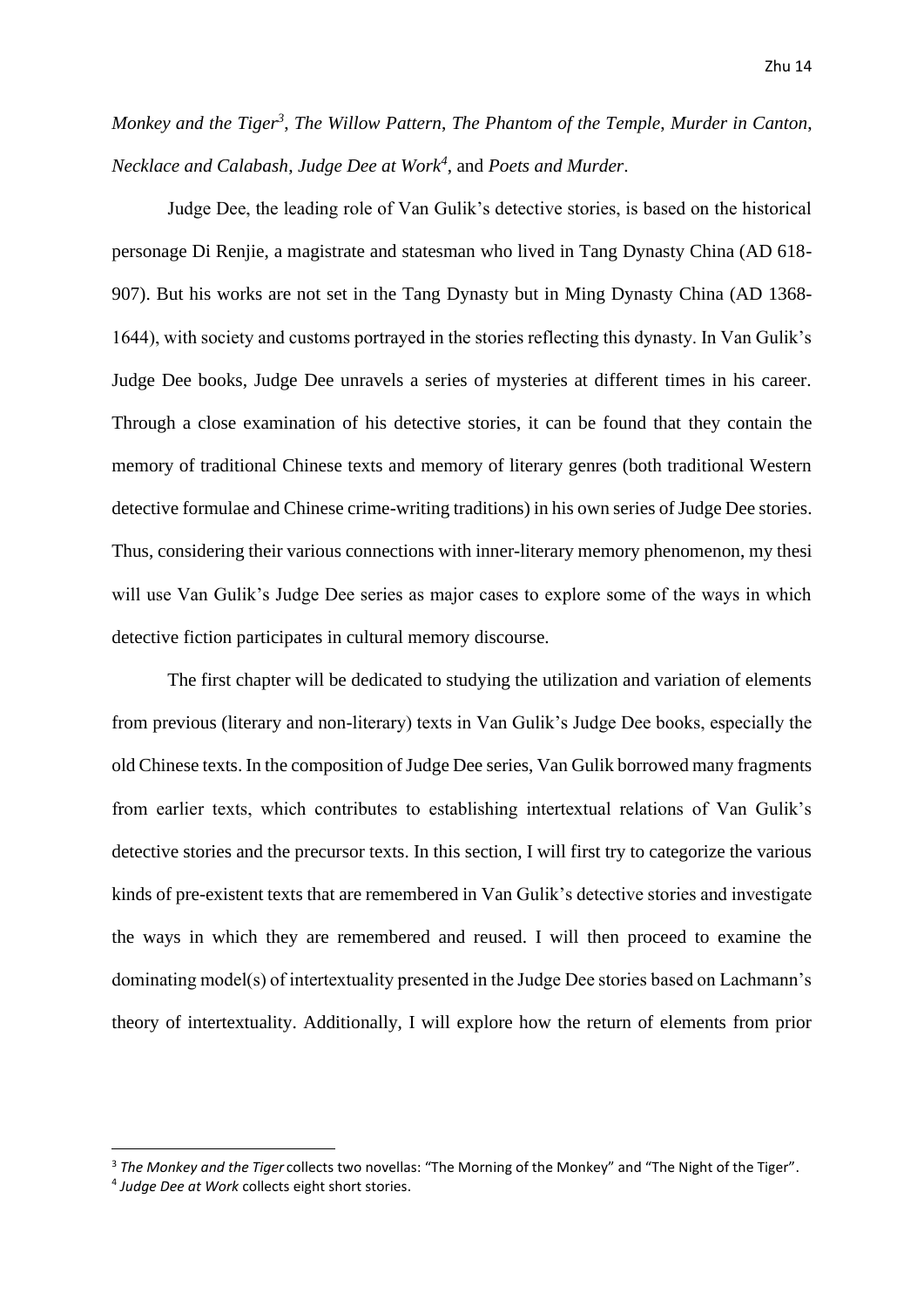texts helps build the memory of Van Gulik's stories and produce a memory space made up of texts.

The second chapter will move to uncover how the Judge Dee series maintains and adapts formulae of both the traditional Chinese crime stories and the Western detective fiction to create a new, hybrid paradigm that combines the Chinese and Western crime-writing traditions for the genre and to reconstruct expectations for the detective story. To begin with, three aspects of the relation of memory and genre should be differentiated to ground the analysis that will follow. On this premise, I will then attempt to show that the subtle blend of the Chinese and Western traditions of the detective story in Van Gulik's Judge Dee books contributes not only to the production of a new crime-writing paradigm that mixes together special features of the gong'an story and Western detective fiction for the genre, but also to the construction of the memory of both the Judge Dee mysteries and the genre of detective story.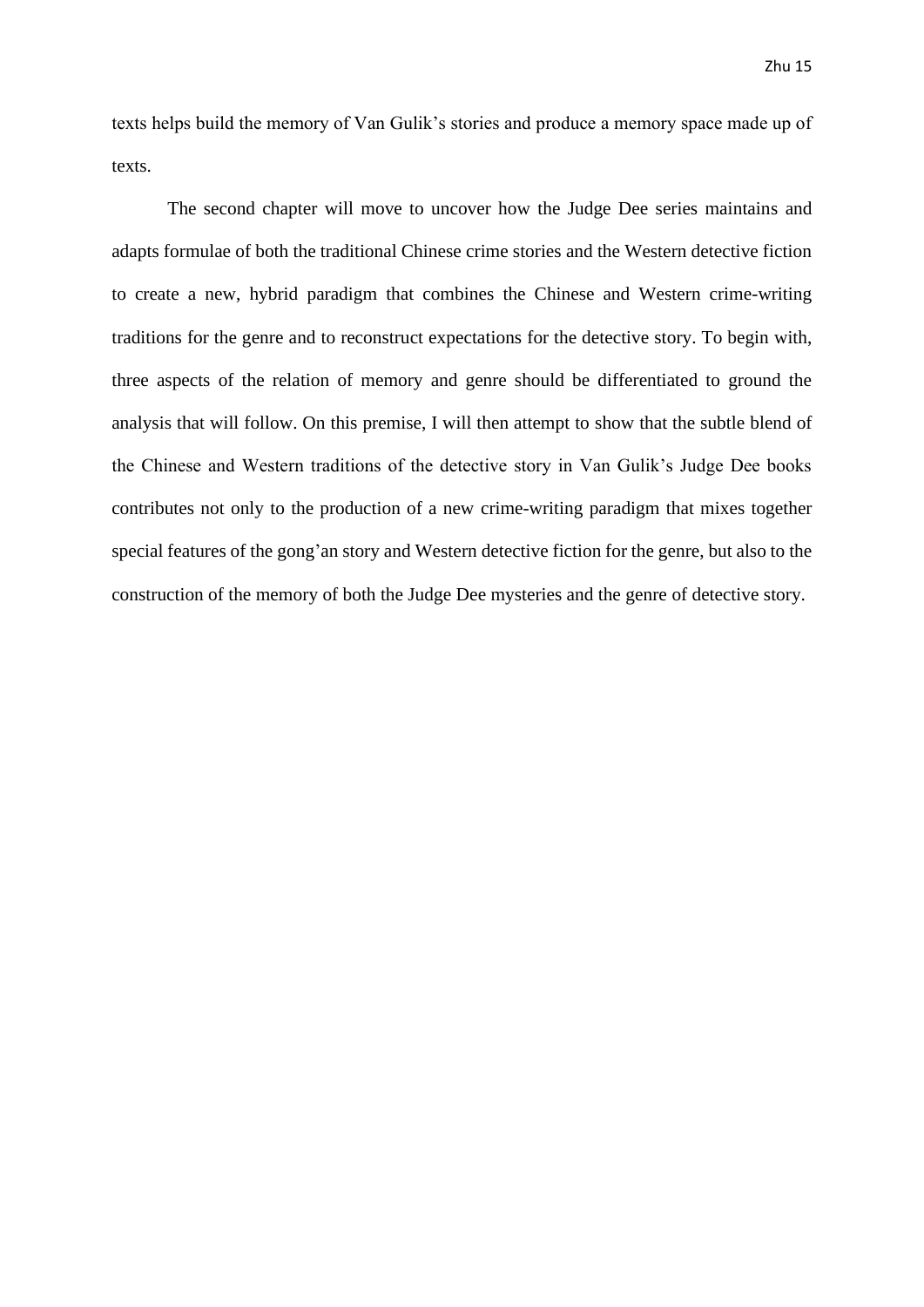### <span id="page-16-0"></span>Chapter I. Other Texts Remembered by Van Gulik's Judge Dee Series

This chapter will take a close look at the relations of Van Gulik's Judge Dee series and earlier texts, and the manner in which they contribute to forming the memory of the Judge Dee books. Van Gulik's detective works remember and appropriate many previous texts – literary and non-literary, Chinese and Western – through intertextual references. And these precursor texts – for instance, their characters, plots, motifs, narrative techniques, textual paradigm, or other literary elements – serve as sources of "raw material" in the writing of the Judge Dee stories, suggesting that it is possible to approach Van Gulik's works through the lens of Lachmann's theory of memory and intertextuality. In what follows, I will first categorize the prior texts that are remembered in Van Gulik's Judge Dee series through the usage of intertextuality and delve into how they are employed in the composition of these detective stories. On this premise, I will then investigate the dominating model(s) of intertextuality that are applied to these detective works to remember the existing texts. In the last section of the chapter, I will scrutinize the significance of remembering pre-existent texts for Van Gulik's own detective works on the one hand and for previous texts utilised by his stories on the other.

### <span id="page-16-1"></span>*1.1 Van Gulik's Utilisation of Old Chinese Judicial Casebooks and Gong'an Stories*

Van Gulik drew on a large number of precursor texts that mainly belong to the culture of imperial China and referred to them in multiple (explicit or implicit) ways. The vast majority of the prior texts Van Gulik borrowed and transformed in the Judge Dee series are derived from traditional Chinese judicial casebooks, collections of fictional court cases, and crime novels. Specifically, he took "source material" of his detective stories chiefly from four books: a thirteenth-century judicial handbook *T'ang-yin-pi-shih* (or *Tang Yin Bi Shi*, Van Gulik himself translated it in English in the middle of the twentieth, as *Parallel Cases from Under the Pear*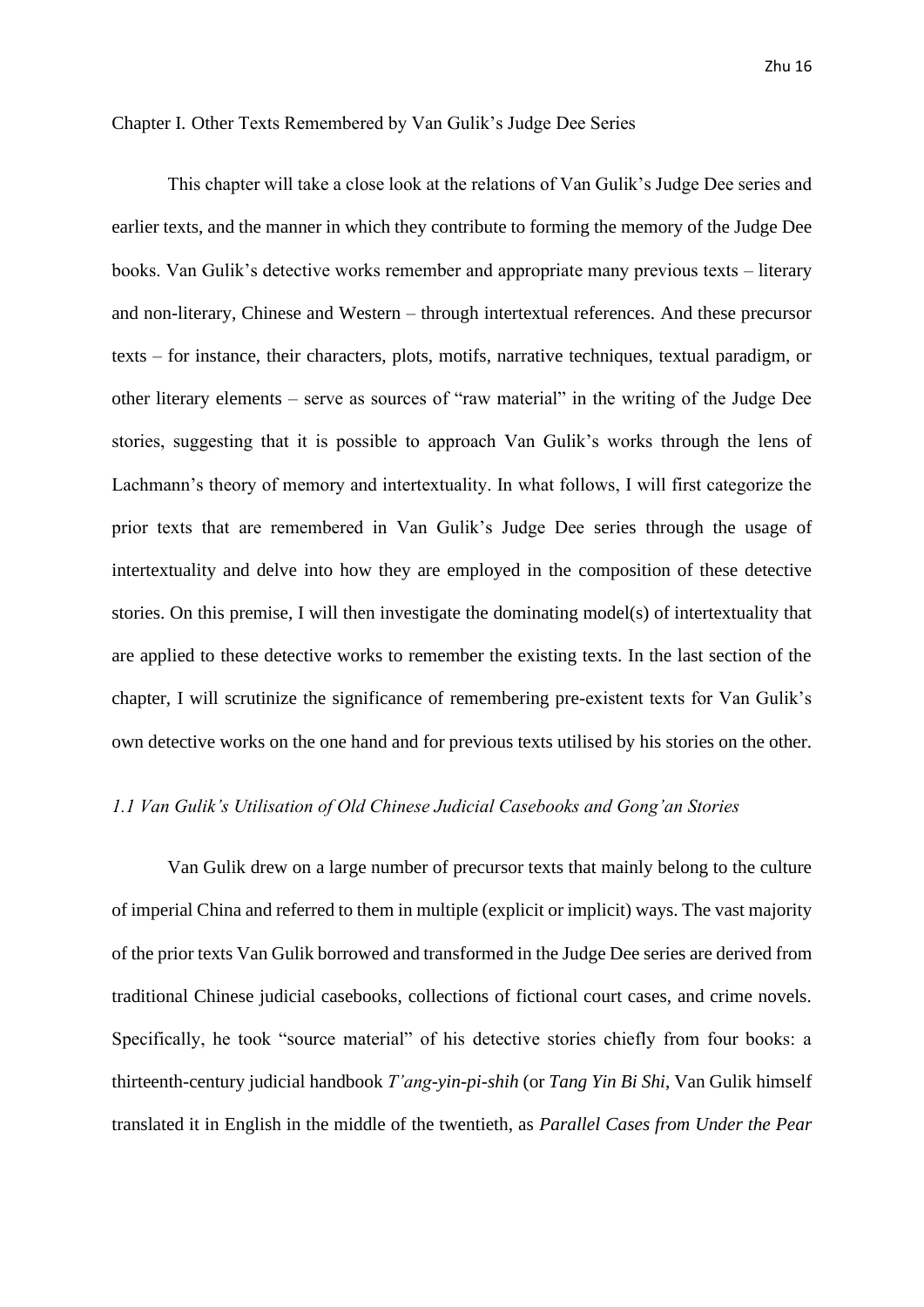*Tree: A 13th Century Manual of Jurisprudence and Detection*), an eighteenth-century gong'an<sup>5</sup> (court case) novel *Dee Goong An* (Van Gulik translated the book in English as *Celebrated Cases of Judge Dee*), a sixteenth-century gong'an novel *Lung-t'u-kung-an* (*The Court Cases of Dragon Design*, also known as *Pao-kung an*), and a collection of crime stories compiled in the early twentieth century, *Ku-chin-chi-an-wei-pien* (*Strange Cases of Old and Modern Times*). He reused many plots and "fragments" from Chinese historical records about court cases, old detective novels, and crime stories as the basis of his own Judge Dee detective stories.

However, this does not mean that Van Gulik's detective stories are just cobbled together from some old Chinese "fragments" or lack originality. Instead of making a copy of these ancient Chinese materials, Van Gulik blended the ancient "fragments" he borrowed with plots and twists he crafted according to his literary creativity and imagination to recreate the Judge Dee and his world. He selected suitable plots and elements from these old Chinese sources, reworked them in order to make them more absorbing and palatable to a modern reader, and wove together the richly embellished ones with new stories he invented into his detective works, which can be viewed as an extraordinary claim for the stunning originality of the Judge Dee. Although he utilised many plots and elements from the ancient Chinese cases, he himself also supplied "a considerable part of the intrigue" (Van Gulik, *The Chinese Lake Murders,* 194).

Probably because Van Gulik translated and conducted scholarly research into the ancient Chinese casebook *T'ang-in-pi-shih,* which records more than one hundred criminal and court cases, he drew much inspiration and some sort of plot from this casebook in the writing of Judge Dee mysteries. The first five volumes of his Judge Dee series, all except *The Chinese Lake Murders*, borrowed plots and elements from the old Chinese casebook mentioned above. In the postscripts appended to the Judge Dee books, Van Gulik points out that the case of

<sup>&</sup>lt;sup>5</sup> Gong'an can be translated as court case or crime case. It has various spellings due to the Latinization of the Chinese characters, such as goong an, gong-an, and kung-an, but they all bear the same meaning and represent the same genre. Gong'an fiction (or court case fiction, or courtroom fiction) is the main form of the genre of Chinese crime (or detective) fiction featuring local magistrates who deal with criminal cases.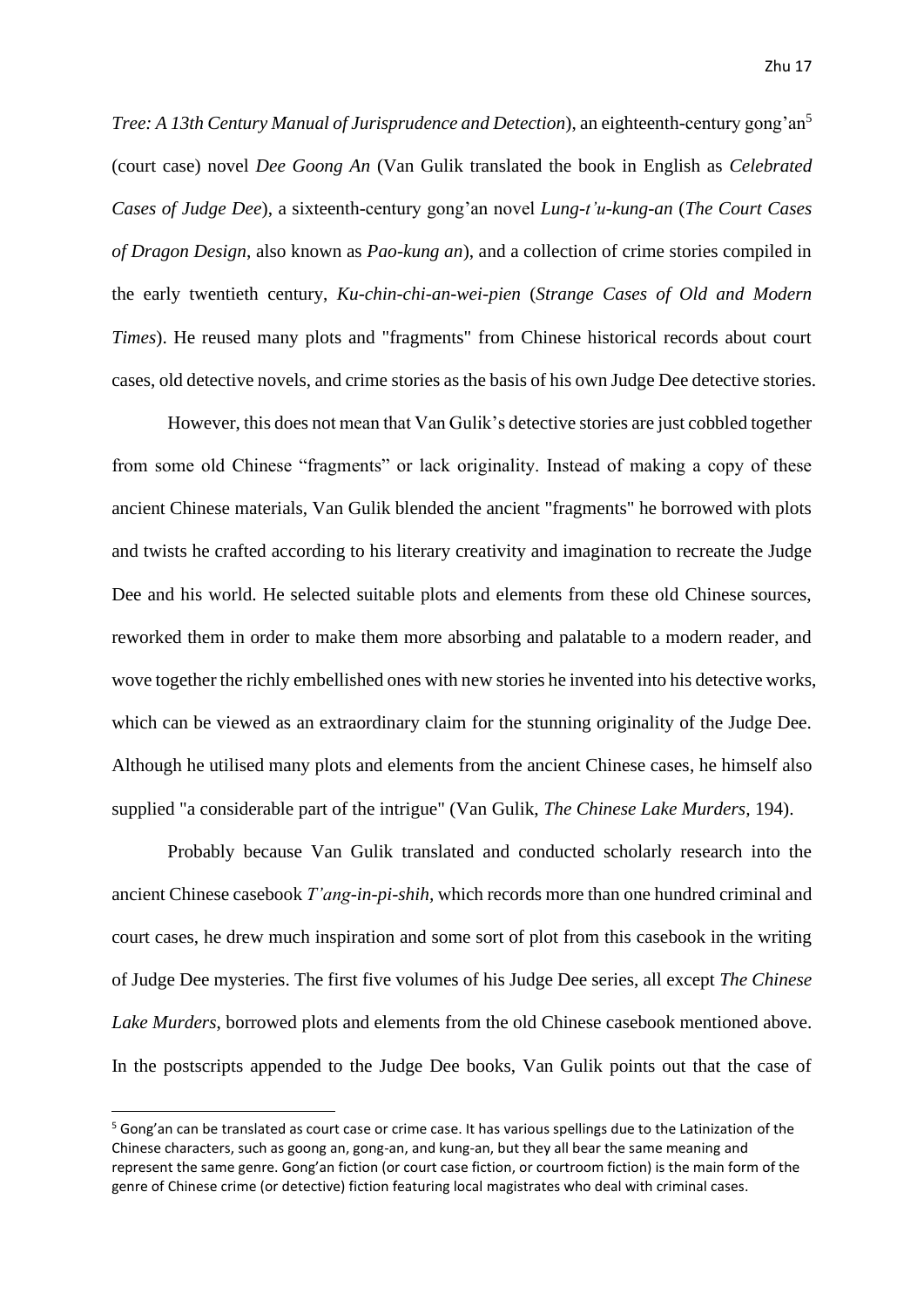hidden testament, the girl with the severed head, and three lying monks in *The Chinese Maze Murders*, are taken respectively from Case 66-B, Case 64-A, Case 57-B in *T'ang-Yin-Pi-Shih*  (*The Chinese Maze Murders,* 319-321). Similarly, in *The Chinese Nail Murders*, the plot of the headless corpse is based on Case 64 in *T'ang-Yin-Pi-Shih* (Van Gulik, *The Chinese Nail Murders,* 190). And the story about the quarrel over the broken cakes and its solution in the novel takes advantage of Case 35 in that judicial manual (Van Gulik, *The Chinese Nail Murders,* 190).

The story of the hidden testament in his novel *The Chinese Maze Murders* is related to an ancient Chinese criminal case briefly recorded in *T'ang-yin-pi-shih*. Later versions of the case can also be found in the traditional Chinese crime novel *Lung-tu-kung-an* and the seventieth-century collection of Chinese vernacular stories *Chin-Ku-Ch'i-Kuan.* The original stories recorded in the abovementioned books show that Governor Yoo hides his last will in the mounting of a painted scroll to prevent his eldest son from pocketing all his property after his death and leaving nothing to the younger one. Van Gulik borrowed the name of some of main characters in the story, such as Yoo Shou-chien, and the plot of concealing the will into a painted scroll. And he redesigned and enriched the story with new plot lines, a couple of unexpected twists, and elements. In his novel *The Chinese Maze Murders,* while the fake will is pasted behind the lining of the mounting of Governor Yoo's painting by the Governor himself to mislead Yoo Kee, his eldest son, it is the content of the scroll picture that contains key and subtle clues to the puzzle of the real testament: the landscape picture indicates a route to a mysterious pavilion inside the maze built in the old Governor's country estate, where the real testament is hidden. Through a comparison of the original stories and Van Gulik's story about the inheritance of the old Governor, it can be found that Van Gulik didn't apply the old plot mechanically in his novels, but added new plots, elements, twists and turns to the traditional plot to generate a new story. Additionally, a well-designed maze, a common part of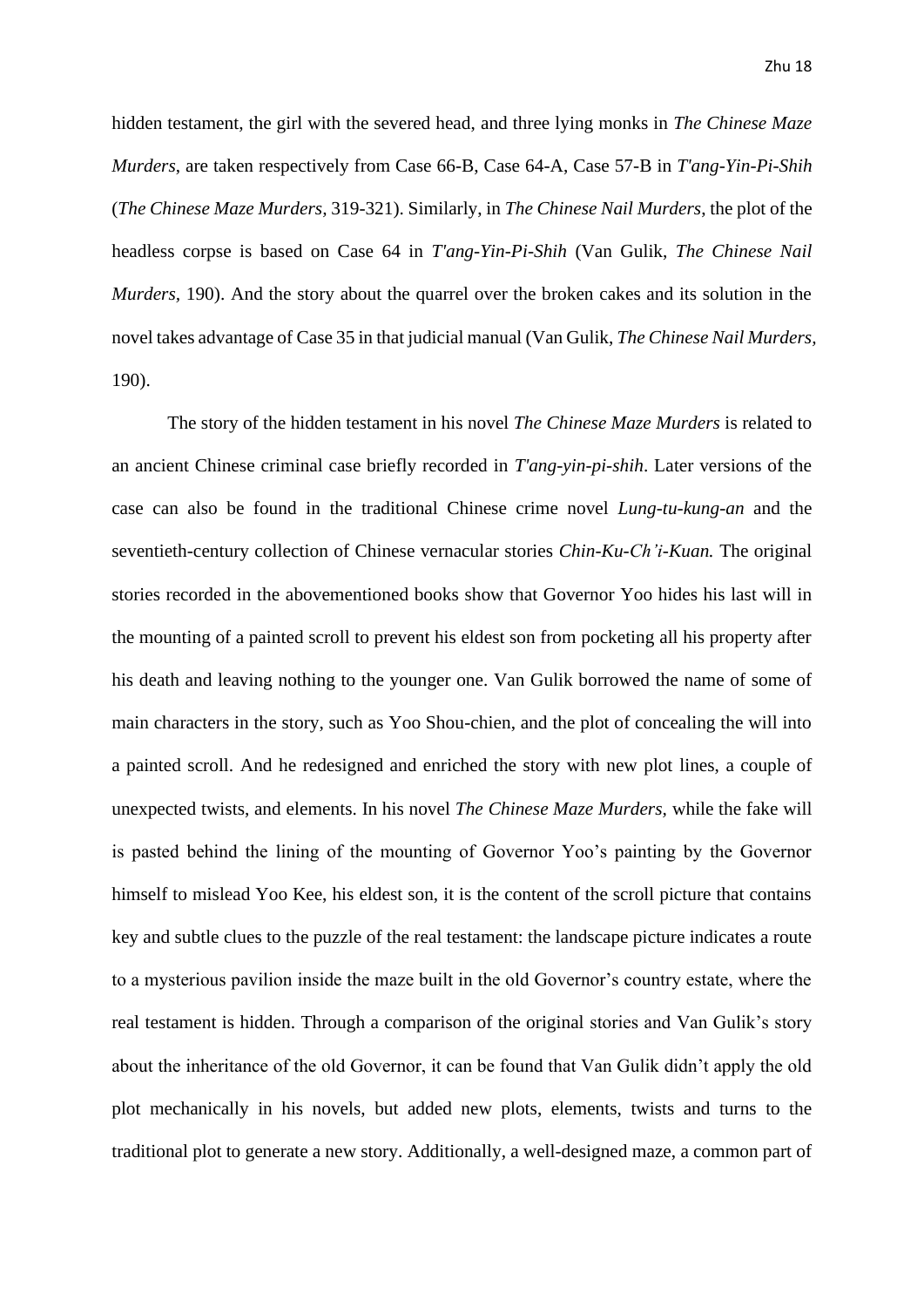western centuries-old large estates but an unusual thing in ancient China as well as traditional Chinese crime stories, is added to a traditional Chinese plot, which, in a sense, creates an atmosphere of tension in the novel and helps highlight the wisdom of Judge Dee.

Also, Van Gulik drew many elements for his books from some traditional Chinese gong'an short stories and novels, such as *Dee Goong An* and *Lung-tu-kung-an*. Not only are Judge Dee and his four lieutenants, central characters in *Dee Goong* An, adopted as the main roles in Van Gulik's detective stories, but also some interesting "fragments" from those old Chinese detective novels and short stories are worked into his own Judge Dee series. For instance, both the plot of the bolting bride and the case of a butchered bully in *The Chinese Gold Murders* are based on the collection of old Chinese mystery stories *Ku-chin-chi-an-weipien* (*Strange Cases of Old and Modern Times*). Van Gulik rewrote them and brought them a couple of details, like the sickle, in an attempt to make them more convincing and integrate successfully into his stories (Van Gulik, *The Chinese Gold Murders*, 165). Take the third case, the case of the murdered Magistrate in *The Chinese Gold Murders*, for example. It involveds the story about the poisoned bride in the old Chinese detective novel *Dee Goong An*. In the original story written, a bride dies on her wedding night from venom poisoning. But she is neither bitten by a poisonous snake nor poisoned by other people. She is accidentally killed by an adder that winds around a mouldy rafter of the roof in the kitchen, above the place where maids usually boil water for making the tea. When the hot water steams on the burner, the frightened adder puts its venom into the water. In *The Chinese Gold Murders*, the method used to poison Judge Wang and the way in which "judge Dee discovers the truth, namely by observing dust fallen from the ceiling into his teacup" closely echo that of the case of the poisoned bride in *Dee Goong An* (Van Gulik, *The Chinese Gold Murders,* 165).

It should be added that the intertextuality (memory) of Van Gulik's Judge Dee series finds expression not only in Van Gulik's borrowing and transforming several traditional plots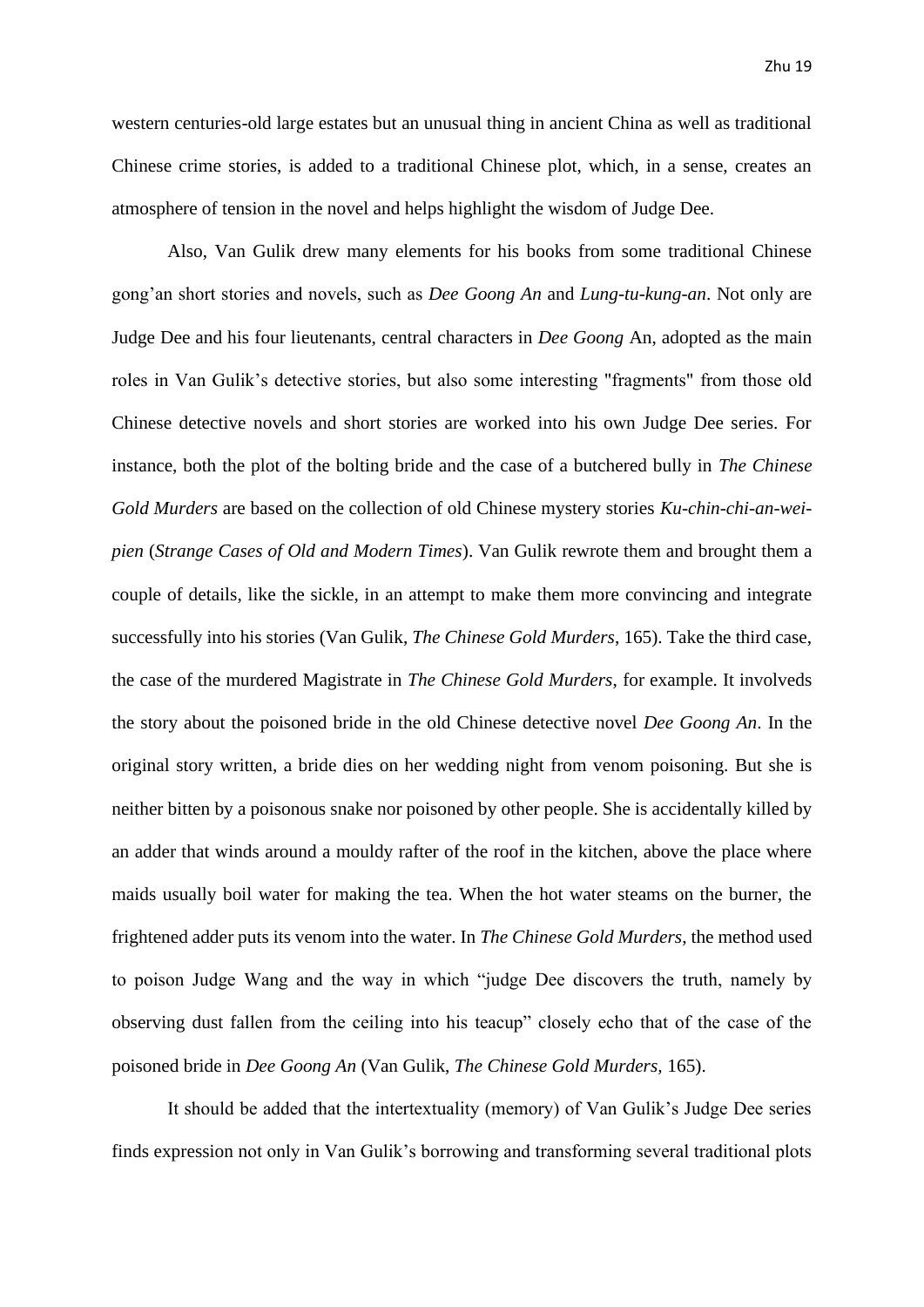and motifs from ancient Chinese crime stories, but also in a reader's referencing of the existing texts in reading Van Gulik's detective stories. Although Van Gulik explicitly indicates that he uses the old Chinese court cases, crime novel and short stories as the basis of his own detective work, some plots, motifs, or literary elements of his detective stories are reminiscent of some Western detective novels and stories, which also can be considered as good examples of intertextuality. In his essay "Some Chinese Detective Stories", Vincent Starrett notes that the method adopted to kill the magistrate in *The Chinese Gold Murders* brings to mind one of Arthur Conan Doyle's Sherlock Holmes short stories, "The Adventure of the Speckled Band" (7). In Van Gulik's novel, it is all part of political conspiracy to poison Judge Wang, which can invoke the feeling of reading Doyle's story about the death of Helen's twin sister.

Further, Judge Dee's admiration for Mrs Kuo and his ambivalent attitude toward her after knowing that she killed her wicked ex-husband by a nail in Van Gulik's *The Chinese Nail Murders* will remind readers of amateur detective Philip Trent in E. C. Bentley's *Trent's Last Case* (Huang 10). In the process of investigating the murder of a wealthy American plutocrat called Sigsbee Manderson, Trent falls in love with one of the suspects, Manderson's wife Mabel. The internal conflict Trent experiences when gathering evidence against the person he loves also happens to Judge Dee (Huang 10). On the one hand, when reading those stories, a reader easily connects them with other texts, both oriental and western. On the other, Van Gulik's Judge Dee mysteries, as mentioned above, reuse many prior Chinese crime cases and stories. All this contribute to the production of intertextuality and the construction of Judge Dee mysteries' memory.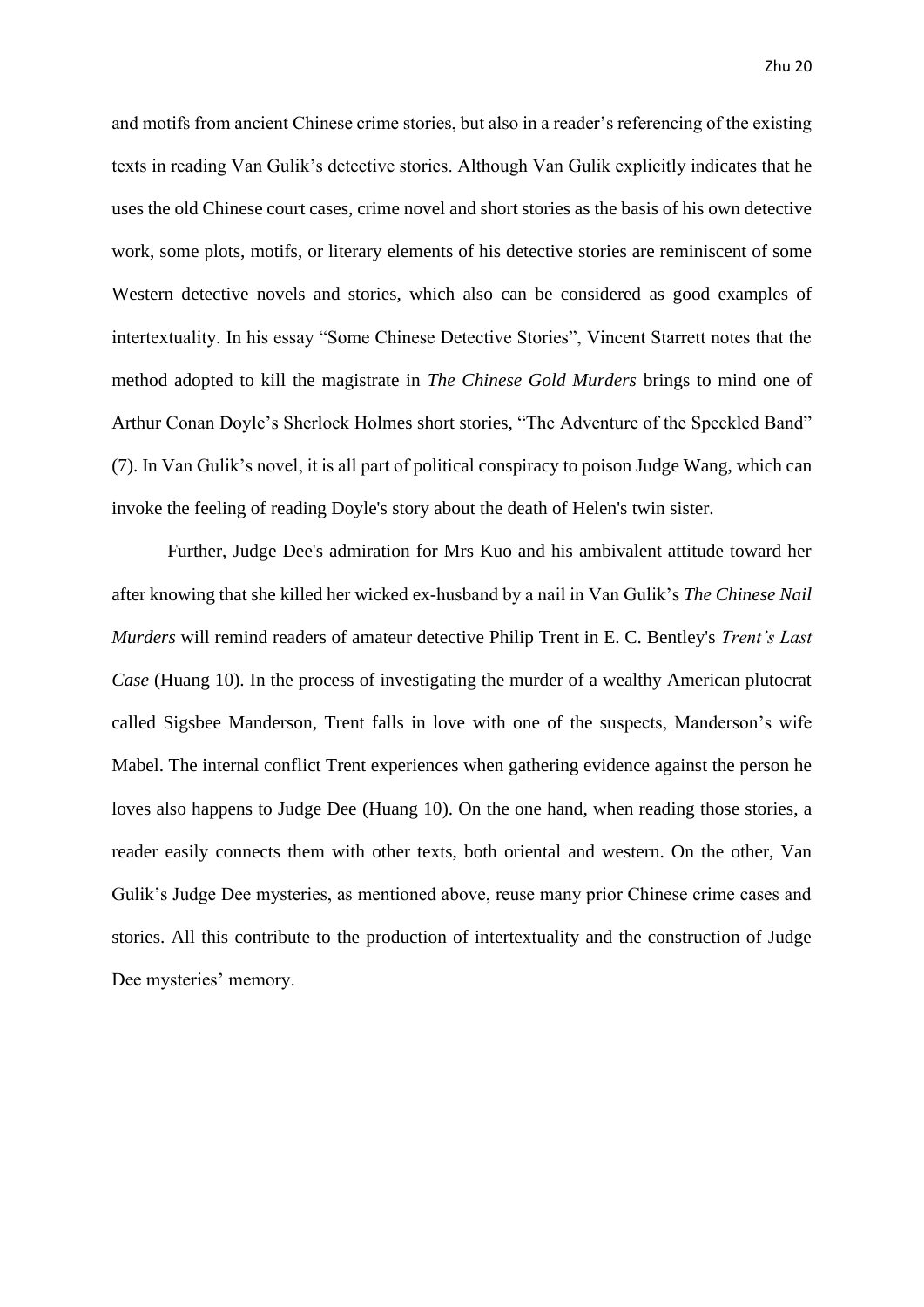## <span id="page-21-0"></span>*1.2 Appropriation of Traditional Chinese Vernacular Fiction, Anecdotes, and Philosophical Writings*

Van Gulik's detective books connect (explicitly or implicitly) with many literary and non-literary Chinese texts written or compiled in bygone times. Within the Judge Dee stories, he appropriated several plots and motifs from old Chinese court cases and gong'an stories through a process of mixing, playing with, and veiling them on the one hand, and borrows and rewrites several literary elements from traditional Chinese vernacular fiction, the Confucianist and Daoist classic texts, anecdotes about historical figures, and philosophical writings, on the other hand. In other words, in addition to age-old Chinese crime stories, a great number of other works of ancient Chinese literature, including *Hsing-shih-heng-yen<sup>6</sup>* (*Stories to Awaken the World*), *Shui-hu-chuan <sup>7</sup>* (*Water Margin*), and *Lun-yü<sup>8</sup>* (*The Analects of Confucius*), also provide many "raw materials" for Van Gulik to write detective stories in the traditional Chinese style.

Many narrative elements of Van Gulik's Judge Dee books, even seemingly more modern notions of gender and sexuality, have their origins in Chinese vernacular fiction in bygone times. For example, the case of the headless girl in his detective novel *The Chinese Maze Murders* is indebted not only to an authentic court case written in the ancient casebook, but also to some old Chinese plays and novels composed during the Ming (AD 1368-1644) and Qing dynasty (AD 1644-1912). In the postscript to the novel, Van Gulik indicated that the case of a headless girl is based on Case 64-A recorded in *T'ang-yin-pi-shih* (320)*.* However, the

<sup>6</sup> *Hsing-shih-heng-yen* is a seventieth-century collection of vernacular short stories attributed to a Chinese novelist Feng Menglong. It focuses on common people's daily lives in Ming Dynasty China to capture the social reality and real emotion of people and undermine false ethics.

<sup>7</sup> *Shui-hu-chuan* is a fourteenth-century Chinese novel written in vernacular Chinese by Shi Nai'an and is deemed one of the Four Classic Novels. It tells a story of a group of 108 outlaws who have no alternative but to gather together at Mount Liang to organise an army and eventually have to accept amnesty and surrender. 8 *Lun-y*ü, which is believed to have been written and compiled during the Warring States Period ( BC 475-221), is one of the most important classics of Confucianism, comprising a number of sayings and ideas of Confucius and his followers.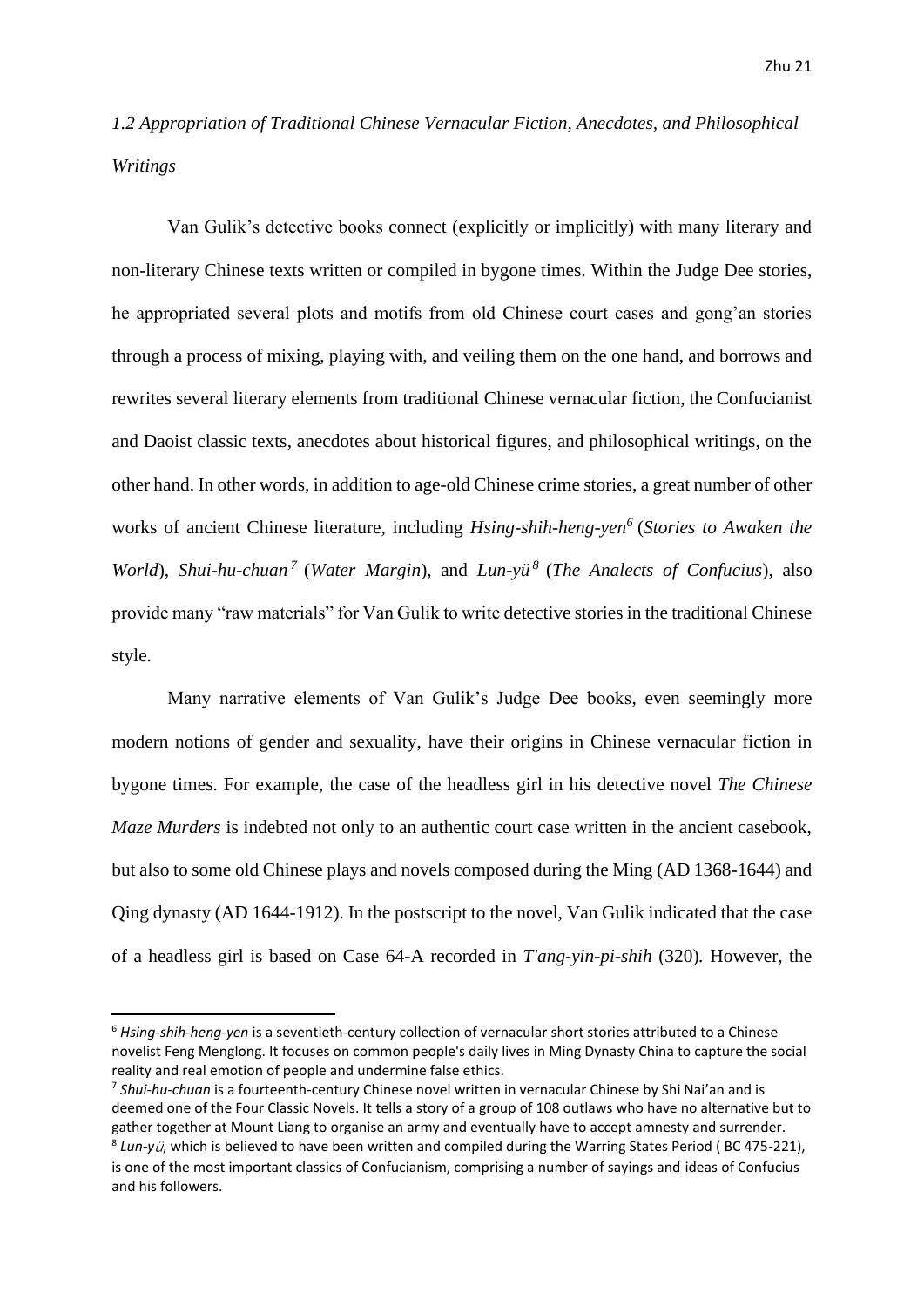original story in *T'ang-yin-pi-shih* has nothing to do with sapphism and sadism – Van Gulik's idea of adding a lesbian and sadist character into the account is motivated by "frequent occurence of sapphism, and occasional cases of sadism among women in ancient China" and relevant depiction in some Chinese vernacular stories (Van Gulik, *The Chinese Maze Murders,* 320). In *The Chinese Maze Murders*, Mrs Lee, a painter, lesbian, and sadist, is attracted to a girl called White Orchid, so she lures the girl to her house and secretly locks her up for several weeks. Fearing that the kidnapping and captivity come to light, she kills her captive in a sheltered pavilion of Governor Yoo's maze. In fact, the motive of sapphism has been described in some age-old Chinese plays and novel of manners, such as the love story of Ou Guan and Di Guan in *Hong Lou Meng (Dream of the Red Chamber,* or *The Story of the Stone*) by Cao Xueqin, of Cui Jianyun and Cao Yuhua in *Lien-hsiang-pan* (*The Fragrant Companion*) by Li Yu, and of Sun Yulang and Liu Huiniang in *Hsing-shih-heng-yen (Stories to Awaken the World)* by Feng Menglong. And the behaviour and phenomenon of sadism among women, as mentioned by Van Gulik, have been occasionally portrayed in traditional Chinese fiction, for instance, in *Chin-p'ing-mei* (*The Plum in the Golden Vase* or *The Golden Lotus*).

It is the precursor texts addressing queer themes and his scholarly research into sexual life in ancient China that play the crucial role in inspiring him to embed the depiction of lesbian relationships and sadism among women in the case of a girl with a severed head, as opposed to the representation of lesbian characters in Western novels. In his book on the sexual life of ancient Chinese, he claimed:

Female homosexuality was, on the contrary, quite common, and viewed with tolerance. Provide that excesses were avoided, female homosexual relations were considered as a custom bound to prevail in the women's quarters, and even praised when it gave rise to self-sacrifice or other beautiful acts of love and devotion. (*Sexual life in Ancient China* 163).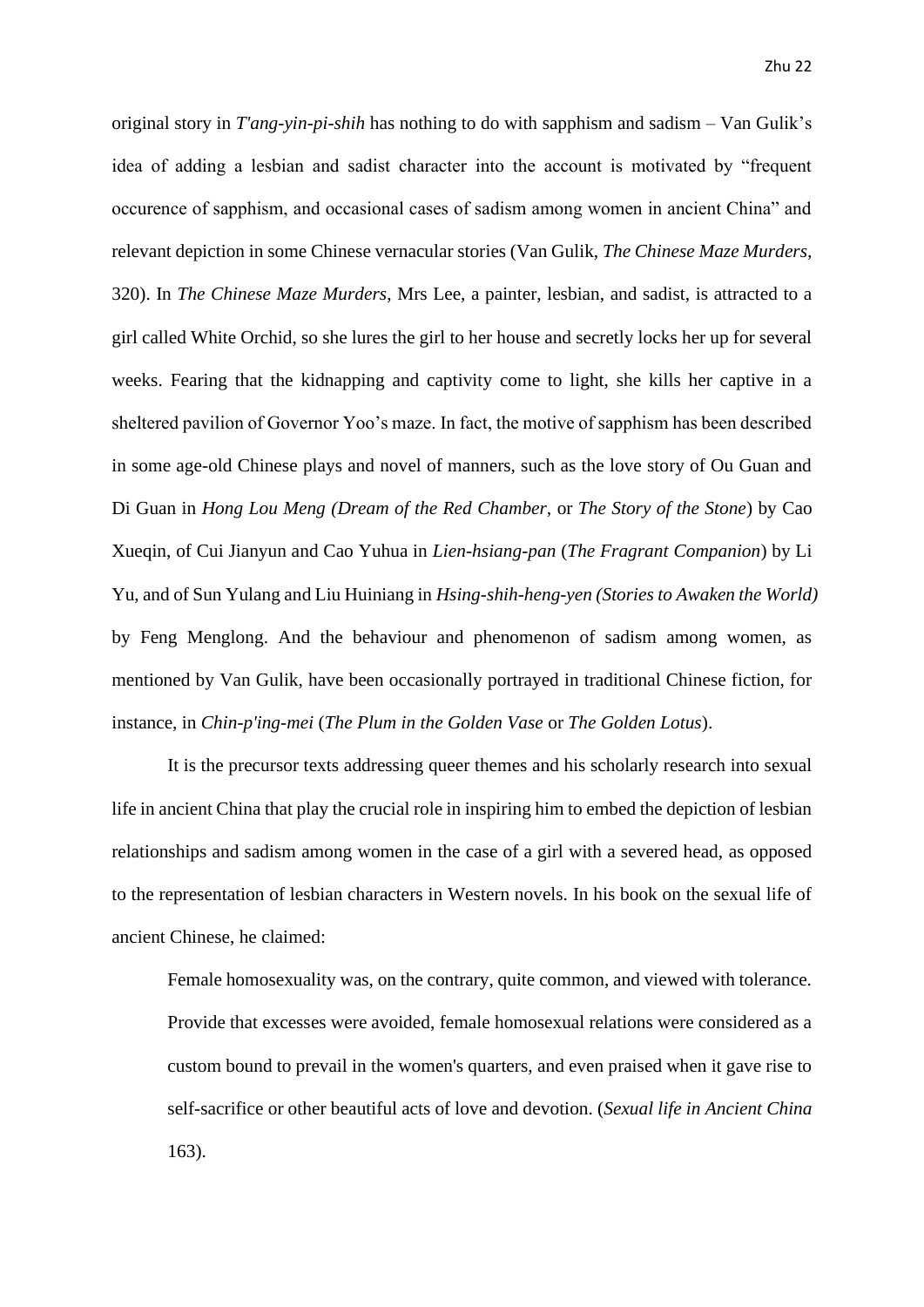"The frequent occurrence of sapphism, and occasional cases of sadism among women in ancient China," he believes, "must doubtless be ascribed to the polygamic family system, where a number of women were obliged to live in constant and close proximity" (*The Chinese Maze Murders* 320). Although the description of female homosexuality and sadism has seldom been provided by the prior Chinese detective and crime stories, what he finds in some works of traditional Chinese fiction as well as his insights into ancient Chinese sexual life encourage him to work these elements into his own series of detective stories as an essential innovation to "create unexpected developments" and "show how surprisingly 'modern' old Chinese plots can be" (Van Gulik, *The Chinese Maze Murders,* 320-321).

Further, philosophical contents, especially Confucian and Taoist thought, are deeply embedded in many aspects of Van Gulik's detective stories, from serving as a background of conversations to crafting the surprise twists in the storyline. "The characterization of Confucianist and Taoist ideals given in the present novel is based on authentic Chinese texts", such as *Lun-yü* (*The Analects of Confucius*) and *Tao-te-ching* (also known as *Lao Tzu*) (Van Gulik, *The Haunted Monastery* 197-198). In his novel *The Chinese Maze Murders*, in a desire to get a general understanding of Governor Yoo's life in Lan-fang, Judge Dee leaves the tribunal for the mountain valley outside the south gate to visit a hermit called Master Crane Robe. He happens to find that a pair of paper scrolls which bear a couplet written by the old Governor Yoo in beautiful calligraphy hangs on the plaster wall of the hermit's abode. It says, "There are but two roads that lead to the gate of Eternal Life: Either one bores his head in the mud like a worm, or like a dragon flies up high into the sky" (Van Gulik, *The Chinese Maze Murders,* 213). The paper scrolls play a double role in the novel. On the one hand, Governor Yoo's signature on the paper scrolls is a vital clue to both the puzzle of Governor Yoo's last will and the attempted murder of General Ding: first, the signature written on the paper scrolls differs from the one found in Mrs Yoo's scroll picture, thus confirming that the will pasted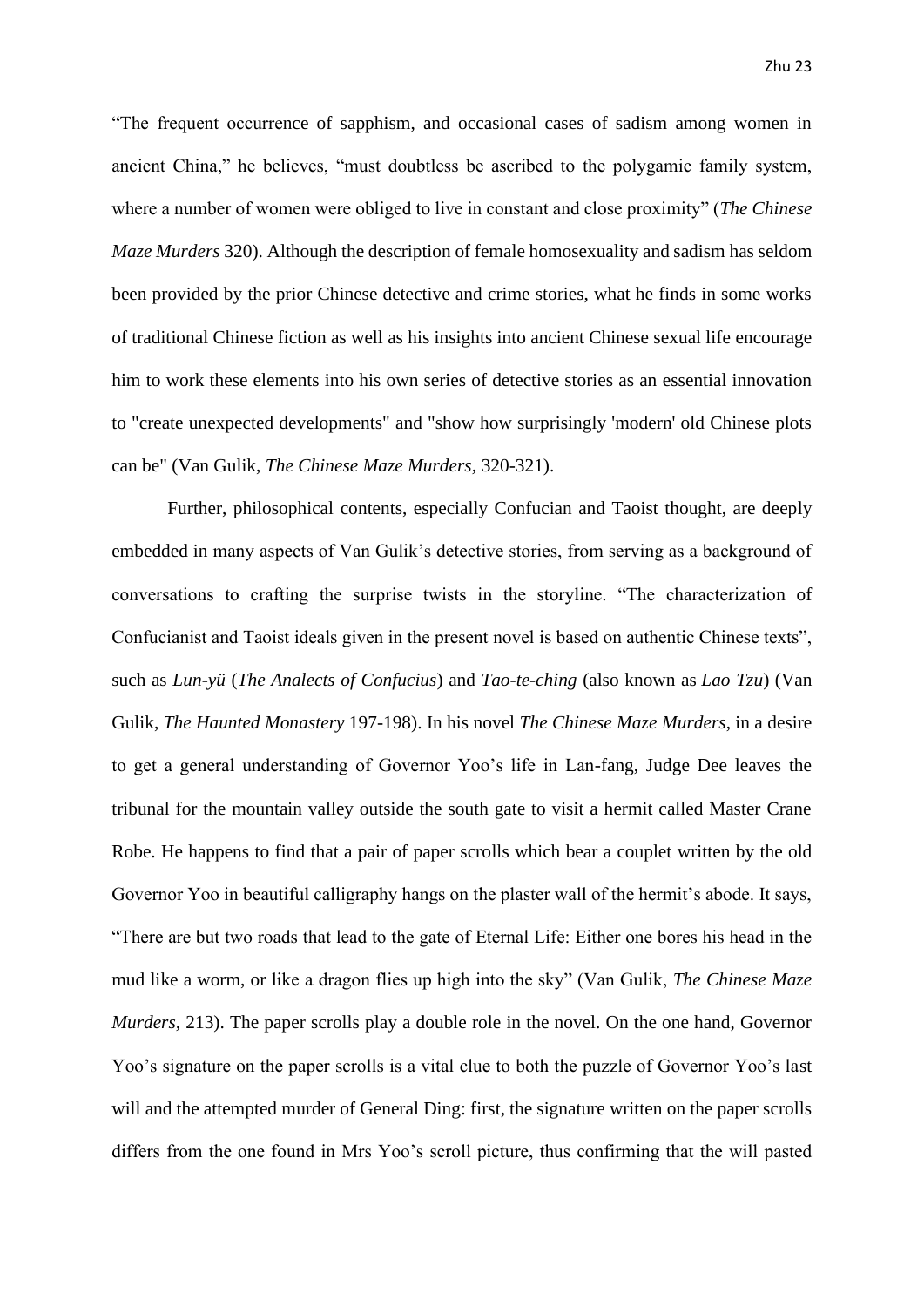behind the lining of mounting of Governor Yoo's painting is forged; second, it reveals that The Abode of Tranquillity is the pen name of the old Governor Yoo, that is to say, the writing brush that is used to killed General Ding is sent by Governor Yoo. On the other hand, the profound couplet on the paper scrolls describes two different ways of life, epitomising the Confucianist and Taoist ideal of governing and life.

The couplet about the worm and dragon is not created by Van Gulik but is quoted from a Buddhist work on Chan Buddhism (*The Chinese Maze Murders*, 322).<sup>9</sup> For the present novel. it is not a sentence that merely bears the Chan philosophy but is enriched with manifold new meanings. It, to begin with, accommodates two contrasting ways of thought, behaviour, and life, acting as the background of conversation of Judge Dee and the hermit (*The Chinese Maze Murders,* 321-322). Governor Yoo, a typical Chinese scholar-official, devotes wholeheartedly to wiping out the evil, reforming the Empire, and making the society much better. On the contrary, his friend Master Crane Robe chooses a totally different way of life – he accepts everything, good and evil, beautiful and ugly, with a desire to keep his behaviour in line with the natural order of things, which means that he won't try to change anything, let alone to reform the Empire. More importantly, in addition to reflecting different ways of life of Governor Yoo and the hermit, the couplet mirrors the Confucianist and Taoist ideals: "worm in the mud" represents the way of thinking and living of the Confucianism and "dragon flying into the sky" embodies the spirit of Taoism. Confucianism and Taoism are two conflicting systems of thought and behaviour that have stemmed from ancient China and played crucial roles in Chinese philosophy and religion. Confucianism emphasises the importance of personal ethics, morality, respect for the family, and the values of social harmony. Governor Yoo, as well as Judge Dee, are the quintessence of orthodox Confucianist literatus and officials. They

<sup>9</sup>Chan Buddhism is one of major sects of Chinese Buddhist that developed from the 6th century onward in China. It was subsequently spread to many other countries in Asia, for example, to Japan as Japanese Zen. And the development of Chan Buddhism was influenced by Taoism to some extent.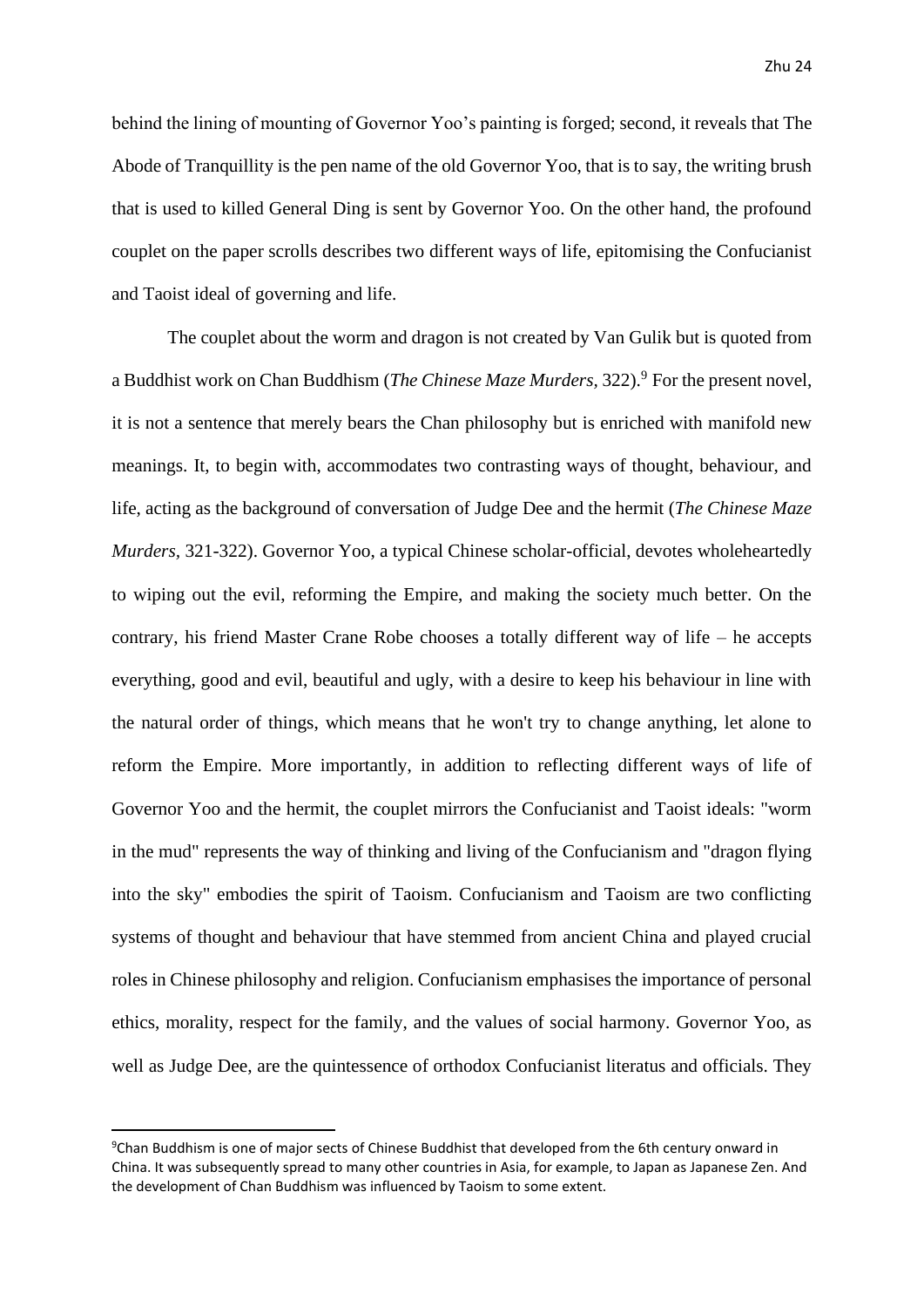are realistic and focus on self-cultivation and the pursuit of creating a harmonious, orderly community and society. In contrast, Taoism stresses naturalness, simplicity, spontaneity, and advocates a life of "nonaction" and detachment for desires. The Taoists expect to live in harmony with the natural world and its principles. Master Crane Robe, who is unworldly and does not miss worldly rewards, is a model of Taoist. In short, endowed with the contrast between Confucianism and Taoism (between Confucianist scholars and Taoist hermits), the couplet that gains new meaning in the present novel helps readers understand these Chinese characters better and immerse themselves in the Chinese atmosphere.

Van Gulik sometimes directly quotes the *Lun-yü* (*The Analects of Confucius*, a Confucianist classic text) and *Tao-te-ching* (also known as *Lao Tzu*, Taoist masterpiece) to his detective stories. In the postscript to *The Haunted Monastery*, he pointed out that the name of Master Gourd was taken from *Tao-te-ching* (143). And conversation topic about how Confucius fishes on page 61 refers directly to a sentence in *Lun-yü*, "The Master fished with a rod but not with a longline. He shot at birds with a stringed arrow, but not if they were roosting" (*The Analects of Confucius,* 51). These quotations from Chinese classic texts reflect not only Van Gulik's in-depth knowledge of ancient Chinese literature, philosophy, and scholarofficials, but also his expectation of portraying the ancient China and Chinese people in his stories as realistic and accurate as possible in the context of frequent misrepresentation of them in Western popular crime literature. And readers, when reading his Judge Dee series, are provided with ample opportunity to learn more about certain aspects of life in ancient China.

In addition to echoing a few traditional Chinese vernacular stories and classic texts, Van Gulik took some historical figures, such as the stateman Yen Shi-fan, the scholar Ou-yang Hsiu, and the poetess Yü Hsüan-chi, as prototypes of characters in his detective works. He adapted anecdotes about them for his recreation of Judge Dee mysteries. Take the anecdote of the stateman Yen Shi-fan for example. In the composition of *The Chinese Maze Murders*, Van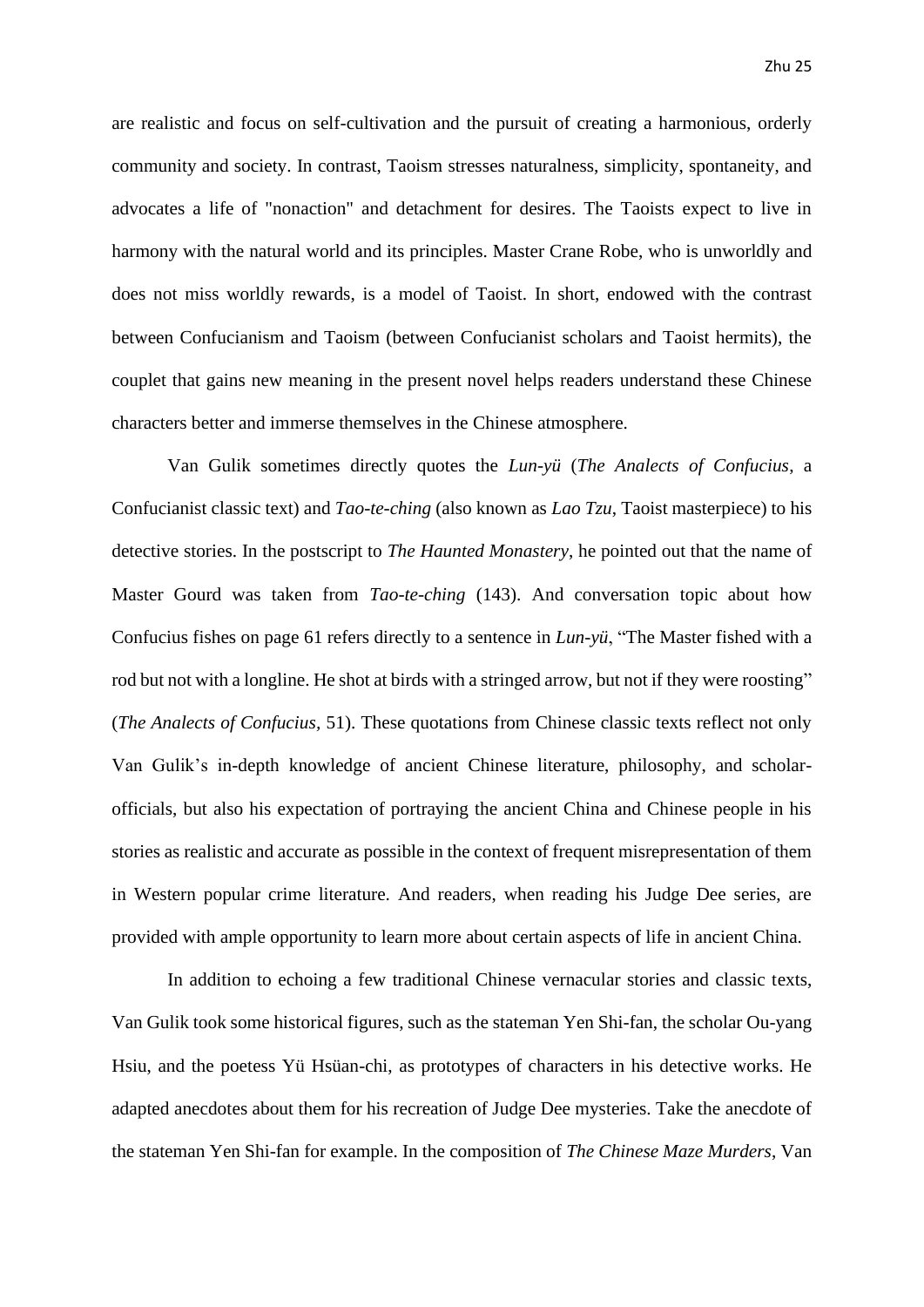Gulik utilised a legend about Yen Shi-fan, the son of the Senior Grand Secretary of the Ming dynasty Yen Sung, mentioned in Arthur Waley's introduction to Bernard Miall's English translation of the traditional Chinese novel *Chin-p'ing-mei* (*Chin P'ing Mei: The Adventurous History of Hsi Men and His Six*). The introduction mentioned that Yen has a tailor-made writing brush for self-protection and defence, which is capable of shooting a very small poisonous projectile when placed over the flame of a candle and heated<sup>10</sup> (Waley x). Inspired by Yen's distinctive writing brush, Van Gulik took it as the model and worked the redesigned one into his story as a made-to-order killing weapon (*The Chinese Maze Murders,* 318-319). In *The Chinese Maze Murders*, General Ding is killed by a strange writing brush. There is a special and diabolical device inside the hollow shaft of the writing brush: a coiled spring is pressed down and fixed by wax; a small dagger is also inserted into it. Once the wax inside the brush holder melts, the released spring emits a deadly tiny dagger from the end of the writing brush. When General Ding holds horizontally the brush that he has received from one of his friends as a gift for his sixtieth birthday and heated it in his sealed library, with its end toward himself, the poisoned dagger is ejected and plunges into his throat.

Moreover, there are some other astonishing similarities between the story of General Ding and the anecdote of Ye, although Van Gulik didn't indicate this in the postscripts to his novels. Waley wrote down a popular legend concerning the death of Yen and the authorship of the *Chin-p'ing-mei* in the introduction. According to the legend, Yen was murdered by Wang Shih-cheng because of a vendetta against him and his father. In 1551 Wang's father was impeached by Yen's father and Yen and was eventually executed since the army he led failed to resist the aggression of the Tatar. Several years later, as Wang "begun to make his mark as a man of great literary attainments and determined character" (Waley x), he started to avenge

<sup>&</sup>lt;sup>10</sup> Ancient Chinese people used the heat from the flame of a candle to trim the superfluous hairs of a new writing brush.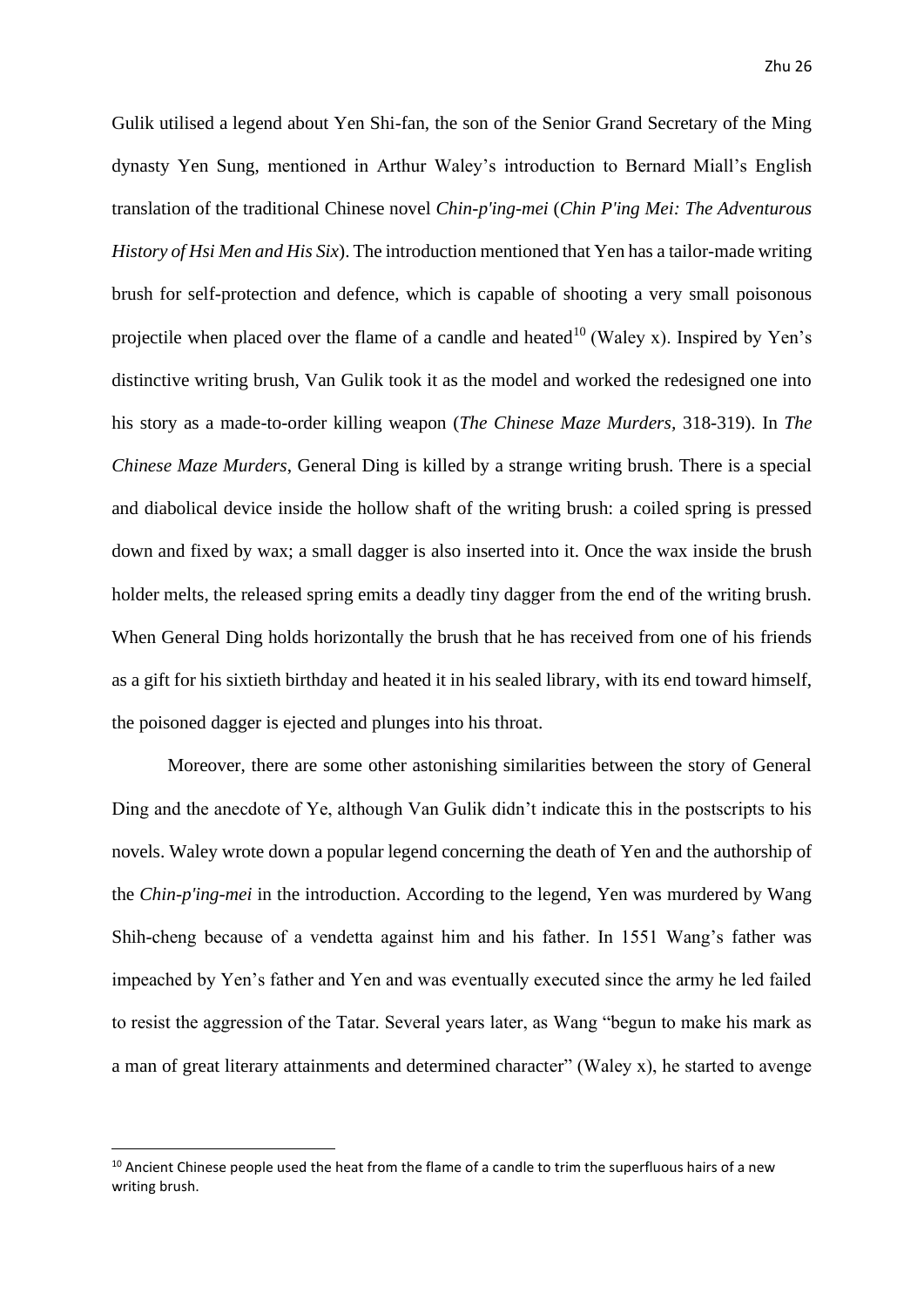his father's death. He hired many assassins to kill Yen but failed each time because Yen was watched over and strongly guarded. Wang had to do it himself: he wrote a love story called *Chin-p'ing-mei* and gave it to Yen to cater his pleasure. And finally, Yen died from the book whose pages were smeared with deadly poison. The case of the murder in a sealed study is also a story of delayed vengeance. General Ding is accused of betraying his own men and throwing them to the wolves. Thanks to the lack of direct evidence, he is just forced to resign rather than be executed. To make him pay the price of his evil deeds, Governor Yoo takes early retirement and settles in the town where General Ding lives. Like Yen, General Ding has so many enemies, so he has to be closely guarded, which provides no opportunity for strangers to get close to him. Governor Yoo comes up with a good idea to kill General Ding secretly. He gives General Ding a "special" writing brush as a gift for his sixtieth birthday. It is as expected that General Ding appreciates that brush so much – he uses that brush for the first time on his sixtieth birthday and dies from the brush. These two stories, from the cause of impeachment of the main character to the way of vengeance, have so much in common. However, it is unfair to claim that the mystery of General Ding's death is a simple repetition or imitation of an anecdote of a wicked statesman of imperial system. Van Gulik absorbed them into the framework of his own story, played with them, and took control of them: in his own novel, the delayed vengeance is only a part of the double murder; the poisoned plum in General Ding's sleeve and Candidate Ding's entanglement with his father's fourth wife also form parts of the story. Through a creative appropriation and transformation of elements of earlier anecdotes and recombination of the old and new plot, Van Gulik gives new life to the old pieces and extends the space of interpreting a new story.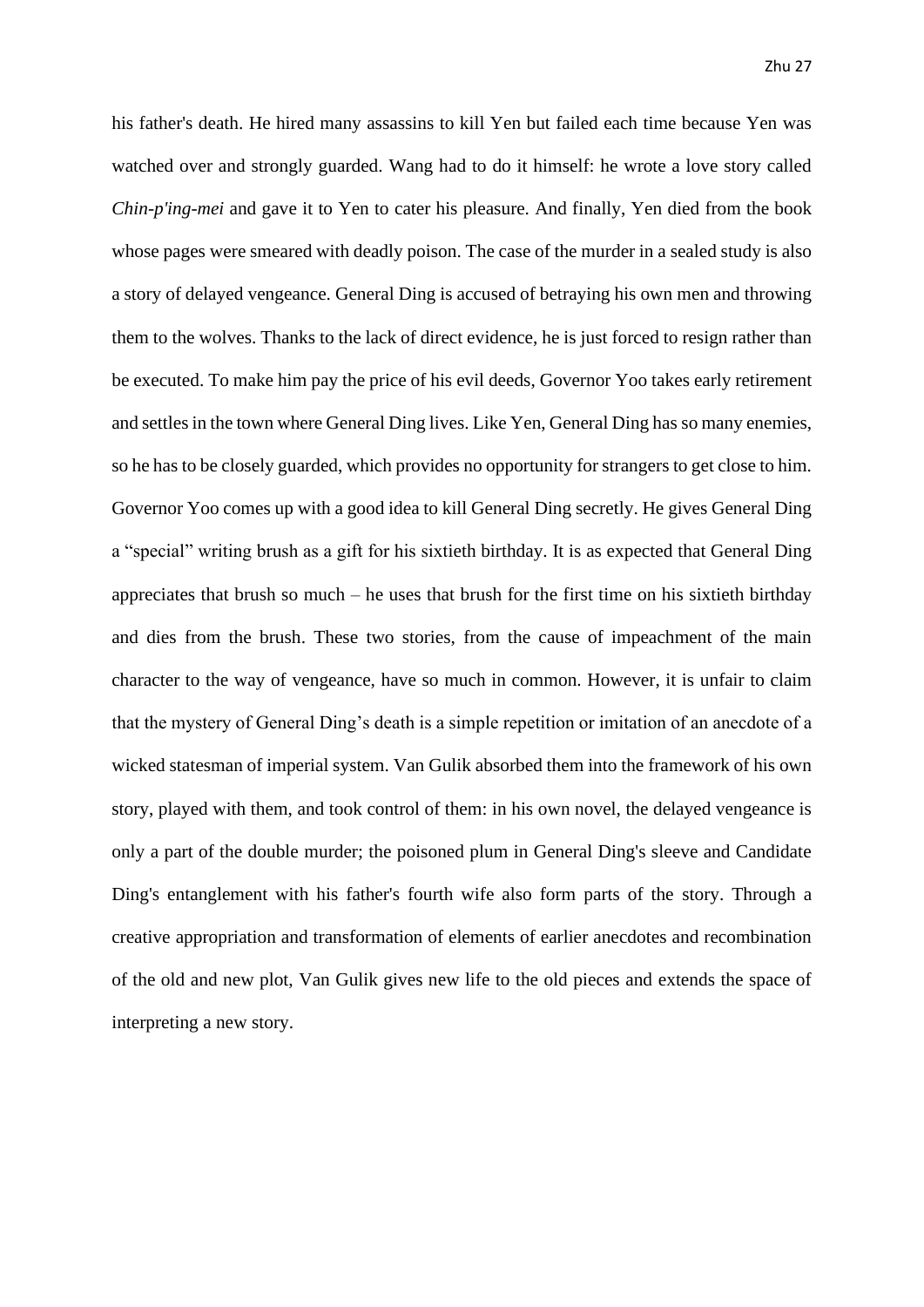### <span id="page-28-0"></span>*1.3 Dominating Models of Intertextuality and the Significance of Intertextual Reference*

All three models of intertextuality (participation, troping, and transformation) proposed by Lachmann find expression in Van Gulik's Judge Dee series. The first model of intertextuality, participation, can be found in Judge Dee mysteries but not very often. The interconnection between Van Gulik's stories and previous texts is occasionally created by directly repeating, citing, and imitating. In the postscript to *Necklace and Calabash*, Van Gulik indicates, "The pronouncement of Master Gourd on p. 3 is a direct quotation from the famous Taoist text *Tao-te-*ching...Judge Dee's remark on Confucius fishing with a rod instead of with a net (p. 61) is quoted from the Confucianist Classic *Lun-yü*" (143)*.* Additionally, Van Gulik not only used the well-known poetess Yü Hsüan-chi as a model for the Poetess Yoo-lan in *Poets and Murder*, but cited a poem which was written by 14-year-old Yü Hsüan-chi and included in *Quan Tangshi* (*Complete Tang Poems*) to highlight Yoo-lan's brilliance as a poetess. By quoting or repeating pre-existent written texts in his stories, Van Gulik successfully provides a direct link between his literary works and other written texts.

Troping, the second form of intertextuality, also occurs infrequently in Van Gulik's detective works. The couplet about the worm and dragon in *The Chinese Maze Murders* is a perfect example of this form of intertextual reference. According to its postscript, the couplet is taken from a book about Chan Buddhism to craft a complex plot and surprise twists (Van Gulik, *The Chinese Maze Murders* 322). Instead of reusing its previous meaning, he tried to uproot its original meaning, took it out of the sentence on which it depends, and then gave it a new, different implication in the novel. When using elements from earlier texts, he occasionally attempts to "eradicate traces of a precursor's text" rather than simply repeat or share the elements from prior texts, which helps produce the second model of intertextuality (Lachmann 17).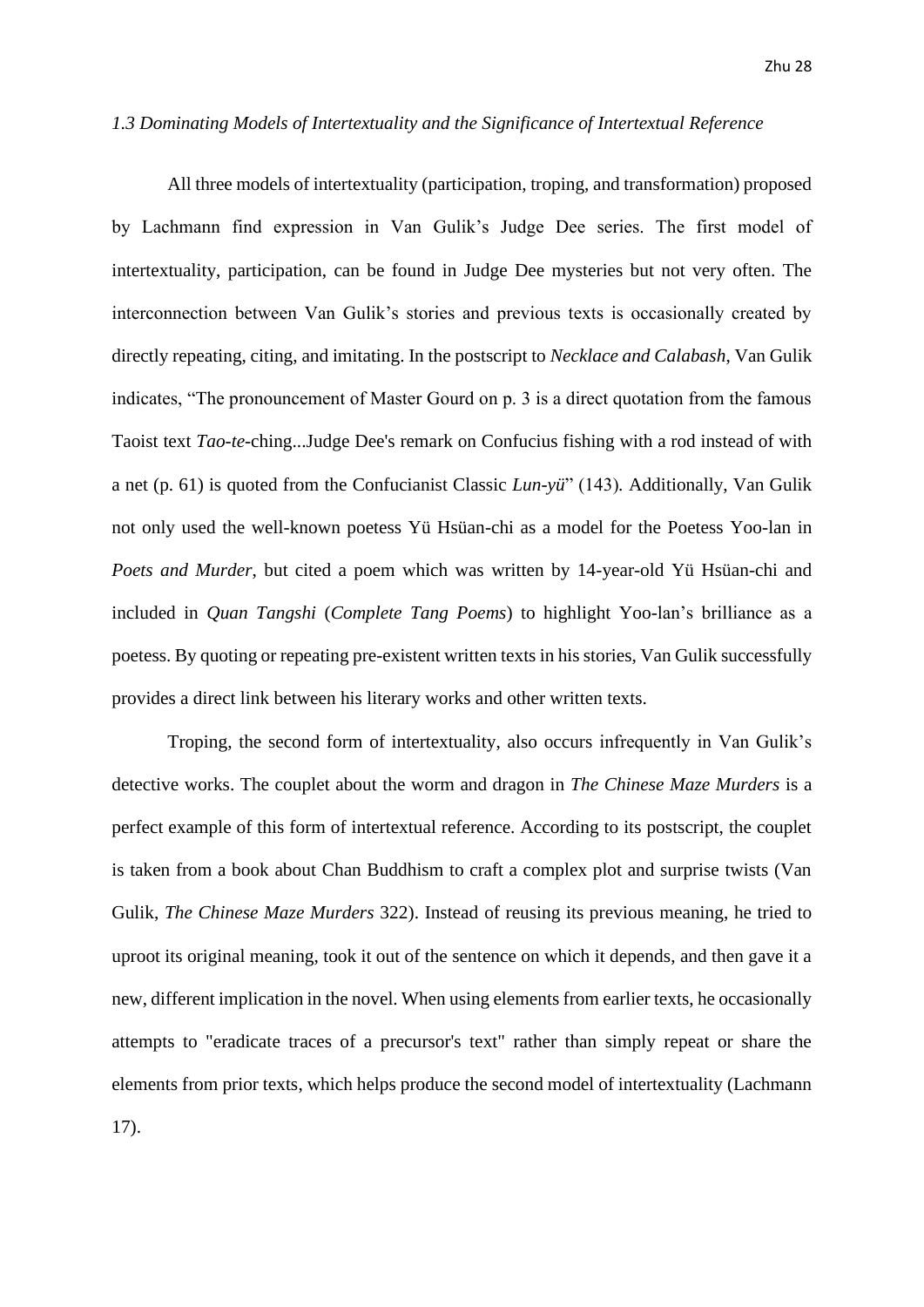The transformative intertextuality is the most common model presented in these detective stories, which plays the most important part in constructing the memory of Judge Dee books, while the other two forms of intertextuality are occasionally produced in these texts. Compared to directedly sharing elements from prior texts or making these foreign elements entirely turn away from their original meanings, Van Gulik prefers to contact with existing texts in a more creative and veiled way – he "conceals the other texts, veils them, plays with them, renders them unrecognisable, irreverently overturns their oppositions, mixes a plethora of texts together " (Lachmann 17). In his detective works, "fragments" of precursor texts he borrowed from old Chinese texts, new plot and twists he crafted intertwine and blend together, subtly forming a harmonious whole.

This form of intertextuality can be seen more clearly in the first five detective novels he published. Take for example the novel *The Chinese Maze Murders*. In the novel, both the elements borrowed from an anecdote about Yen Shi-fan and a new plot he developed about Candidate Ding's adultery with his father's fourth wife are mixed together in the case of sealed room. The case of Governor Yoo's testament is a blend of an old Chinese plot written in many collections of crime stories and the puzzle of the maze indebted to Van Gulik's imagination, an uncommon part of traditional Chinese crime novels. And the case of a girl with a severed head is based on both a murder case recorded in an old casebook and lesbian theme showed in several age-old Chinese vernacular novels. In brief, elements borrowed from the precursor texts are inextricably interwoven with Van Gulik's boldness of conception in his ambitious books in an attempt to attract a great number of modern readers, both Asian and Western, which not only build a close connection between Van Gulik's stories and previous texts, but also create a memory space in relation to a network of textual relations.

Many factors encourage Van Gulik to utilise fragments from existing texts and ground his novelties on the subtle blend of old elements borrowed from the precursor texts and new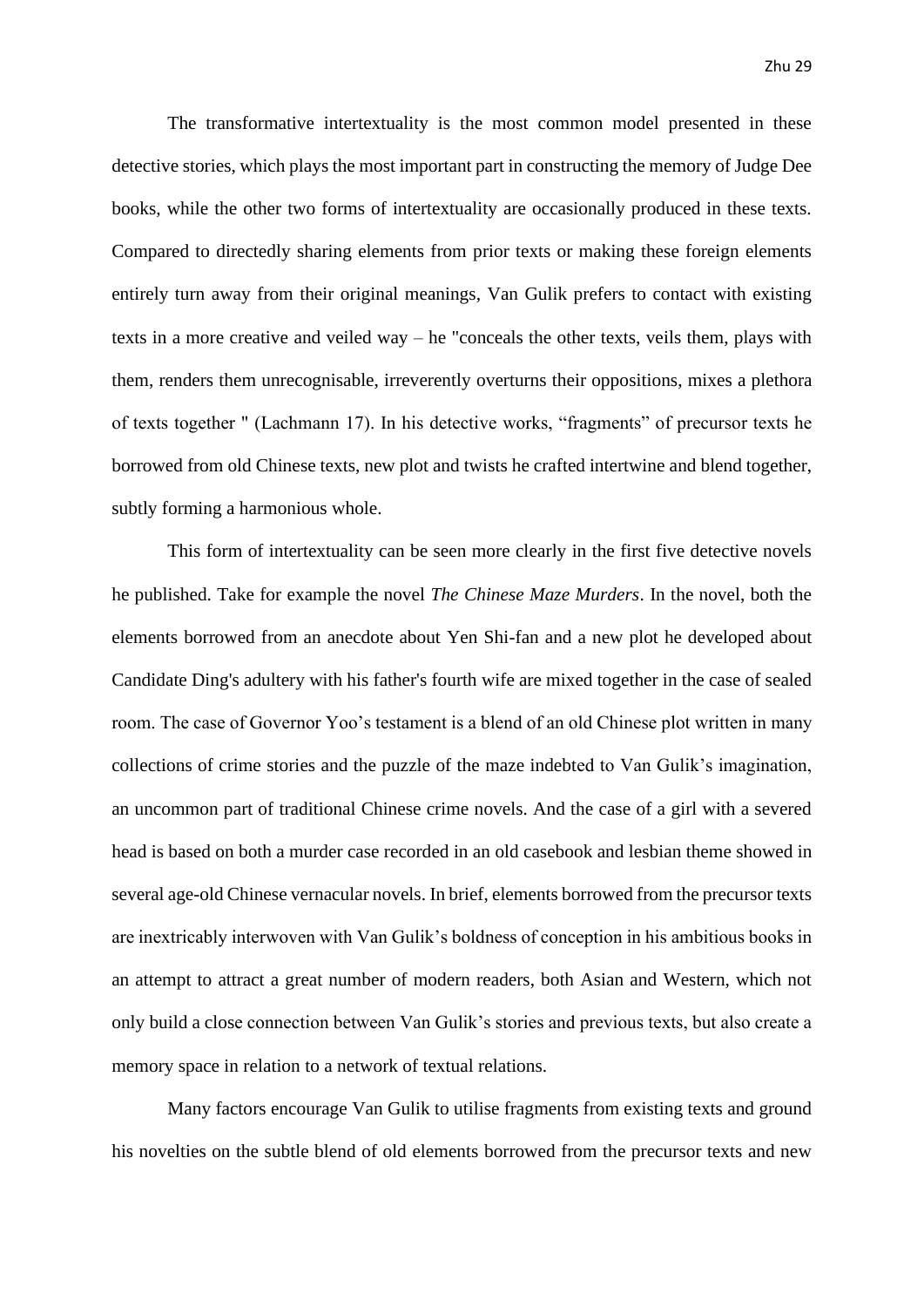features he creates in his own detective works. Van Gulik points out in the postscript of *The Chinese Maze Murders* that one of the main purposes that he writes the original Judge Dee series and intentionally appropriates a great number of previous texts, especially old Chinese historical court cases, gong'an novels, and vernacular stories, in his stories, is to remind modern Chinese and Japanese readers how much better the traditional Chinese crime stories are than those bad translations of third-rate Western detective novels sold in Shanghai and Tokyo, and to "prove to present-day Chinese and Japanese authors that it is possible to write a detectivenovel in traditional Chinese style that yet appeals to the modern Oriental reader" (*The Chinese Maze Murders,* vi). In the first half of the 20th century, large numbers of Western detective novels, whether received by critics as good, bad, or with indifference, flooded into China and were translated into Chinese and published. Inspired by this, some native Chinese writers tried their hands at writing their own detective stories in the Western mode for the Chinese reading public. A flood of Western-style detective novels circulated within the country and became popular among the Chinese readers at that time, but traditional Chinese crime stories were nearly forgotten. Van Gulik's attempt to use elements found in conventional Chinese sources as the basis of his own Chinese-style detective stories helps the Chinese-style crime stories be caught again in the spotlight of attention.

Also, the appropriation of elements from Chinese texts composed in bygone times allows Van Gulik to preserve the way of life of ancient Chinese people as much as possible and to better present the Chinese characters and a deeply rooted culture of imperial China in his stories. It was common, Van Gulik noted, for Western writers of detective novels to draw upon the "Chinese elements", such as the Chinatowns in foreign countries, in their books to create "a weird and exotic atmosphere" and to misrepresent the Chinese people at the time (this led him to translate ancient Chinese gong'an novel *Dee Goong An* into English and introduced it to the Anglophone reading public) ("Translator's Preface," i). The Chinese elements, as well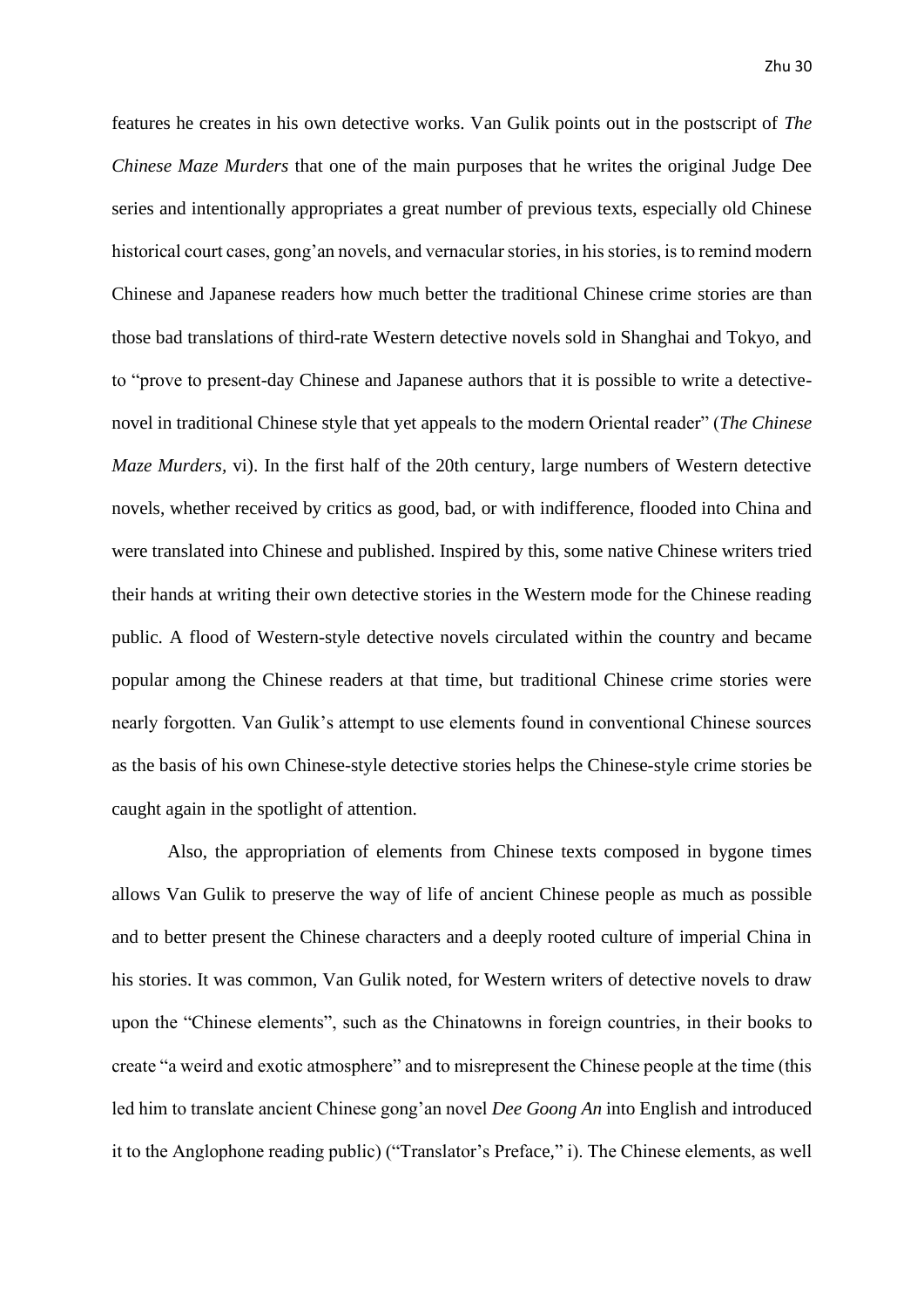as the Chinese characters in those novels, are just stunts to catch the reader's eyes, which may encourage a negative stereotype about China and Chinese people. Unlike those written by many other Western authors, his detective stories offer relatively accurate depictions of various aspects of daily life in traditional China to Western readers, allowing Western readers to take a close, fresh look at imperial China. In the introduction to *The Chinese Bell Murders*, Donald F. Lach expresses a similar view: "imperial China is depicted as a living, identifiable culture...Because it is no longer possible to recapture the old China by visiting the new, the Dee stories continue to be one of the best available means of recovering a bit of the everyday life of the past" (4). And the relatively accurate portrayals of the life of ancient Chinese are indebted to both his in-depth understanding of China, its history, literature, culture, and art, and the usage of fragments from old Chinese sources as well. His own reading and scholarly research deepen his understanding of various aspects of China. And borrowing "the plots, stories, and data offered by the whole body of Chinese literature" to construct his original stories about Judge Dee enables him to tell stories about Chinese people in a more authentic way and to retain the Chinese atmosphere to the greatest extent (Lach, 11).

Van Gulik's borrowing, surpassing, transforming, and mixing together precursor texts in his books is the embodiment of intertextuality. And for Lachmann, this can also be viewed as acts of remembering and new interpretation. Through a process of intertextual reference to ("fragments" of) the previous texts, the memory of Van Gulik's Judge Dee series of books and a memory space made up of texts are constituted, where elements of earlier texts are incorporated, remembered, surpassed, and transformed, and the intersection of old and new texts produces a memory narrative and a new meaning.

For the previous texts, well-known and unknown, being remembered and utilised by other texts can prolong their "lives" and increase their influence, to some extent. Take for example the 13th-century Chinese casebook *T'ang-Yin-Pi-Shih*. Van Gulik took some old plots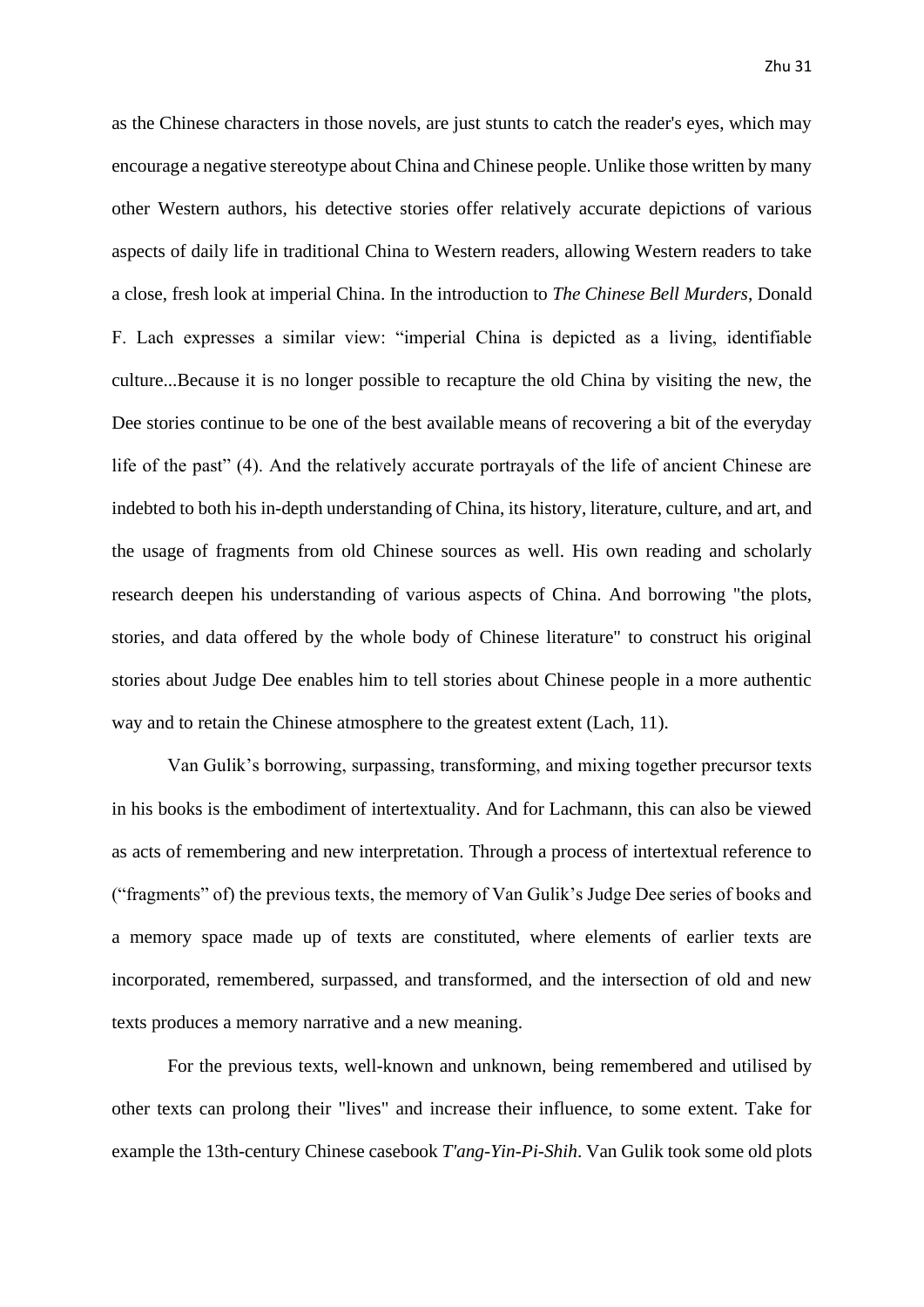from it and rewrote them in his stories shortens the distance between the contents of the ancient casebook and the present-day reading public, thus giving new life to the ancient casebook in this regard. Generally, that casebook that records the typical criminal cases which happened in and before the Ming dynasty in China only attracts the attention of scholars who are interested in ancient Chinese jurisprudence and detection. By interweaving fragments from that book with new plots he developed in the Judge Dee mysteries, some of the old plots from the casebook are given a new look for a new age and are reintroduced to a much wider readership. In this sense, Van Gulik's Judge Dee stories revive and revitalise some contents of the old casebook.

For Van Gulik's Judge Dee series, appropriating the existing texts first helps retain the Chinese atmosphere and portray imperial China and the everyday life of Chinese people who live in the Ming dynasty more realistically. Moreover, the act of remembering other texts adds layers of depth and meanings to his stories, motivating the reading public to read and interpret them from different angles based on their previous knowledge, experience, and understanding. In other words, the memory of these stories can make these stories more distinctive, attractive, and worthwhile to be carefully studied.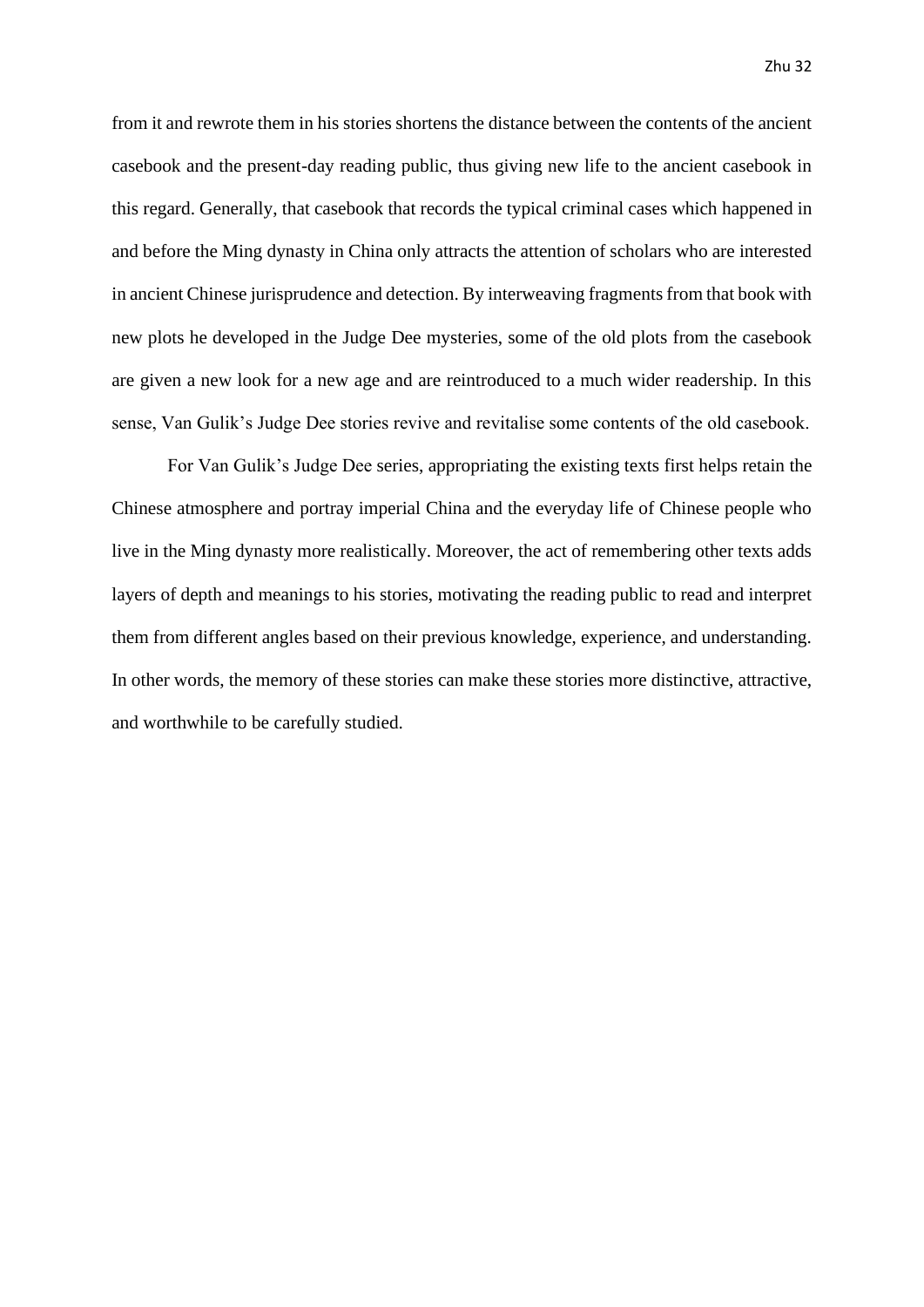### <span id="page-33-0"></span>Chapter II. Different Detective Story Formulae and Traditions in Van Gulik's Works

Erll argues that "intertextuality means reference not only to individual texts, but also to genres. The very existence of literary genres is an effect of intertextual processes, of 'literature's memory" (73). This chapter will concentrate on the crime-writing traditions that Van Gulik's detective stories assimilate, examining how these stories adapt conventions of both gong'an genre and the genre of Western detective fiction to create a new paradigm. I will first distinguish three different aspects of the relation of memory and genre to lay the foundation for the following analysis. In what follows I will investigate the manner in which these detective books adopt conventions of genres of both Chinese and Western forms and mix them together. And the subsequent part of this chapter will probe into how Judge Dee stories' blend of different traditions of Chinese and Anglophone genres of detective fiction contributes to constructing the memory of the Judge Dee texts and creating a new memory for the genre.

### <span id="page-33-1"></span>*2.1 The Memory of Literary Genres, Genre Memories, and Memory Genres*

Genres are understood as conventionalized "repositiories of cultural memory" by Van Gorp and Musarra-Schroeder, which points to manifold and complicated relationships between genre and memory (qtd. in Erll and Nünning 273). In light of Erll's and Nünning's theory, three possible aspects of the links between genre and memory can be roughly differentiated: "the memory of literary genres", "genre memories", and "memory genres". Firstly, "the memory of literary genres", as part of "the memory of literature" and inner-literary memory, is "a phenomenon of intertextual relations and thus a further expression of intertextuality" (Erll and Nünning 264). From the perspective of literary memory, literary genres and their characteristics are "the result of fundamental processes of memory, namely continual repetition and actualization" (Erll and Nünning 273). And "repertoires of forms specific to particular genres are elements of the collective memory and as such belong to the common knowledge of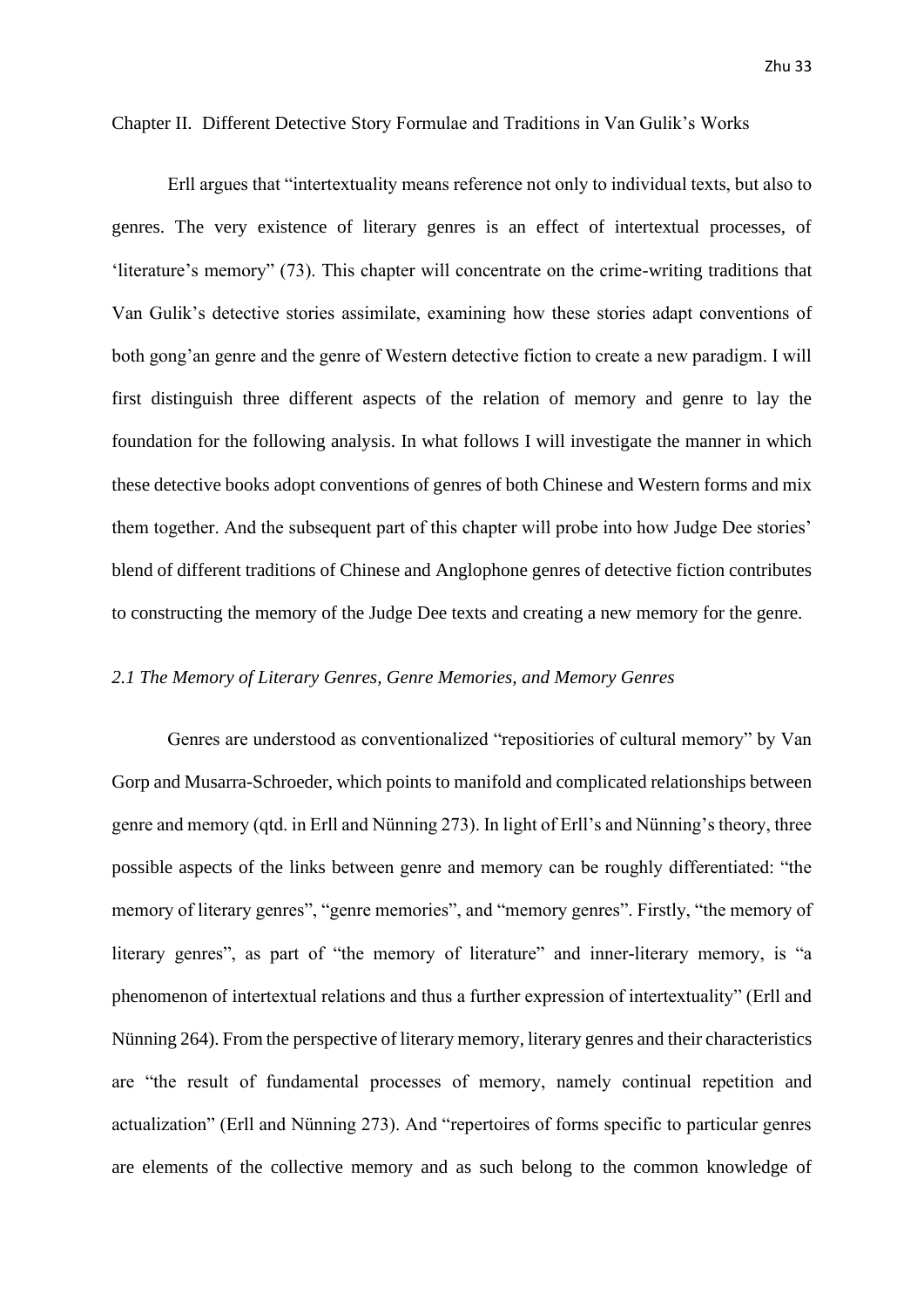societies, which individuals acquire through socialization and culturalization" (Erll and Nünning 273). Secondly, the concept of the "genre memories" understands literary genres as "a constitutive element of our memory" (Erll and Nünning 274). In other words, the pattens and conventions of a literary genre, not only has the ability to influence and shape the formation of individual memory, but also play a significant role in symbolizing, constructing, interpreting life experiences and making them memorable within the framework of cultural memory. Thirdly, "memory genres" refer to, for example, (auto)biography, historical novel, and memoirs that are important for the construction and transmitting of cultural memory. Acts of cultural remembering, such as forming the concepts of collective identity, communicating shared values, and interpreting collective experiences, are closely associated with memory genres.

Lachmann argues that "the memory of a literary work is formed by the intertextuality of its reference" (304). And the reference can be not only to precursor texts, but also to literary genres (Erll 74). In addition to remembering a great number of old texts, especially traditional Chinese texts, Van Gulik's works of detective fiction echo many conventions of genre of detective fiction, all of which plays to the memory of these works and the genre. It is hard to define Van Gulik's Judge Dee texts as purely Chinese-style detective stories because Van Gulik combined conventions of Chinese gong'an fiction (the earliest known genre of Chinese detective fiction) with formulae of genre of Western detective fiction in the composition of Judge Dee stories. Based on the first aspect of relation of memory and genre distinguished by Erll and Nünning, what follows will discuss the ways in which Judge Dee novels echo different detective-story models and respond to both the Chinese and Anglophone traditions of detective fiction.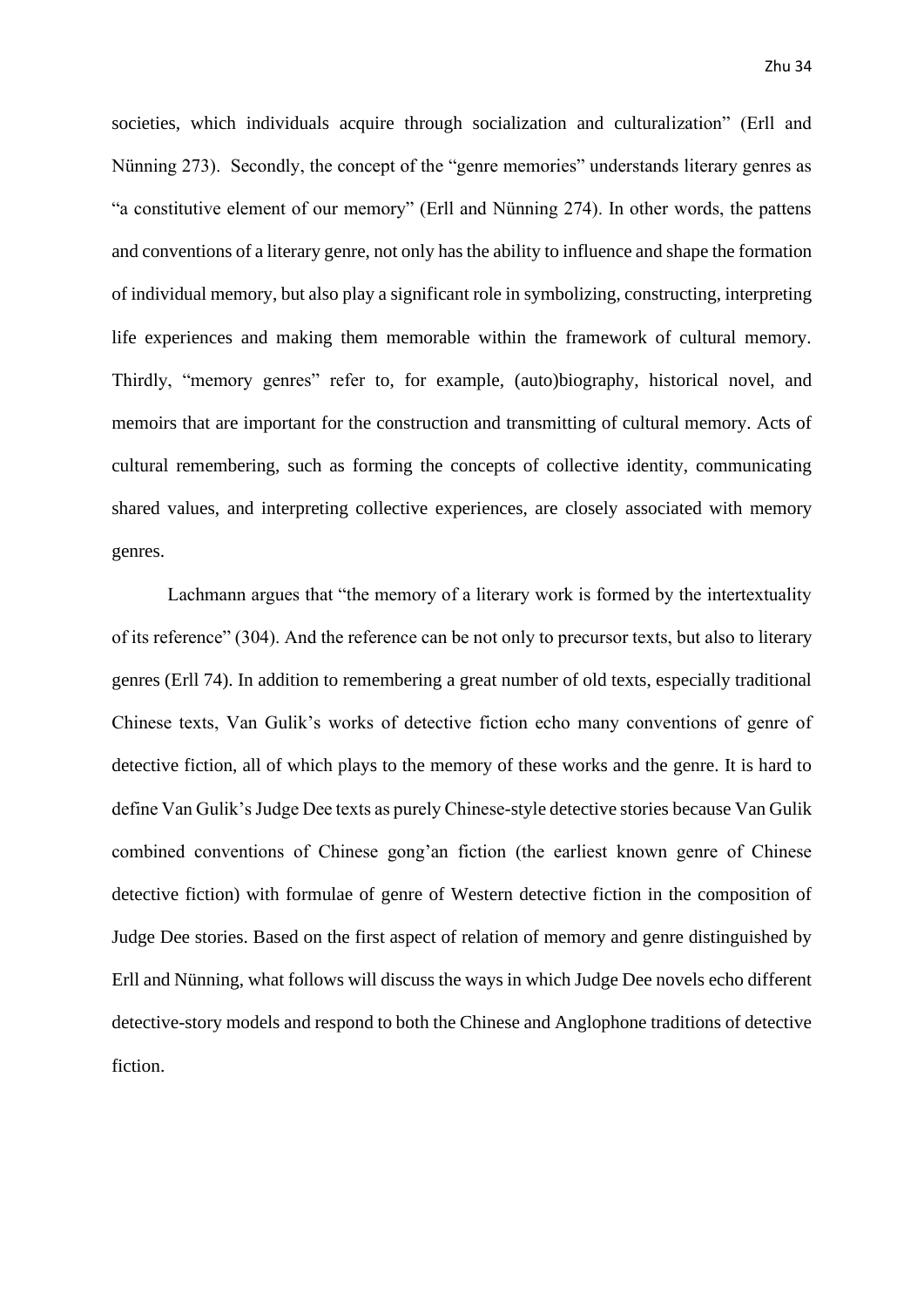### <span id="page-35-0"></span>*2.2 Conventions of the Chinese Form Assimilated by Judge Dee Mysteries*

There is a long-established narrative tradition for crime and detective stories in China. As early as the Song dynasty (AD 960-1279), judicial casebooks which recorded crime, detection, and punishment, such as the *Che-yü-kuei-chien* and the *T'ang-yin-pi-shih*, were compiled in China. In terms of the key features of these casebooks, Ann Waltner sums them up in her article entitled "From Casebook to Fiction: Kung-an in Late Imperial China": "The crimes are located long ago and far away, which renders them less horrifying. The entries are short; their language is relatively straightforward classical Chinese. They are quite entertaining and were, I think, intended to be so" (282). Van Gulik himself translated one of these casebooks, the *T'ang-yin-pi-shih* into English and studied the book systematically and methodically.

Parallel to these casebooks there emerged several collections of fictional court cases and crime stories revolving around legendary detective-magistrates, for instance, Judge Pao (or Judge Bao, Bao Zheng), Judge Shih (or Judge Shi, Shi Shilun), and Judge Dee (or Judge Di, Di Renjie), and the gong'an (court-case) genre. Many traditional gong'an stories in those collections takes as the point of departure the court cases recorded in various judicial casebooks and historical deeds performed by local magistrates living in different periods. Van Gulik dig into traditional Chinese detective stories and translated an eighteenth-century Chinese gong'an novel *Dee Goong An* into English, as *Celebrated Cases of Judge Dee*. His translation of and research into traditional Chinese crime stories not only help him get a better understanding of the gong'an genre, but also pave the way for his recreation of the Judge Dee series.

To produce a Chinese-style detective story, Van Gulik not only used many plots from the traditional Chinese crime and court-case stories as the source materials for the recreation of Judge Dee and his world, but also worked within the genre of the Chinese detective fiction formed and practised in bygone times. However, instead of imitating the Chinese gong'an formula blindly and mechanically, he adapted conventions of the Chinese detective story in the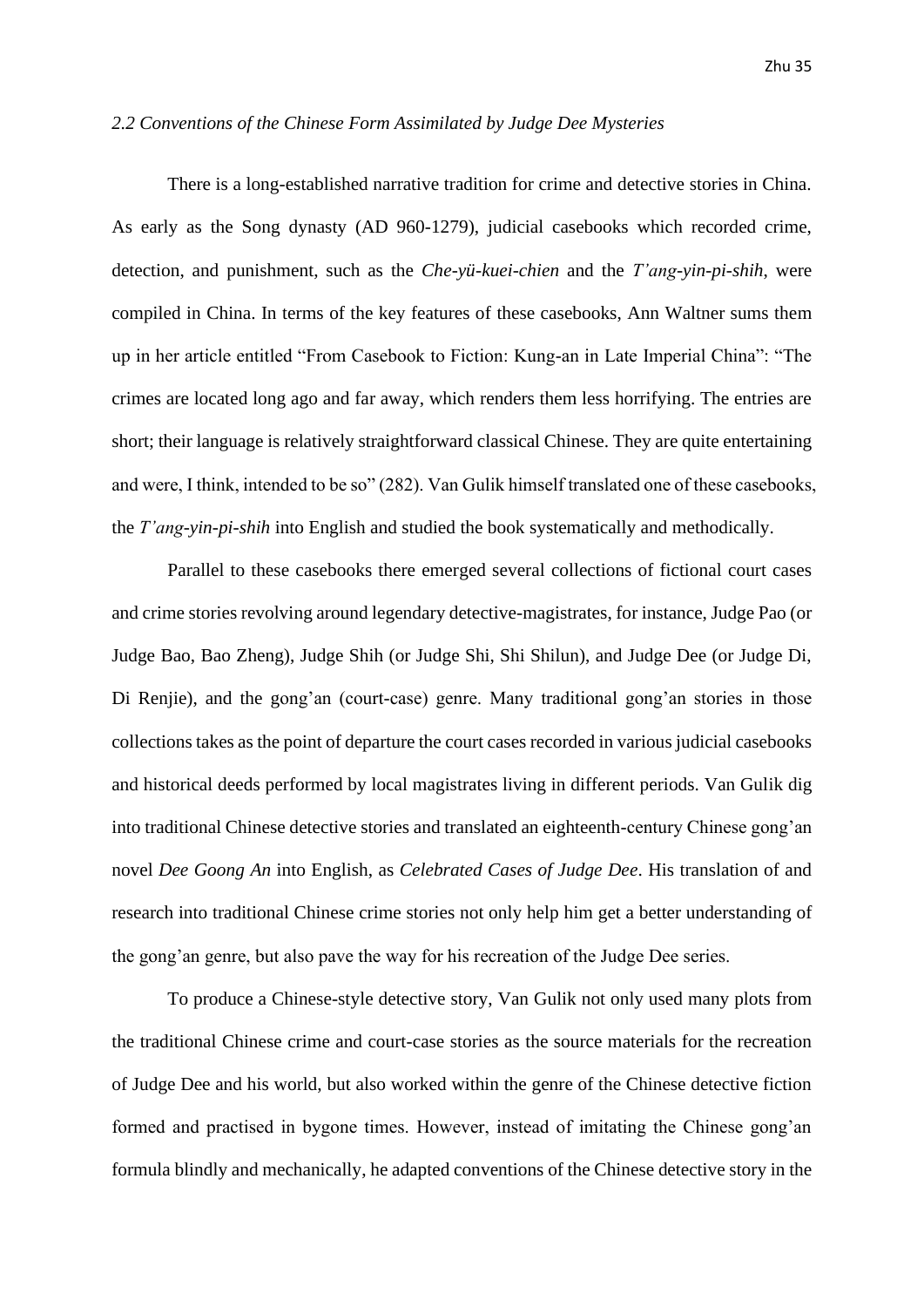composition of his Judge Dee stories to cater to the modern taste and encourage a broader readership.

First, the role of detective in Van Gulik's stories, like most ancient Chinese crime novels, is played by "a righteous magistrate with a talent for investigation" (Starrett 5). A magistrate in imperial China is the official "in charge of the entire administration of the district under his jurisdiction", such as "the collection of taxes, the registration of births, deaths and marriages, keeping up to date the land registration, the maintenance of the peace" (Van Gulik, *The Chinese Maze Murders,* 313). Also, he is fully responsible for "the apprehension and punishing of criminals and the hearing of all civil and criminal cases" as an investigator, judge, and prosecutor (*The Chinese Maze Murders,* 313). The hero of the traditional Chinese crime novel is generally a district magistrate in a province, or a similar local official, based on historical personages, such as Judge Dee and Judge Pao. However, it should be mentioned that few old Chinese detective stories featuring magistrate-detectives have recourse to the historical deeds of a certain magistrate in the historical record. Most plots are created by authors themselves according to their own fancy or adapted from that of other crime novels.

Following the fundamental custom of the Chinese genre, Van Gulik portrayed Judge Dee, the central figure in his detective stories, as an upright, responsible, and incorruptible magistrate who picks over the facts of the case, extracts the confession, and metes out punishments prescribed by law. However, to make the detective more credible and attractive for modern readers, especially Western readers, he crafted a more multidimensional image of Judge Dee in his original Judge Dee novels. According to the Chinese traditions, the judge/detective is a representative of the emperor and devotes himself to righting wrongs and defending social justice. His shortcomings, weakness, and his private life are almost absent in traditional Chinese crime stories. In his own books, Van Gulik tended to "reach for Judge Dee a compromise between the 'superman' dictated by Chinese tradition, and a more human type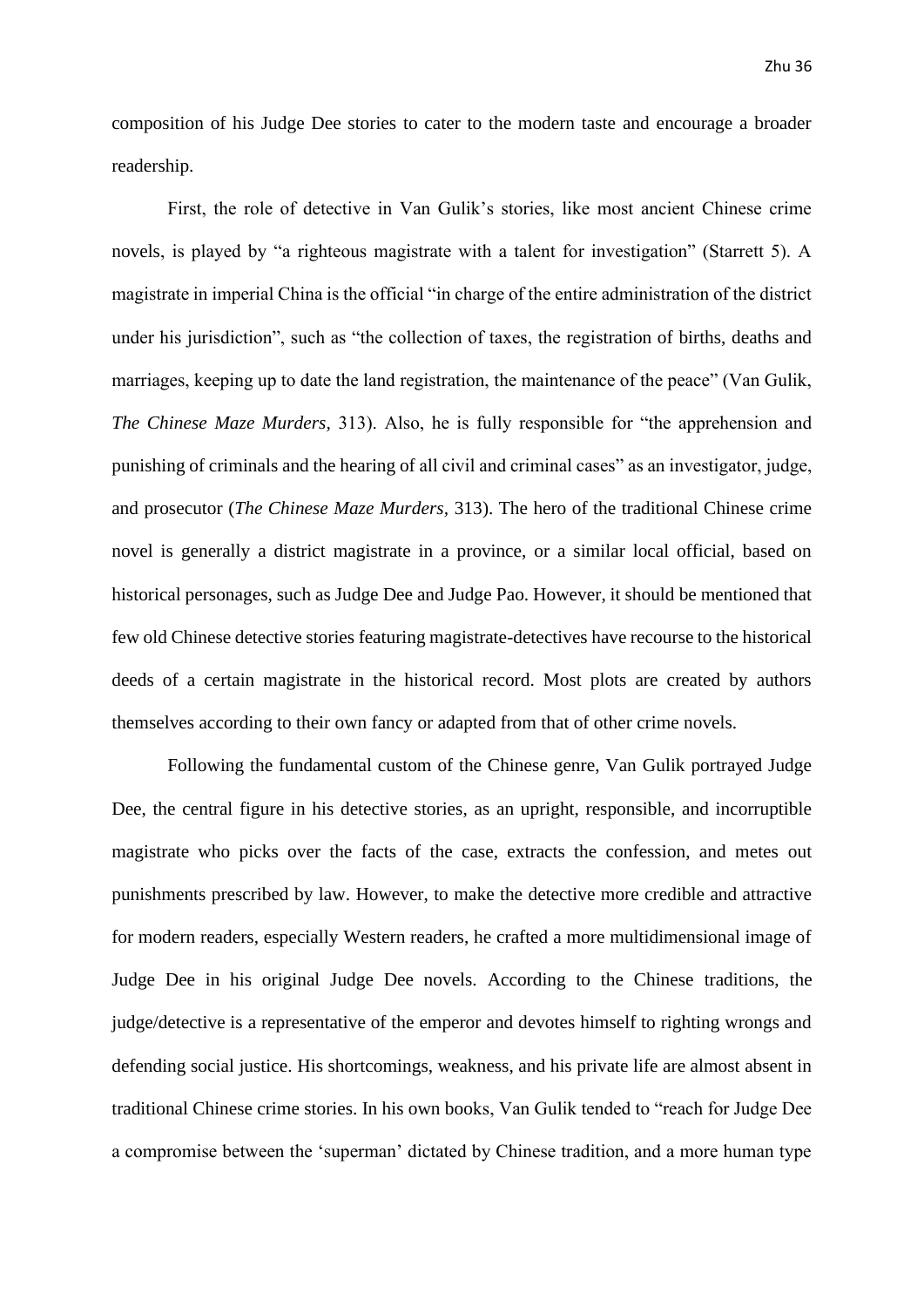of person preferred by me – and probably by many readers, too" (Van Gulik, *The Chinese Nail Murders,* 196). In his detective works, Judge Dee occasionally is blinded by the false appearance to the real situation; he sometimes doubts his judgment with a guilty conscience; he wavers over whether to bring to justice Mrs Kuo, a woman whom he has a crush on, when knowing she killed her wicked husband by a nail; he prejudices Buddhism and Taoism, and his judgement may be warped by prejudice, but at times he admires the way the Taoist hermits cope with life and desires to choose a Taoist path. Also, there is an account of Judge Dee's domestic life with his three wives in the novels. The judge in Van Gulik's detective books no longer just serves as an instrument of the emperor in struggling for a harmonious society, or a model of courage, sagacity, loyalty, and impartiality, but is presented as a real and multifaceted person.

Second, in most of Van Gulik's detective novels the master-detective Judge Dee engages on several cases simultaneously, which provides another example of retaining interesting features of the Chinese gong'an fiction. Unlike the Western detective novel which tends to centre around the detection of a single case, the detective in the traditional Chinese crime novel deals simultaneously with three or more independent cases, each with its own characters and background. That is, three or more different stories continue to unfold parallelly in the same novel so that the direction of the narrative constantly changes. The narrator has to start to tell readers a new and irrelevant story before he/she finishes telling the previous stories. Although this peculiar device is sometimes criticised for "lack of emphasis on setting up a tightly unified shape or model" (Plaks 331), it plays an essential part in leaving room for the reader's thinking and imagining and putting them in suspense for what will happen next. Considering that a county or town might have a large population of people, Van Gulik believed that it was logical and close to reality that several civil and criminal cases have to be solved by the magistrate at the same time. Therefore, he adopted this pattern in most of the Dee stories,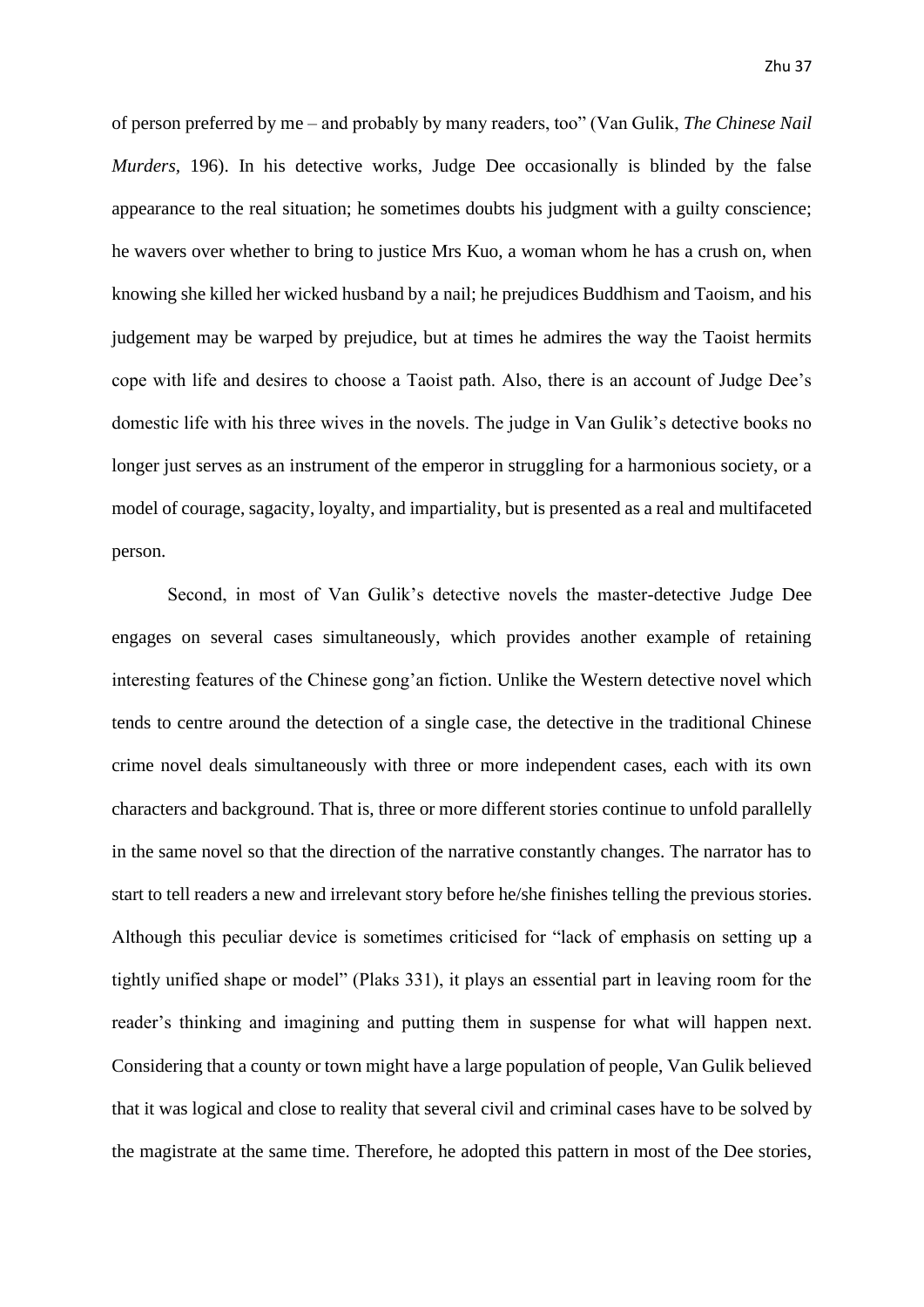which enabled him to craft complex and distinct storylines in a novel and keep the reader in suspense. They each consist of three cases as did the *Celebrated Cases of Judge Dee*.

As the series developed, he improved it in a unique and creative way rather than directly assimilate this multi-case formula from conventions of the genre. To make his work more coherent and intriguing, Van Gulik no longer allowed the three cases in a novel to be entirely unrelated. Instead, he attempted to weave them together and build manifold connections (plot connections, character connections, etc.) between cases in the same novel to make them have some areas of overlap. Additionally, to make readers who are accustomed to reading the Western-style detective novels more involved in the fictional world he created, he placed the central focus to one of them when presenting the process of solving the three cases.

His novel *The Chinese Maze Murder*, for instance, features three main cases: the death of General Ding in a sealed room, a hidden testament of Governor Yoo, and the headless girl in a maze. In the novel, Judge Dee's judicial inquiries about the inheritance of Governor Yoo keeps pace with his investigation of the other two murders. Van Gulik viewed the case of a hidden testament as the most significant part of the novel so that he crafted more complex plots and surprise twists for it. The story concerning the hidden testament is narrated in many discontinuous chapters of the novel. It is first introduced just after the narrative of Judge Dee's arrival at the tribunal of Lan-fang as a new magistrate. The murder of Magistrate Pan is the first case Judge Dee faced. And when he had a glance at the old archives and documents, he noticed a lawsuit marked "The Case Yoo versus Yoo" about the inheritance of a provincial governor Yoo Shou-chien (27). After a brief introduction to this case, it is put aside and then another story began to be told – the judge finds that the murder of Pan is related to the scoundrel Chien. What follows is that General Ding, the father of Candidate Ding whom the judge met when investigating Chien, is killed in his locked study, which reveals an urgent need for investigation (84). It is not until the emergence of Mrs. Yoo with a painted scroll in the tribunal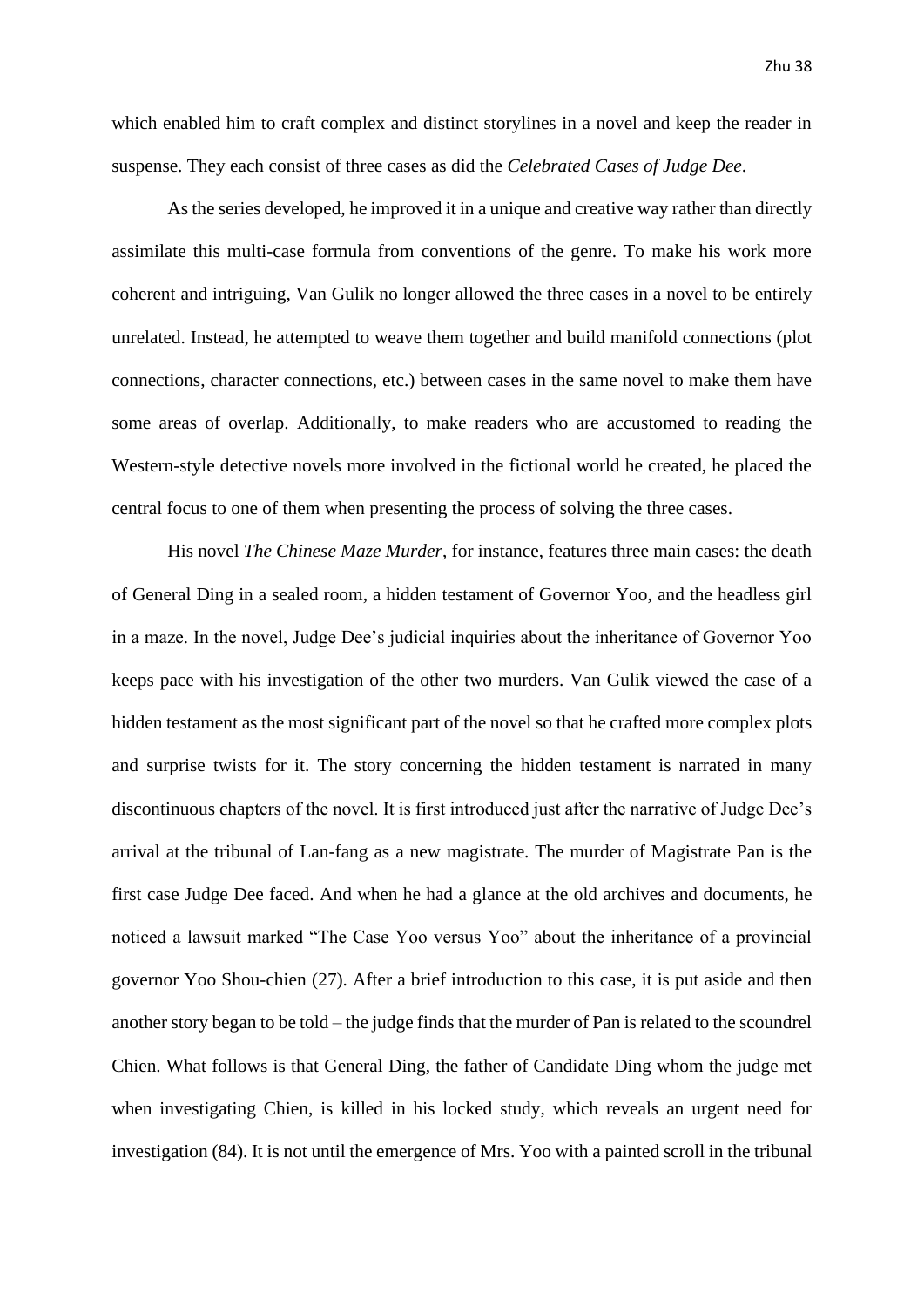that the attention of the reader is shifted back to the case of a hidden will. This kind of "discontinuous" narration, like the montage-style narration, helps the stories develop at an appropriate pace to create suspense and to get readers more involved in the mysteries.

Besides, there is some unexcepted overlap between these cases – the writing brush used to kill General Ding in the story about sealed-room murder is sent by Governor Yoo, one of the central persons for the case of hidden testament, as a birthday gift; and the girl with a severed head is murdered by Mrs. Lee, a friend of Governor Yoo's wife. The surprising intersections of cases not only allow the novel to be more well-constructed but also add many new and clever twists to plots, thus enabling readers to be gripped by the dramatic stories without interrupting their train of thought about what they have been reading. In most of his Judge Dee books<sup>11</sup>, Van Gulik maintained this improved multi-case formula that is rarely employed in Western detective novels.

Judge Dee series also maintain many prominent characteristics of the old Chinese fiction, full-length fiction in particular, and reveal this in an authentic manner<sup>12</sup> (it should be added that many typical features of the ancient Chinese full-length fiction can be found in most of the traditional full-length gong'an novels as well). More specifically, he followed the conventions of "beginning a crime novel with a brief introductory story where the main events of the novel itself are alluded to in veiled terms" in some of his Judge Dee books, which has never been seen in Western crime novels before (Van Gulik, *The Chinese Bell Murders* 202). And the poem in the beginning and "the Chinese-style chapter headings in two parallel sentences, two of the most indispensable parts of the traditional Chinese (detective) fiction, were persevered in some of his detective novels.

<sup>11</sup> *The Monkey and the Tiger*, a Judge Dee book that contains two novellas, is one of the exceptions.

 $12$  This can be seen more easily and clearly in his early Judge Dee stories, which he wrote during the period of 1950 and 1958. The Dee stories that he wrote subsequently largely discard these traditions.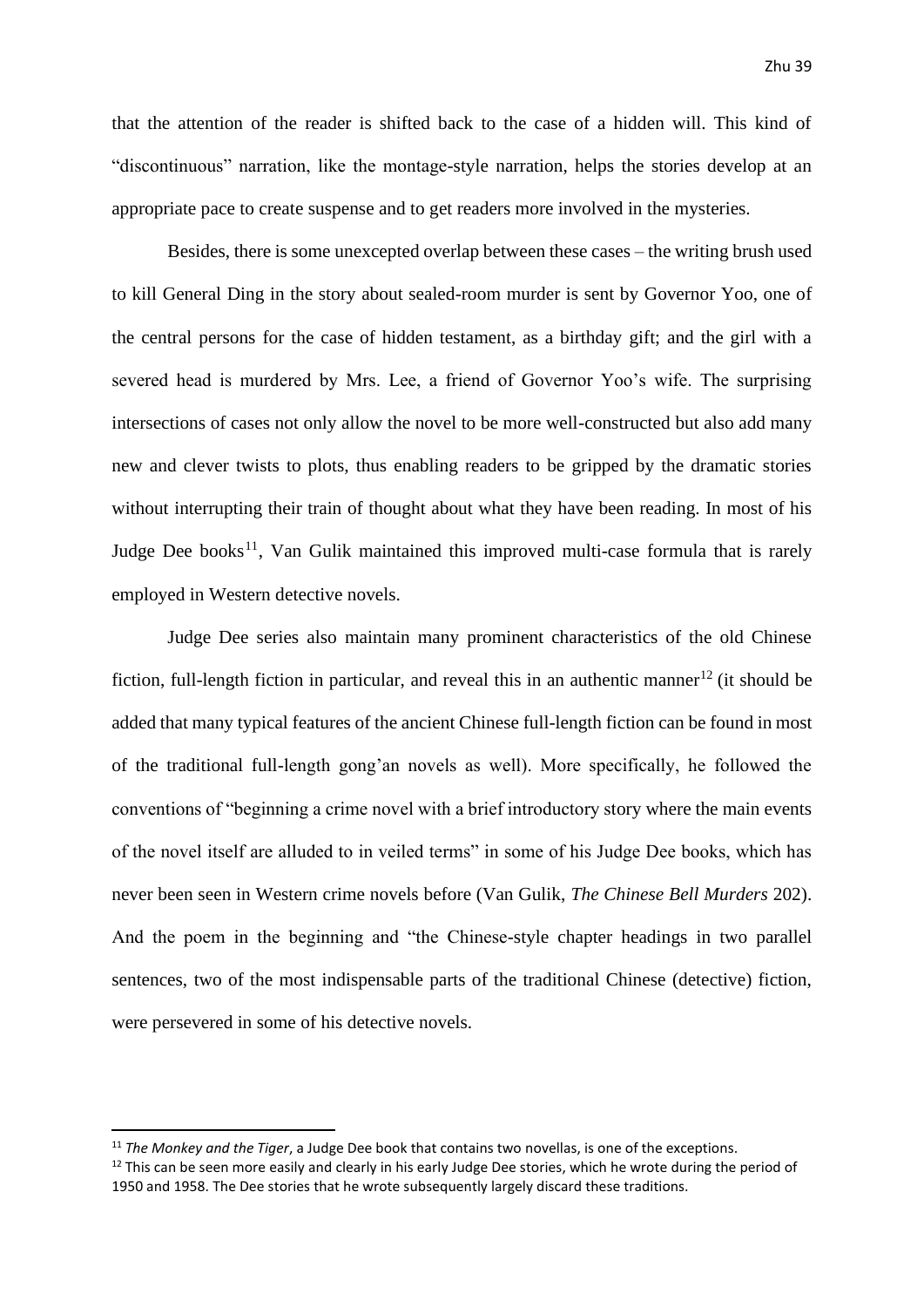In Van Gulik's early Judge Dee books, he retained an old Chinese tradition of devising an edifying poem and an introductory episode as the prologue to the novel. Take *The Chinese Maze Murder* for example. The first chapter of it begins with a poem indicating the protagonist of the novel and his primary duties and qualities:

> Heaven created an immutable pattern for ten thousand ages, Regulating sun and stars above, mountains and rivers below; Thereafter the sages of old did model our sacred social order, Taking Heavenly Justice as warp, and man-made Law as woof.

> A wise and honest judge is Heaven's unerring instrument, The people's father and mother, both compassionate and stern; In his court the oppressed obtain redress of all their wrongs, No criminal there escapes, despite base fraud and guile. (1)

The poem emphasises the importance of social order and justice on the one hand, and praises Judge Dee for his righteousness, wisdom, and compassionate acts on the other, leading readers to a fantastic introductory story in this chapter and laying the groundwork for the appearance of Judge Dee and major events ahead. The subsequent section shares an episode about a member of the literati who lives in the Yoong-lo era of the Ming dynasty with an interest in collecting old records and archives about famous criminal cases solved by well-known judges in the past (2-8). At the Western Park he meets an old gentleman who claims to be a descendant of the great Judge Dee, a famous magistrate-detective living in the Tang Dynasty China (AD 618-907), and listens to three stories about the Judge Dee acting as a magistrate-detective in Lan-fang until he falls asleep. The next day, he wakes up alone and then writes down the entire story the old man told to him, with a doubt about if his encounter and the conversation with the old man has been a dream. The edifying poem and the introductory story in the beginning are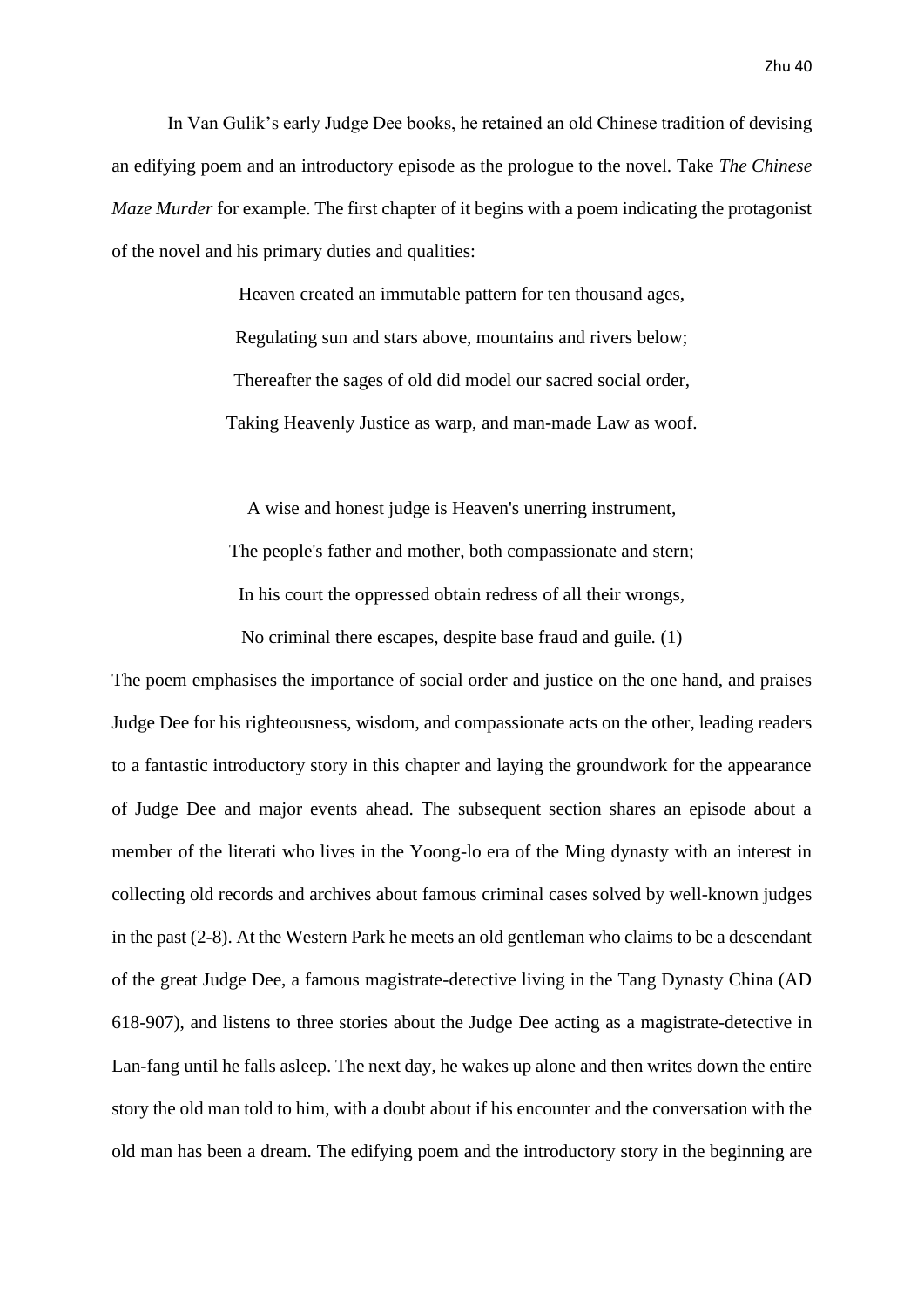characteristic features of traditional Chinese fiction. A large majority of ancient Chinese novels, both in literary and vernacular Chinese, such as *Water Margin* and *Dream of the Red Chamber*, present these features. Van Gulik applied them to his detective-story creation in an attempt to bring them back to the modern reader, Western and Oriental, and retain "as much as possible Chinese style and atmosphere" in his Judge Dee stories (*The Chinese Maze Murders,* vii).

Also, Van Gulik roughly followed in his early detective works the old Chinese tradition of heading each chapter a summary couplet. Generally, every chapter in a traditional Chinese novel has a thoughtfully designed heading comprising two paralleled sentences that implies what will happen in the particular chapter. This tradition has also been persevered by many famous Chinese full-length gong'an novels, including *Shih Goong An* (*Cases of Judge Shih*), *Peng Goong An* (*Cases of Judge Peng*), and *Dee Goong An* (*Celebrated Cases of Judge Dee*). In *Dee Goong An<sup>13</sup>*, for instance, sixty chapters each was given a two-line heading briefly summarising two main events that happen in the chapter. The heading of the first chapter is "Judge Dee is appointed magistrate Chang-ping; The people crowd his tribunal to report grievances" (*Celebrated Cases of Judge Dee,* 5), which suggests that the chapter focuses mainly on two events: Judge Dee's arrival at the town Chang-ping as a new magistrate and the first case he must deal with. And chapter headings of the first five volumes of Van Gulik's series of Judge Dee books $^{14}$  follow the same Chinese style.

This form of chapter heading has its own advantages and limitations. It can give readers some clues to what will happen in the chapter, which helps them keep pace with the plot and attracts them to continue their reading of the book. But this pattern goes against the expectation of modern reader of detective fiction to some extent. As pointed out by Porter, the art of detective narrative lies in the well balance of withholding and giving information that may be

<sup>13</sup> The original version of *Dee Goong An* contains sixty chapters. Van Gulik's English translation of *Dee Goong An*, as *Celebrated Cases of Judge Dee*, only consists of thirty chapters.

<sup>14</sup> The first five novels include *The Chinese Bell Murders*, *The Chinese Maze Murders*, *The Chinese Lake Murders*, *The Chinese Nail Murders*, and *The Chinese Gold Murders*.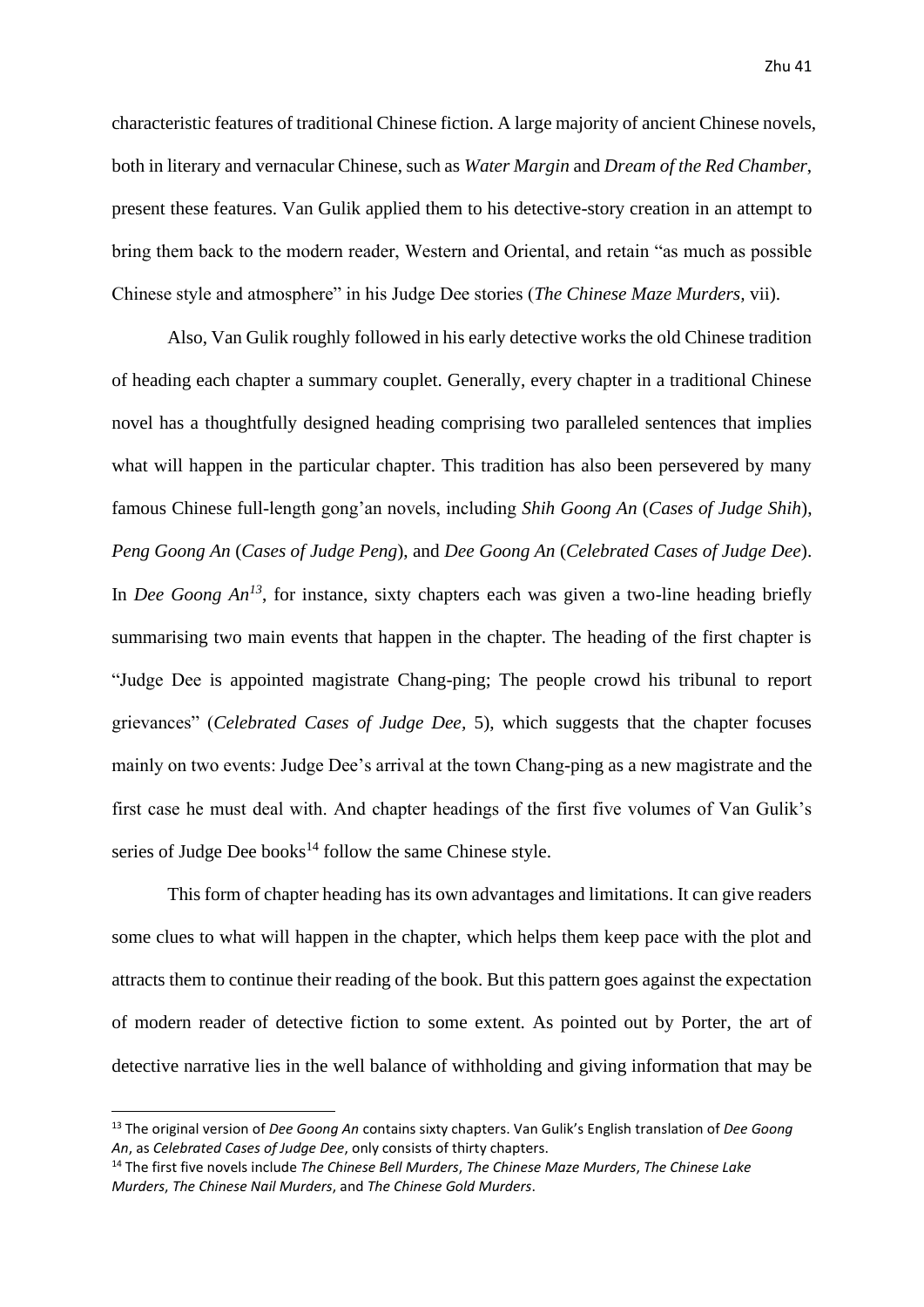useful to solve the crime (51). Modern readers generally like to "be kept guessing, the identity of the criminal remaining shrouded in mystery till the last page of the book" (Van Gulik, "Translator's Preface" ii). Chapter headings in traditional Chinese style are more or less likely to leak out some details about the plot, such as crucial people closely related to criminal cases, the judge's investigative work, the progress of the investigation, and even the identity of the perpetrator. When taking the hint suggested to them through the heading of a chapter, readers can guess what will happen and how the storyline will be developed before they proceed to read the chapter, which inevitably reduces the elements of suspense on the one hand, and may lead to a less satisfying reading experience on the other.

Therefore, in consideration of the reading habit and expectation of the modern reading public, Van Gulik adjusted this pattern of the chapter heading and then employed the modified one in his literary works. As mentioned above, the heading of a chapter is used to drop a hint about the main events in the chapter so as to arouse the reader's interest in reading it. Additionally, it is expected by modern readers to accept the responsibility for concealing some significant details and allowing them to be shrouded in mystery to build suspense and to seize them by curiosity. Van Gulik tried to find some way to balance these two needs. The chapter headings of his detective work no longer disclose important details of the facts of crimes and the identity of real culprits, but merely give some fundamental information on significant events of the story told in each chapter to catch the readers' fancy. The heading of the twentythird chapter – "The judge leads his men to the heart of the maze; A gruesome discovery is made in a secret pavilion" – is a good example: it reveals a subtle blend of these two demands. It tells readers a central event that will happen in the chapter – Judge Dee and his men go deeper into the maze in Governor Yoo's country estate, which drives them to guess, for example, what will happen to them when finding the way through the maze, and what they will find in the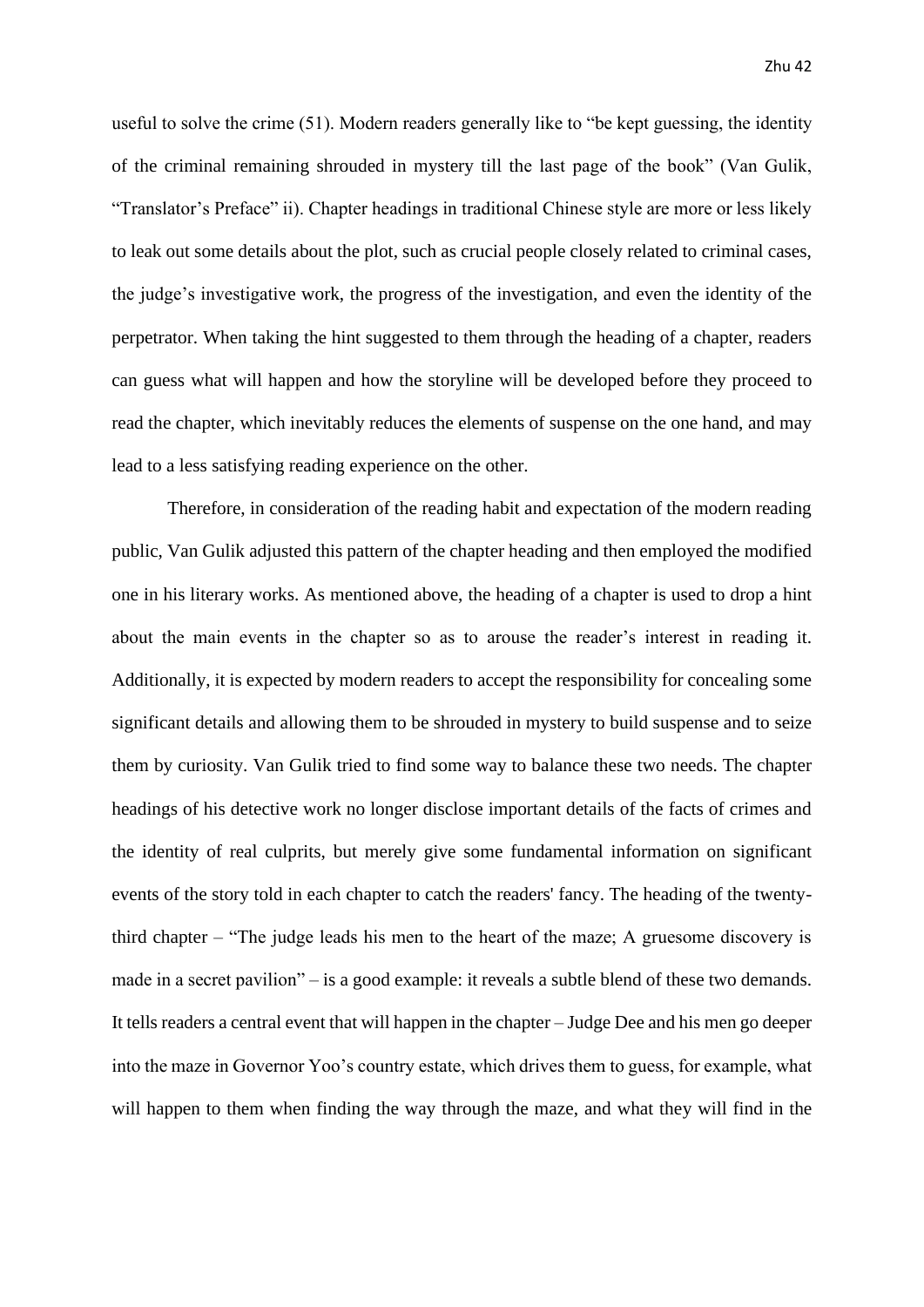pavilion. This adjusted pattern not only retain the key features of Chinese-style title, but also cater to a wider readership.

### <span id="page-43-0"></span>*2.3 Traditions of the Western model Adopted by Judge Dee Mysteries*

Although Van Gulik aimed to write a traditional Chinese-style detective story, his novels didn't assimilate all the typical features of the gong'an genre. On the contrary, Van Gulik not only avoided retaining a few old Chinese features in the Dee stories that might kill the enthusiasm of modern readers who devour detective novels for entertainment, but also embraced many virtues of the Western detective fiction. His Judge Dee stories can not be understood as pure Chinese-style works in this regard. Both Chinese and Western traditions of detective fiction can find expression in Judge Dee stories.

In the preface of his translation of *Dee Gong An* (*Celebrated Cases of Judge Dee*), Van Gulik argues that the traditional Chinese detective story differs from the Western form mainly in five points (ii-iv). First, the identity of the criminal is usually exposed at the very beginning, his/her name, life story, crime, and main factors that drive him to commit a crime all are explained on the first few pages of the book, which means that the excitement of keeping guessing "*Who* done it?" and "*Why* done it?" when reading detective novels is almost absent in most traditional Chinese crime stories. The enjoyment of reading works of conventional Chinese crime literature lies in finding out the detective's effort to capture the villains, convict them of a crime, and secure confessions. Second, the supernatural elements, including goblins, ghosts, and visit to the Nether World, as well as animals and household utensils, participate freely in the process of detection and accusation, which is contrary to the principle of realistic principle followed by the Western model. Third, old Chinese detective novels are usually "written in a broadly narrative vein, interlarded with lengthy poems, philosophical digressions, and what not" (Van Gulik, "Translator's Preface" iii). As a result, most old Chinese detective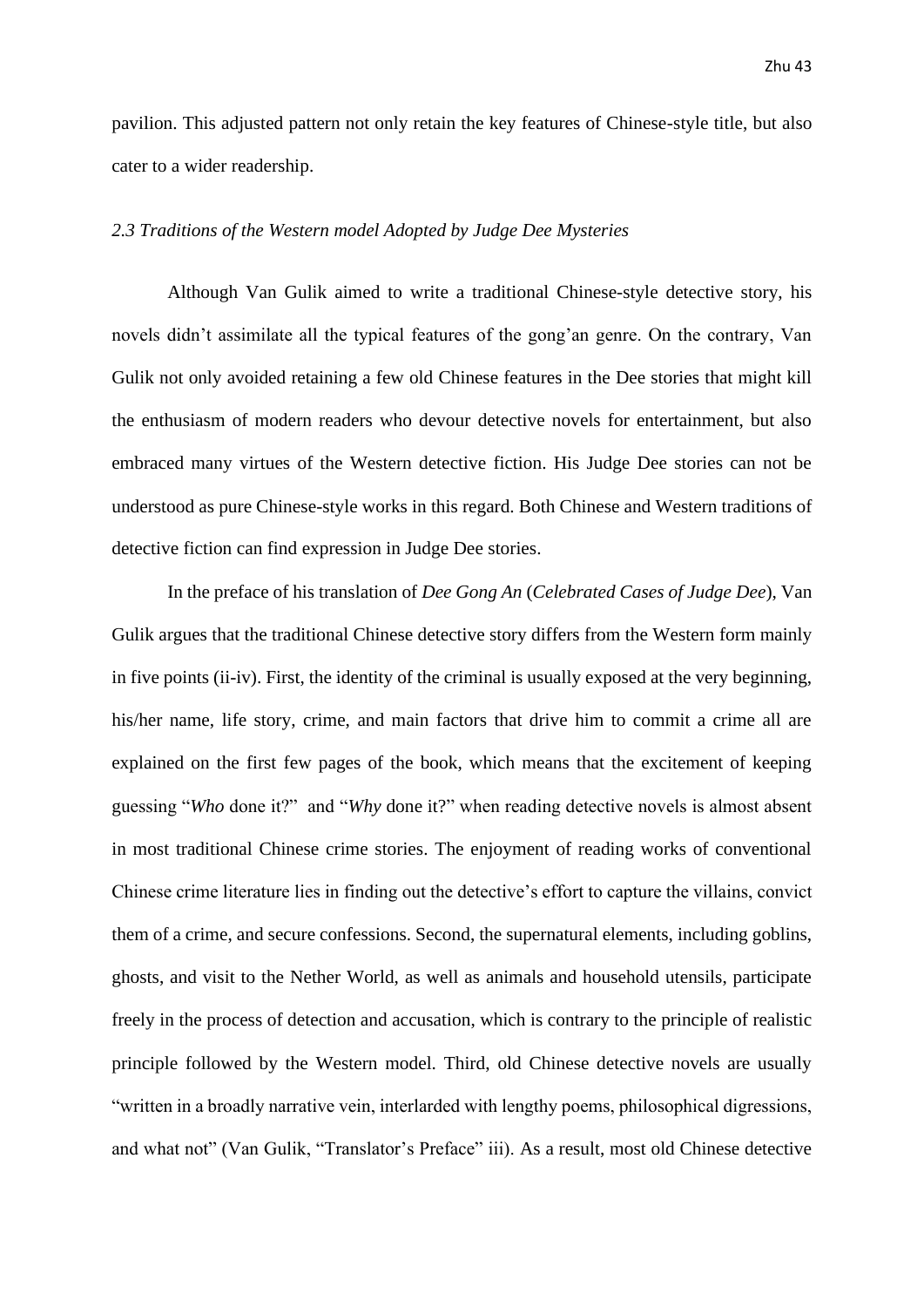works are pretty long, with a hundred or more chapters. Forth, traditional Chinese novels, including crime novels, tend to be well-populated. They, in general, have a large cast of character with complex family relationships. Sometimes the overall number of characters in a single novel reaches two hundred characters. By contrast, the Anglophone crime novels favour smaller casts and clearer relationships with a list of dramatis personae in the beginning. Fifth, a faithful description of "how the criminal was executed, with every gruesome detail", and often a detailed description of "the punishment the unfortunate criminal received, after his execution", are provided by most ancient Chinese crime novels to "satisfy the Chinese sense of justice" (Van Gulik, "Translator's Preface," iii-iv). But the vivid depiction of the execution of the criminals is considered to be undesirable for the Western reading public, those who prefers an ending that hints at the penalty the culprit will face. Being aware that these five characteristics of old Chinese crime story were not very palatable to a modern reader, especially Anglophone readers, Van Gulik tried to "combine a maximum of undiluted detection and of general human interest, with a minimum of the peculiarly Chinese features discussed earlier" (Van Gulik, "Translator's Preface," v).

Instead of telling a crime story in a chronological and linear order and disclosing the identity of the culprit at the beginning as most of ancient Chinese crime novels did, Van Gulik followed conventions of the Western model and didn't allow the full story to come out until the last few pages. The narrative of old Chinese crime novels has roughly been arranged in a natural, chronological order: (1) introduction of the criminal and the process of committing a crime; (2) investigation and inquest into the crime; (3) confession and judgement; (4) punishment received by the culprit (Shi 184). In brief, the traditional Chinese crime novels generally first introduce the culprit and the way in which he/she committed the crime (that is, the story of crime), and then tell readers how the magistrate-detective picks over the facts of the case, arrests and interrogates the criminal suspect, extracts a confession, and punishes the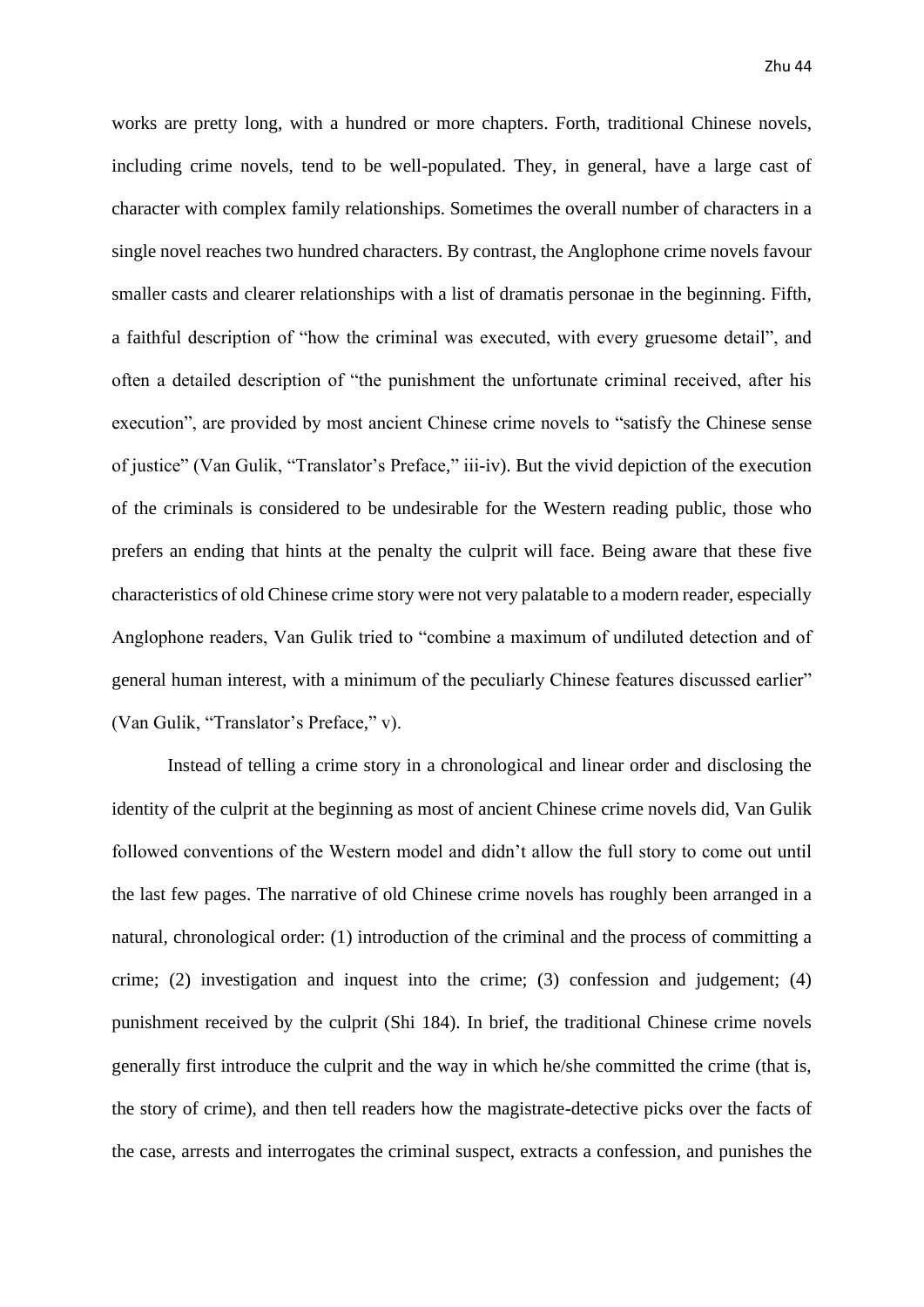criminal (the story of investigation). The premature revelation of the perpetrator, Van Gulik believes, lead to the lack of suspense so that it is unacceptable for most modern readers ("Translator's Preface" ii). With this in mind, he discarded this tradition and had his detective stories narrated in a "Western" way.

Unlike traditional Chinese crime novels which usually tell the story of crime first, then the story of investigation, Van Gulik's Judge Dee stories followed the Western convention of intertwining the story of crime with the story of investigation. As suggested by John G. Cawelti, core events in a typical Western detective novel are usually arranged in a particular order: "(a) introduction of the detective; (b) crime and clues; (c) investigation; (d) announcement of the solution; (e) explanation of the solution; (f) denouement" (82). That is, in a typical Western detective novel, especially in a whodunit, the crime is discovered by the detective in the very beginning, but the identity of the criminal and his/her motive for crime are not fully revealed until the last few pages. The detective initiates an investigation and attempts to uncover the truth, during which clues gathered from various sources are gradually put together in a coherent story of crime. And the description of the detective's investigation and discovery of clues to the puzzles usually take up hundreds of pages. Similarly, in Van Gulik's Judge Dee series, the story of the crime is deliberately concealed. Readers have to closely follow every move of the detective to piece up it with "data" gathered from his investigation during the reading. It is not until the last few pages that the identity of the culprit and his/her motive for the crime are entirely presented. All this leave enough room for readers themselves to uncover and examine various clues and ascertain who the killer is, which help in this sense keep them in suspense and immerse themselves totally.

Van Gulik didn't allow supernatural elements to be a driving force of the solution of the crime in his detective novels. It should be mentioned that it doesn't mean that there is no supernatural intervention in the Judge Dee series. In *The Chinese Maze Murders*, for example,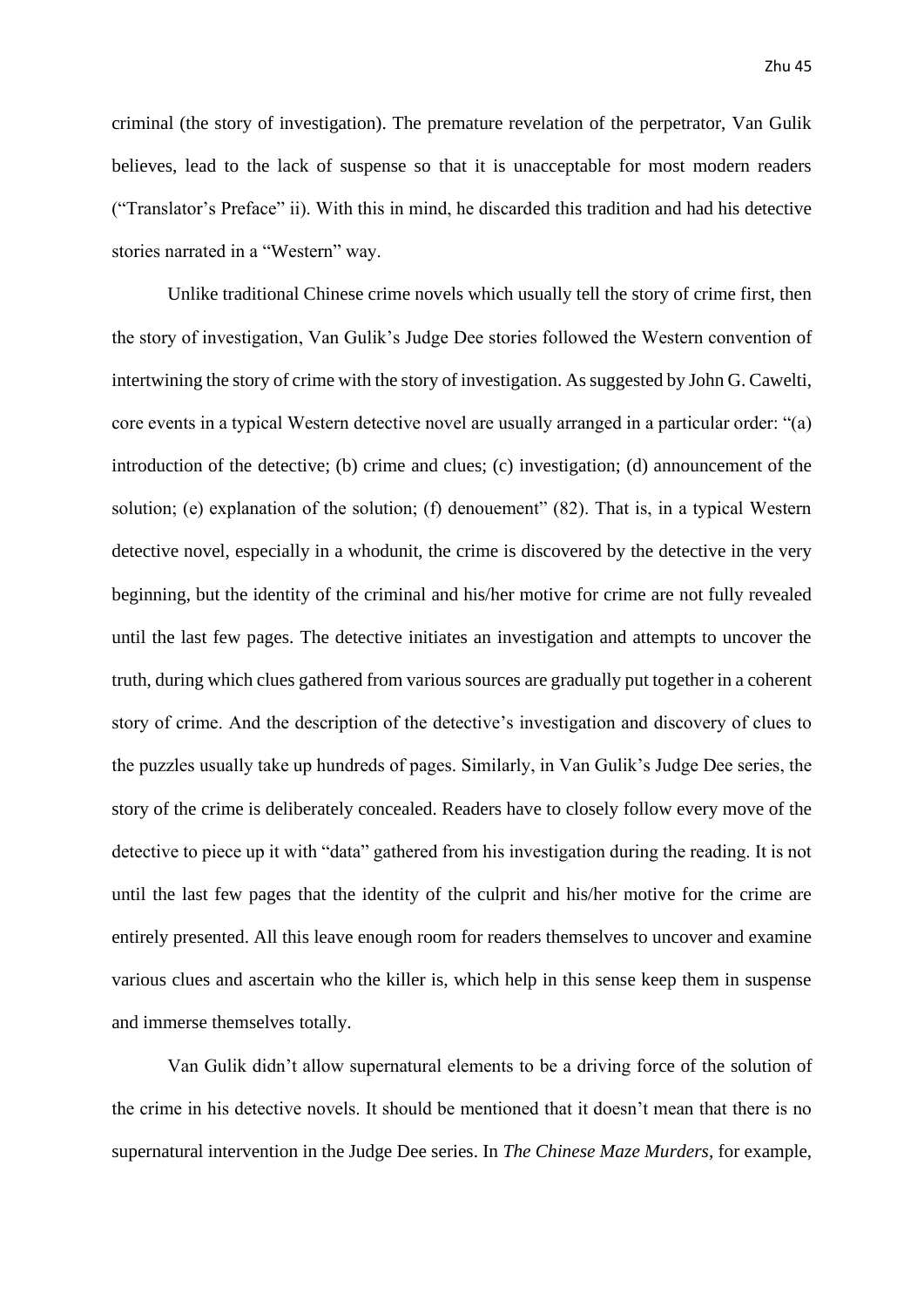an old man who declares himself to be a descendant of the great Judge Dee tells a half-asleep scholar three stories about mysterious criminal cases solved by Judge Dee at Lan-fang over dinner. The next day, the scholar wakes up alone the next day, with a haunting sense of doubt whether their encounter and conversation is a dream. Also, in *The Chinese Bell Murders*, a connoisseur as a narrator tells the reader a wired story that he goes back to the era in which Judge Dee lives and witnesses how Judge Dee solves three crimes as a spectator when wearing the old cap of Judge Dee. The narrator leaves it to the reader to decide if it is a dream, an actual happening, or a figment of his imagination in a fever-tormented brain. Although Van Gulik occasionally inserts supernatural contents into the narrative, he made sure that none of these supernatural elements plays to confirm Judge Dee's conclusion.

Van Gulik didn't reject the idea of beginning his detective novels with an introductory episode with a touch of the supernatural because he believed it can not only reveal a peculiar feature of ancient Chinese novels, but also make the full novel be cloaked in mystery. Nonetheless, it was totally unacceptable for him and the modern reader to allow the superhuman strength and occult powers to help the detective analyse the cases and confirm his deductions. Thus, he didn't allow supernatural elements to play a decisive role in the solution of crimes in his detective stories. As discussed in the previous chapter, Van Gulik deliberately deleted the supernatural elements of the plots he adapted from ancient Chinese crime stories. Take for example the case of hidden testament in *The Chinese Maze Murders*, Van Gulik abandoned an event in the original plot that the judge pretends to see and talked with the ghost of Governor Yoo about his will to get Yoo Kee to plead guilty. In his own Judge Dee books, Judge Dee no longer breaks the case with the assistance of the paranormal. Instead, Judge Dee manages to deal with the cases mainly by his reasoning and psychoanalytic capacity, extensive knowledge, and talent for investigation, like a Western detective.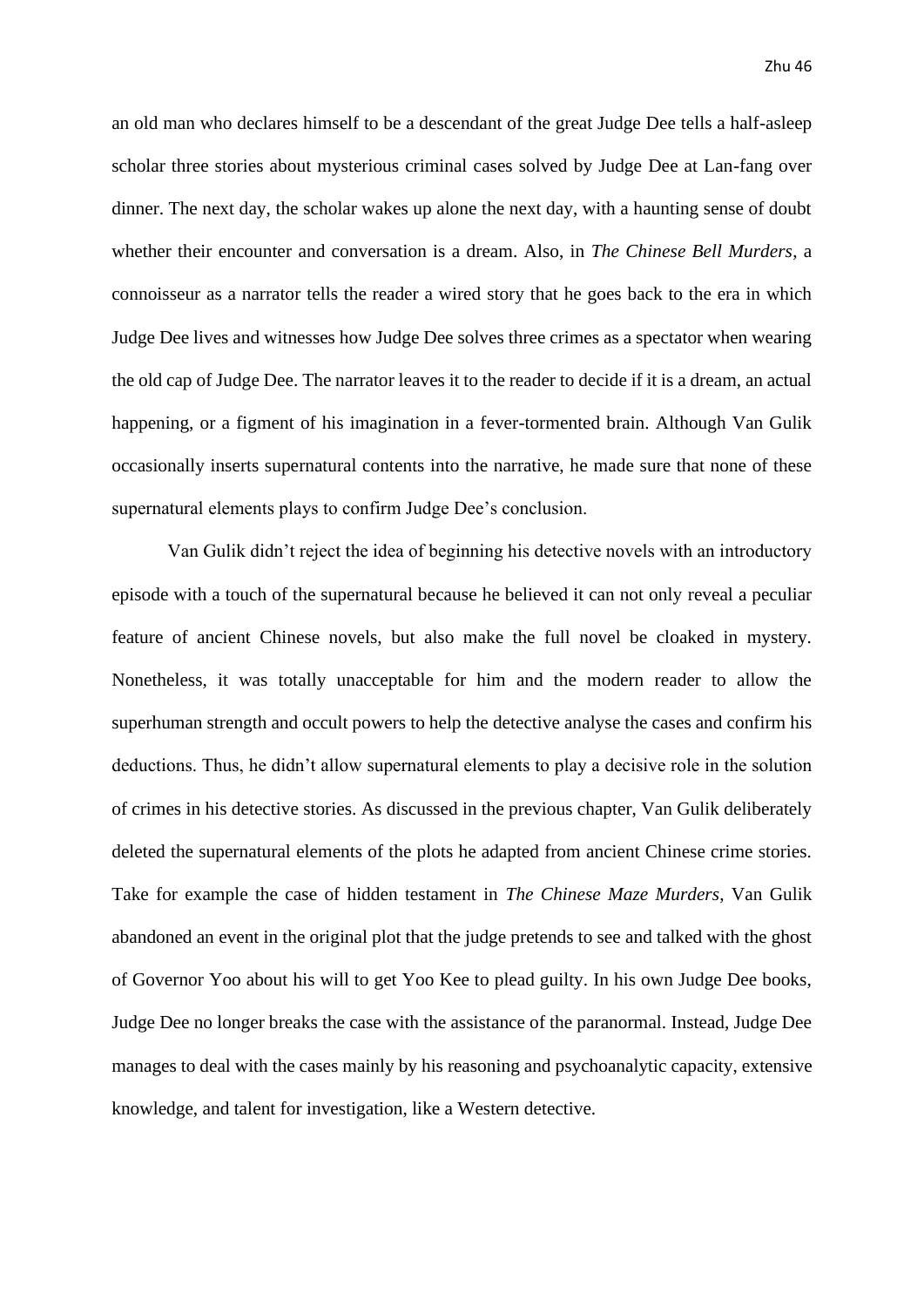"While Judge Dee retains the incorruptible persona of Chinese detectives like Pureofficial Bao, as an investigator", J. K. van Dover writes, "he is much more in the tradition of the reasoning agent of Western detective fiction" (18). Indeed, Judge Dee's persona and working methods all are the product of the combination of Chinese and Western traditions of detective fiction. Although Van Gulik maintained the Chinese custom of choosing a local magistrate as the hero of his detective stories, he deviated from it in several points. In addition to intentionally showing the judge's shortcomings, weakness, and private life that are usually missing in traditional Chinese crime stories, Van Gulik followed the Western tradition of making the detective use "scientific" methods more frequently in his stories than employ authorised torture and the supernatural to solve a mystery and wring evidence. Given the absence of modern science and technology in ancient times, Van Gulik allowed the judge in Judge Dee mysteries to rely more upon thoroughly questioning, carefully observing people's behaviour, his capacity for logical thinking and reasoning, "shrewd psychological insight", "wide knowledge of their fellow men", and "sound common sense" (Van Gulik, *The Chinese Lake Murders,* 251).

Van Gulik's detective novels are relatively short (no more than 28 chapters), with a limited number of casts, few irrelevant details and unnecessary materials, which echoes the Western form of the genre. Although he availed himself of the multi-case formula from the Chinese genre in his own stories, he managed to keep the characters in a relatively small number by establishing manifold connections between different cases in the same novel. It must be added that Van Gulik's later works have a smaller cast of characters than that of his early works. In addition, he inherited the Western tradition of adding a list of the dramatis personae at the beginning of the novel to help readers gain a basic understanding of characters and their relationships in advance.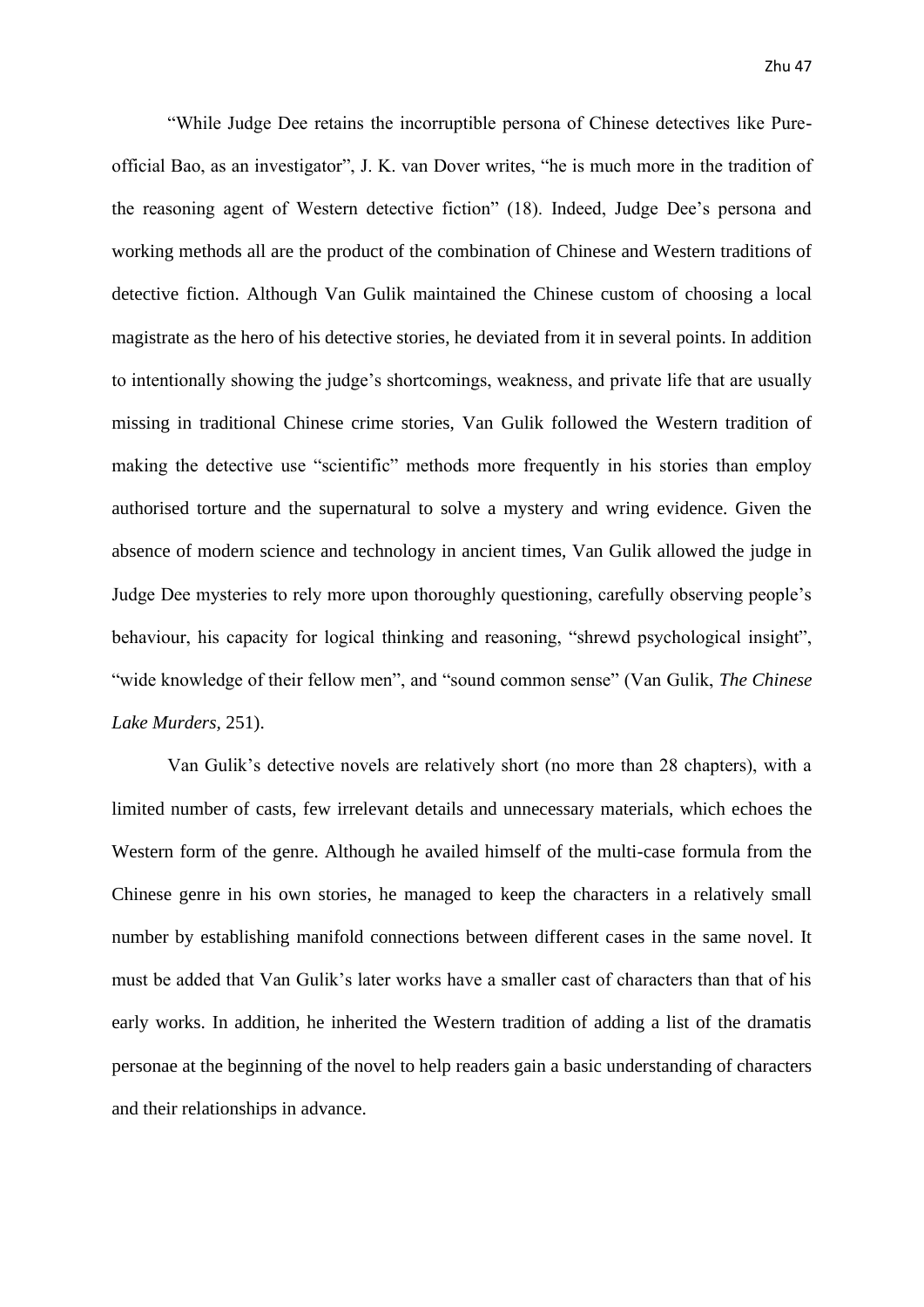As to common materials inserted in the traditional Chinese (crime) novels, such as poems, philosophical digressions, and official documents, Van Gulik removed most of them from his Judge Dee stories. But a small number of necessary materials were preserved either to serve to solve the cases as crucial clues or to keep "as much as possible Chinese style and atmosphere" (Van Gulik, *The Chinese Maze Murders,* vii). Poems and philosophical digressions, for instance, can still be found in *The Chinese Maze Murders*. Candidate Ding's poem quoted in the fifteenth chapter is crucial to half the General's murder. And the philosophical discussion between Judge Dee and Master Crane Robe reveals two different ways of thinking and living that have dominated Chinese philosophy for more than two thousand years – Confucianism and Taoism, which is not only employed to provide an essential clue to the two cases in the novel, but also to lead readers to a better understanding of traditional Chinese literatus and Taoist hermits. Besides, the abovementioned philosophical discussion and the poem in Van Gulik's novel play an essential role in retaining peculiar Chinese elements and creating a Chinese atmosphere.

Similarly, given the Western convention of declaring or dropping a hint at the punishment the villain would receive at the end of the story, Van Gulik nearly abandoned the Chinese tradition of describing how the villain is punished or executed in a gruesome detail. Generally, the old Chinese crime stories tend to give the reader a faithful and detailed account of an execution as an ending to cater to the Chinese taste and "satisfy the Chinese sense of justice" (Van Gulik, *The Chinese Maze Murders,* 317). However, Van Gulik thought that "it offends the Western reader, since it reminds him too much of beating a man who is already down" (Van Gulik, "Translator's Preface" iv). Therefore, he usually suggested a tragic ending of the criminal with a deliberate omission of the full description of execution to cater to a wider readership. When he occasionally added an account of execution into the narrative, he tried to condense it into a few sentences.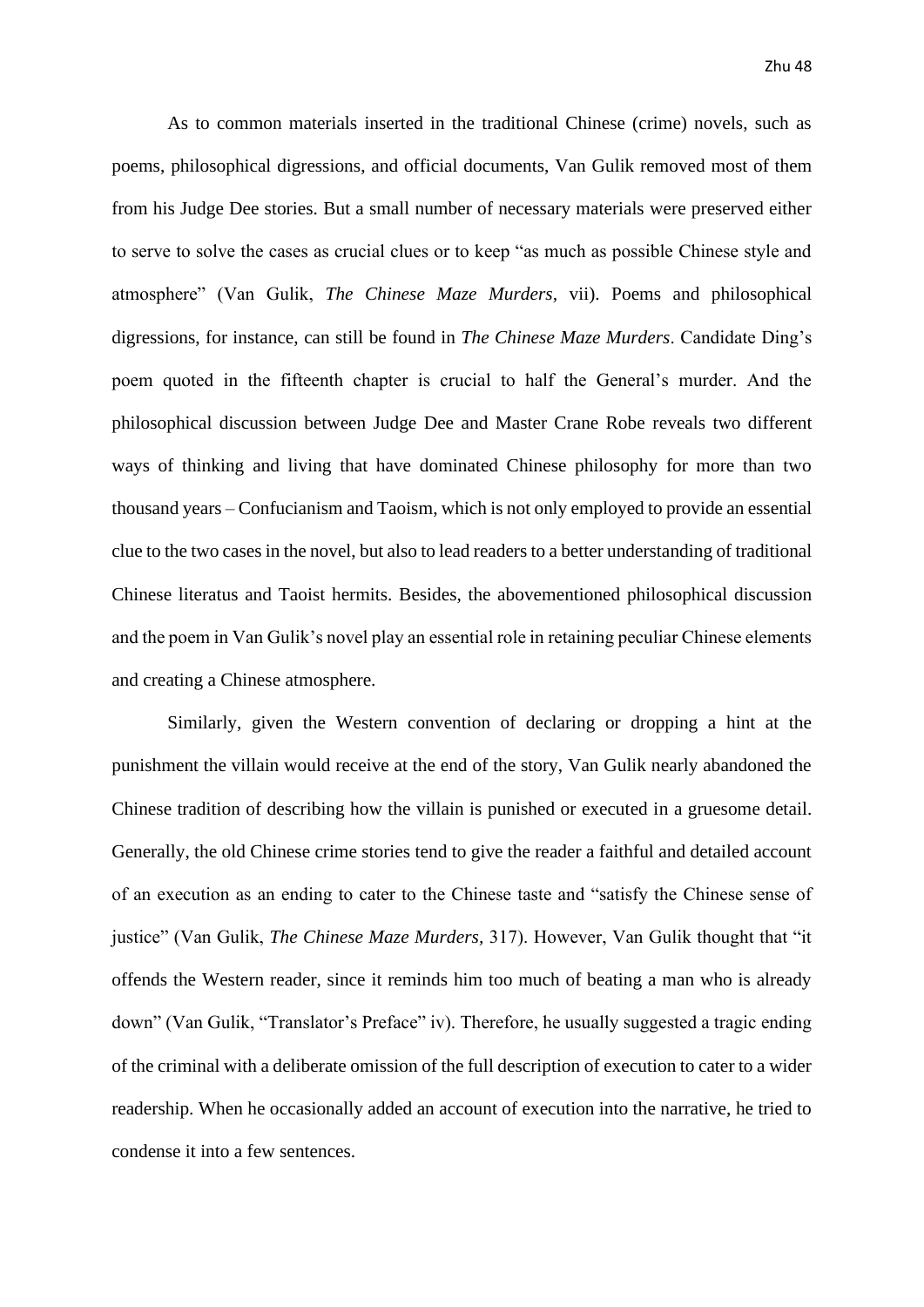In Van Gulik's later works, he discarded some of the typical features of classical Chinese fiction that he adopted in the initial works. He no longer began every novel with an edifying poem and a fantastic introductory episode as the prologue to the book. Also, he abandoned the convention of heading every chapter with a summary title which consists of two parallel sentences. All this make his later series of Judge Dee mysteries products of a subtle blend of Chinese and Western conventions of detective fiction rather than purely Chinese-style works of popular literature.

### <span id="page-49-0"></span>*2.4 New Paradigm, New Expectation, and New Memory*

Van Gulik remembered both the Chinese and Anglophone genres of the detective story and adapted some of the conventions in the genres in his own series of Judge Dee mysteries, which, together with his stories' intertextual reference to the precursor texts, helps construct the memory of the Dee stories. Various traditions of the genre of detective story are etched into every aspect of Van Gulik's Judge Dee books. On the one hand, the Judge Dee stories adapted many peculiar traditions of the Chinese genre: the hero/detective of his original detective books is a local magistrate/judge based on a historical personage rather than a private or an amateur detective; Van Gulik retained the multi-case pattern, allowing the judge to deal simultaneously with three cases in a novel; he employed in his early works the Chinese-style chapter headings and the device of open the book with a suggestive poem and fantastic tale hinting at some important events and characters. On the other hand, he followed in his novels some of prominent Western conventions of the detective story to make them more suitable for the Western reading public: he allowed the detective to identify the criminal and surprising readers at the end; he made the detective investigate and solve cases through judicial inquires, careful observation, logical reasoning, and psychological analysis, instead of using torture or occult to elicit a confession; he attempted to minimise irrelevant details, and the number of chapters,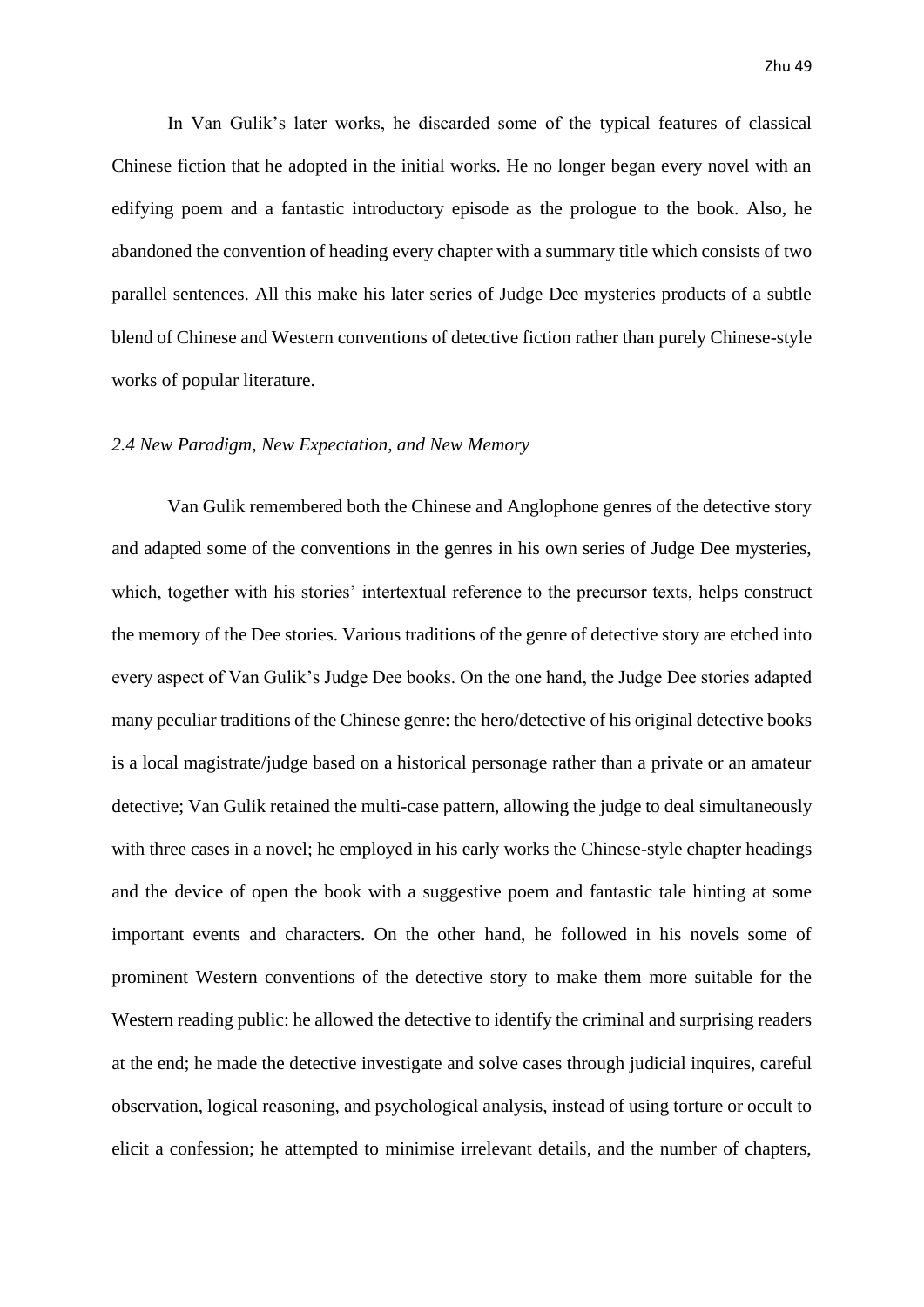characters, and supernatural elements; he abandoned the detailed and faithful depiction of the execution of the villains. His stories are a hybrid of the Chinese form and the Western formula, remembering a large number of conventions of the genre of the detective story.

Moreover, Van Gulik's Judge Dee novels contribute to the development of the genre of detective fiction and creating a new memory for the genre by combining different conventions of the Chinese and Western model. As pointed out by Erll and Nünning, "literary genres and their formal characteristics are closely related to conventionalised expectations" (273). More specifically, literary genres "constitute sets of expectations" that exert considerable influence on both the writing process (authors) and the reading process (readers) (Wesseling 18). In the Judge Dee stories, Van Gulik assimilated some of the genre conventions in his own composition of Judge Dee novels on the one hand, and attempted to create a new paradigm for the genre and guide the expectations of modern readers along a new path on the other hand. The gong'an genre and the genre of Western detective fiction have developed independently. And there are many differences in conventionalised expectations for crime fiction between the Chinese and Anglophone reading public. In his original series of Judge Dee mysteries, as discussed in the previous and present chapters, Van Gulik's attempt to reuse old Chinese plot, characters, and elements, and to blend the Chinese traditions of the crime story with the Western conventions of detective fiction, not only allows Van Gulik to produce a new paradigm for detective fiction, but also helps update or reconstitute expectations for detective fiction, thus creating a new memory for the genre of detective fiction.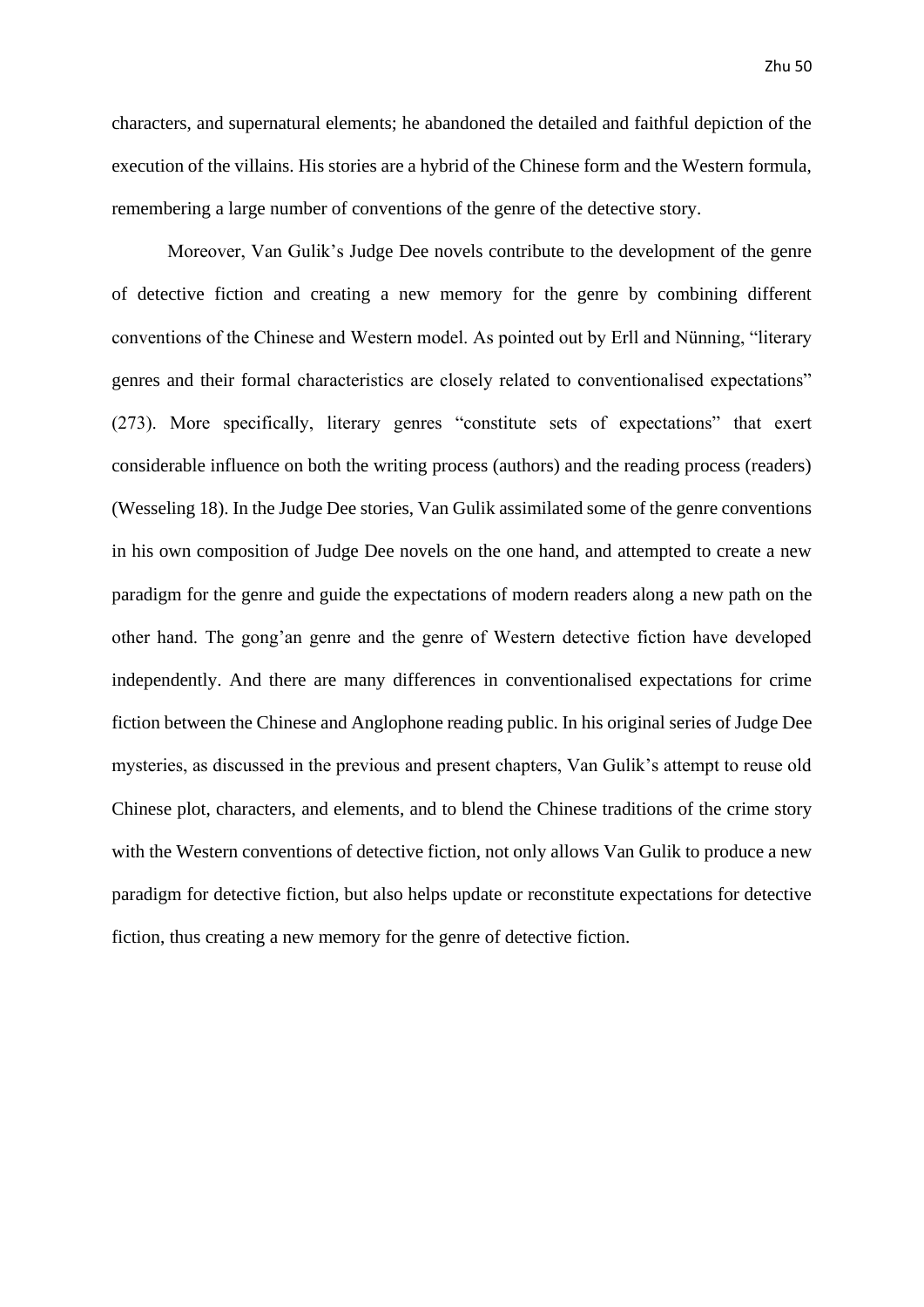### <span id="page-51-0"></span>Conclusion

Departing from case studies of Van Gulik's detective stories, this thesis presents an attempt to explore the phenomenon of inner-literary memory in popular literature, specifically, the inner-literary memory phenomenon in detective fiction. Detective fiction, like historical fiction, autobiography, and drama, can also be considered as a fertile ground for the exploration of intersections of literature and memory: some issues about the narrative structure of a detective story, for example, how a detective story involves recalling clues and how the narrator recall the story of crime and tell it to readers when reporting the story of investigation, are closely associated with the subject of memory; besides, the detective fiction also can "perform" acts of remembering, for example, remember pre-existent texts and "code" some ideas about the past into the narrative. All this suggest that it is feasible to think about detective fiction in relation to cultural memory. And Van Gulik's Judge Dee mysteries, which have established close relationships with earlier texts and different crime-writing conventions, provide good cases for studying some of the ways in which detective fiction and memory meets. Building upon the concept of "memory *of* literature" summarized and conceptualized by Erll and Nünning and Lachmann's theory of memory-as-intertextuality, my thesis has shown that Van Gulik's Judge Dee series construct their own memories and participate in the inner-literary memory discourses by remembering and adapting the previous (literary or non-literary) texts and conventions of both the gong'an genre and the genre of Western detective story.

Chapter 1 of this thesis has shed light on the interrelationships of Van Gulik's detective stories and the precursor texts and contributions they make to constitute the memory of the Judge Dee stories and a memory space made up of texts. In Van Gulik's Judge Dee books, fragments of many old Chinese texts, including ancient judicial casebooks, gong'an stories, traditional vernacular novels, anecdotes, and philosophical pieces, are remembered through a literary practice of memory – intertextuality. Also, the Judge Dee novels are reminiscent of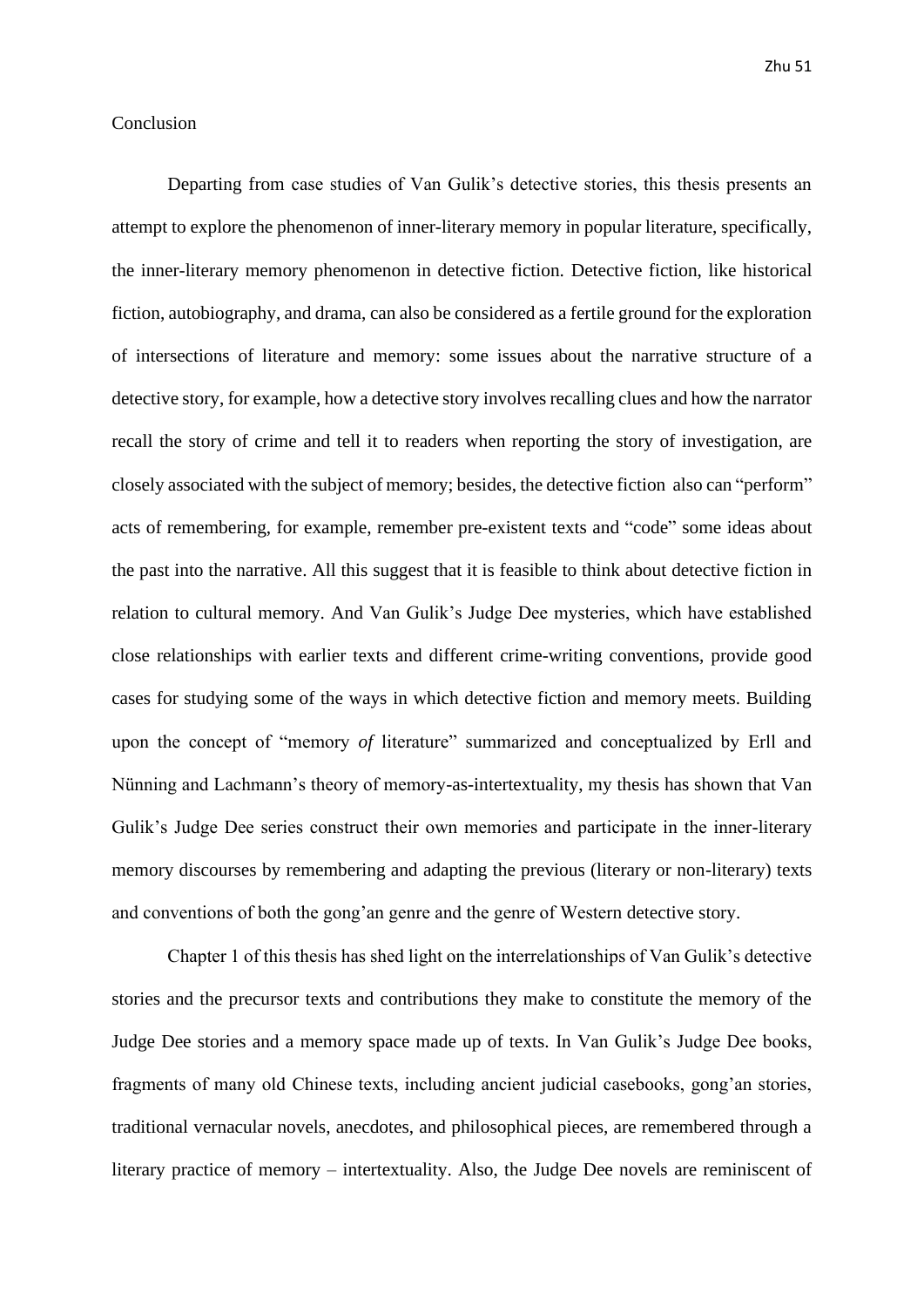some of Western detective stories. Both Van Gulik's utilizing and adapting the prior texts and readers' referencing of the pre-existent detective stories during their reading play to the intertextuality and memory of the Judge Dee stories. As to models of intertextuality, three models all find their expression in the Judge Dee series. Transformative intertextuality is the most common form, while the other two models of intertextuality occur occasionally. The intertextual relations between Van Gulik's Judge Dee stories and previous texts, are byproducts of Van Gulik's attempt to ground his novelties on a subtle blend of old Chinese sources and original plot and twists he crafted, as well as his desire to recapture imperial China in his detective works. The intertextuality (memory) of the Judge Dee stories, one the one hand, revitalises the prior texts in a new age and brings layers of meanings to these stories. On the other hand, it helps produce a memory space filled with textual relations and enables Van Gulik's detective novels to participate in the inner-literary memory dynamics.

Moreover, considering that "intertextuality means reference not only to individual texts, but also to genres" (Erll 73), the ways in which the Judge Dee books retain and adapt crimewriting traditions and combine formulae of the Chinese and Anglophone detective fiction have been examined in the chapter 2. In the Judge Dee stories, Van Gulik followed the peculiar Chinese custom of choosing a local magistrate as the hero of his detective novels and letting the detective handle three different criminal cases simultaneously. Also, the typical Chinese devices of opening the story with a poem and an episode to imply crucial characters and events, of giving every chapter a summary, two-sentence heading, were echoed in most of his early works. Besides, he assimilated several Western conventions of detective stories to cater to a broader readership. Like in a whodunit, it is not until near the end of the story that the identity of the perpetrator is revealed as the high point in Judge Dee series. Although the detective in Van Gulik's detective stories is a magistrate living in Tang Dynasty China, the detective relies more on his knowledge, reasoning skills and psychological insight than torture or the occult to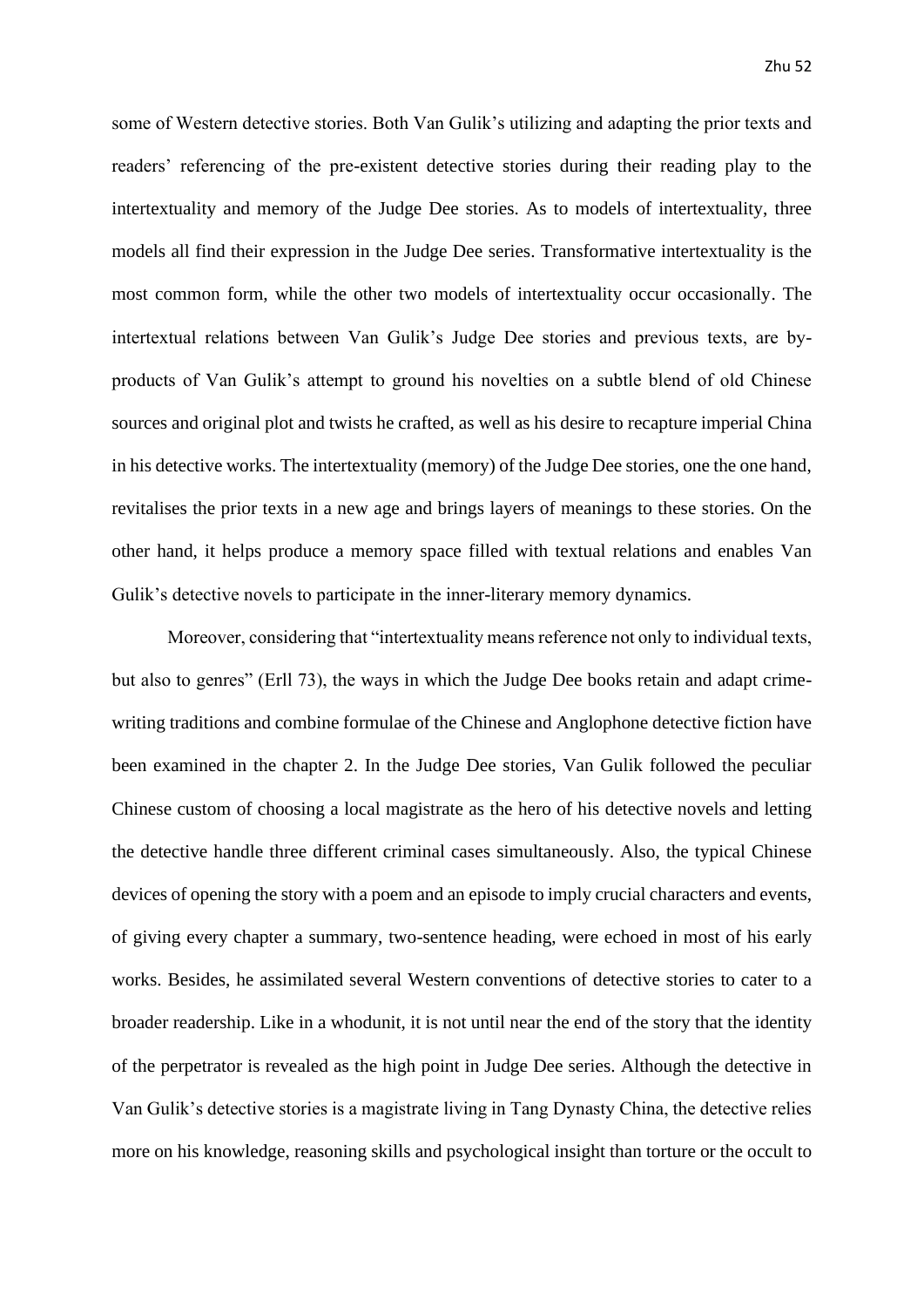solve the case like a Western detective. And Van Gulik intentionally portrayed a multifaceted judge – his strengths and weaknesses, his private life are presented to readers – rather than made him to be a superman or a instrument of imperial system. Also, Van Gulik's stories have a limited number of chapters, casts, unimportant details, and supernatural elements, which fits well into the Western traditions of detective fiction. The blend of the Chinese and Western traditions of the detective story in Van Gulik's Judge Dee books contributes not only to the production of a new, hybrid paradigm for the genre, but also to the construction of the memory of both the Judge Dee mysteries and the genre of detective fiction.

Van Gulik's Judge Dee stories, as well as their translations and adaptations, not only make Judge Dee, a semi-fictional character, well-known in many (Oriental and Western) countries as "China's Sherlock Holmes", but also play to the construction of cultural memory. According to *judge-dee.info*, the Judge Dee novels have been translated into 29 different languages and sold in 38 countries<sup>15</sup> ("Judge Dee Novels in Various Languages"). Furthermore, the Judge Dee mystery series have engendered numerous textual and screen adaptations. The French writer Frédéric Lenormand wrote 25 sequels to Van Gulik's Judge Dee detective series and published them between  $2004$  and  $2018^{16}$ . Also, several other authors, such as the Dutch novelist Janvillem van de Wetering, the Chinese-American writer Zhu Xiao Di, Eleanor Cooney and Daniel Alteri, tried their hands at composing their new Judge Dee books based on Van Gulik's Judge Dee character. Besides, the Judge Dee stories have been adapted into comic strips, television drama, and movies in different countries. Some of the notable movie versions include the Edgar Award-nominated television movie *Judge Dee and the Monastery Murders* created by Gerald Isenberg in Anglophone world and the *Detective Dee* film series directed

<sup>&</sup>lt;sup>15</sup> Access to the full text at: http://www.judge-dee.info//judge\_dee/languages/index.jsp?presentation [=detailed&sorteer\\_1=year&sorteer\\_1\\_volgorde=asc&sorteer\\_2=serial\\_number&sorteer\\_2\\_volgorde=asc.](http://www.judge-dee.info/judge_dee/languages/index.jsp?presentation%20=detailed&sorteer_1=year&sorteer_1_volgorde=asc&sorteer_2=serial_number&sorteer_2_volgorde=asc) 

<sup>16</sup> Frédéric Lenormand's new Judge Ti series (Série *Les Nouvelles Enquêtes du juge Ti*) began with *Le Château du lac Tchou-an: Une nouvelle enquête du juge Ti. Mort dans un champ de lotus* was released in 2018. During his writing, he attempted to stay faithful to the fictionalized history of Van Gulik's Judge Dee stories.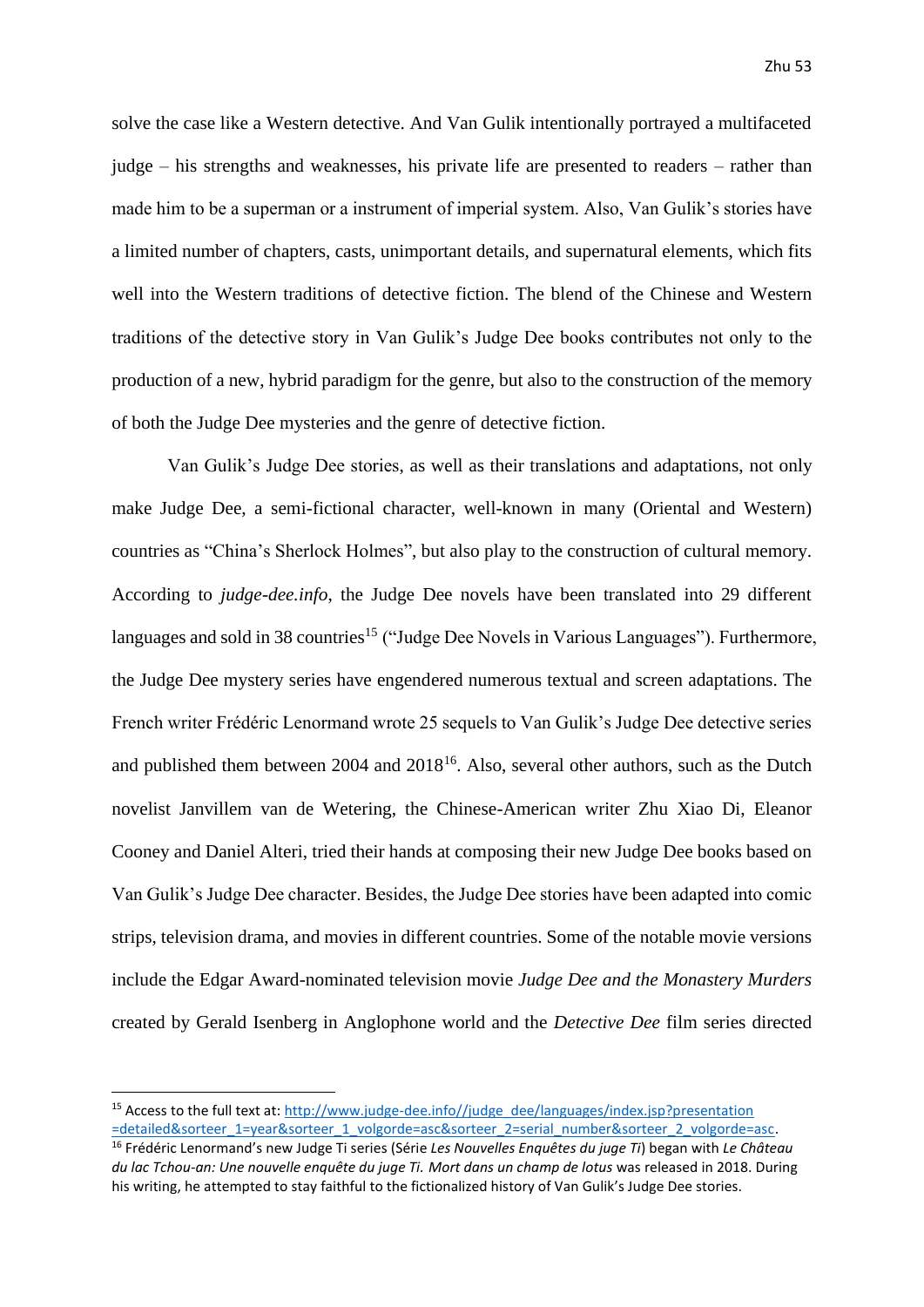and produced by Tsui  $Hark^{17}$  in China. Notable television versions include four different series produced by China Central Television (CCTV) in 2004, 2006, 2008, and 2010. All this enable the semi-fictional character Judge Dee to reach a wider audience and participate in cultural memory dynamics.

For reasons of space and of thematic consistency, this thesis has only discussed some of the ways in which Van Gulik's detective series and memory meets, focusing on exploring how they remember prior texts and literary genres. It has not taken in consideration the afterlife of the Judge Dee stories and has not studied the impact of various adaptations in memory culture. Future research in this direction might lay more emphasis on the afterlife of Van Gulik's detective stories, attempting to investigate how those stories and their afterlives play to creating the memory of the Judge Dee novels, representing memory, and function as media of cultural memory.

<sup>17</sup> The *Detective Dee* film series comprises *Detective Dee and the Mystery of the Phantom Flame* (2010), *Young Detective Dee: Rise of the Sea Dragon* (2013), *Detective Dee: The Four Heavenly Kings* (2018).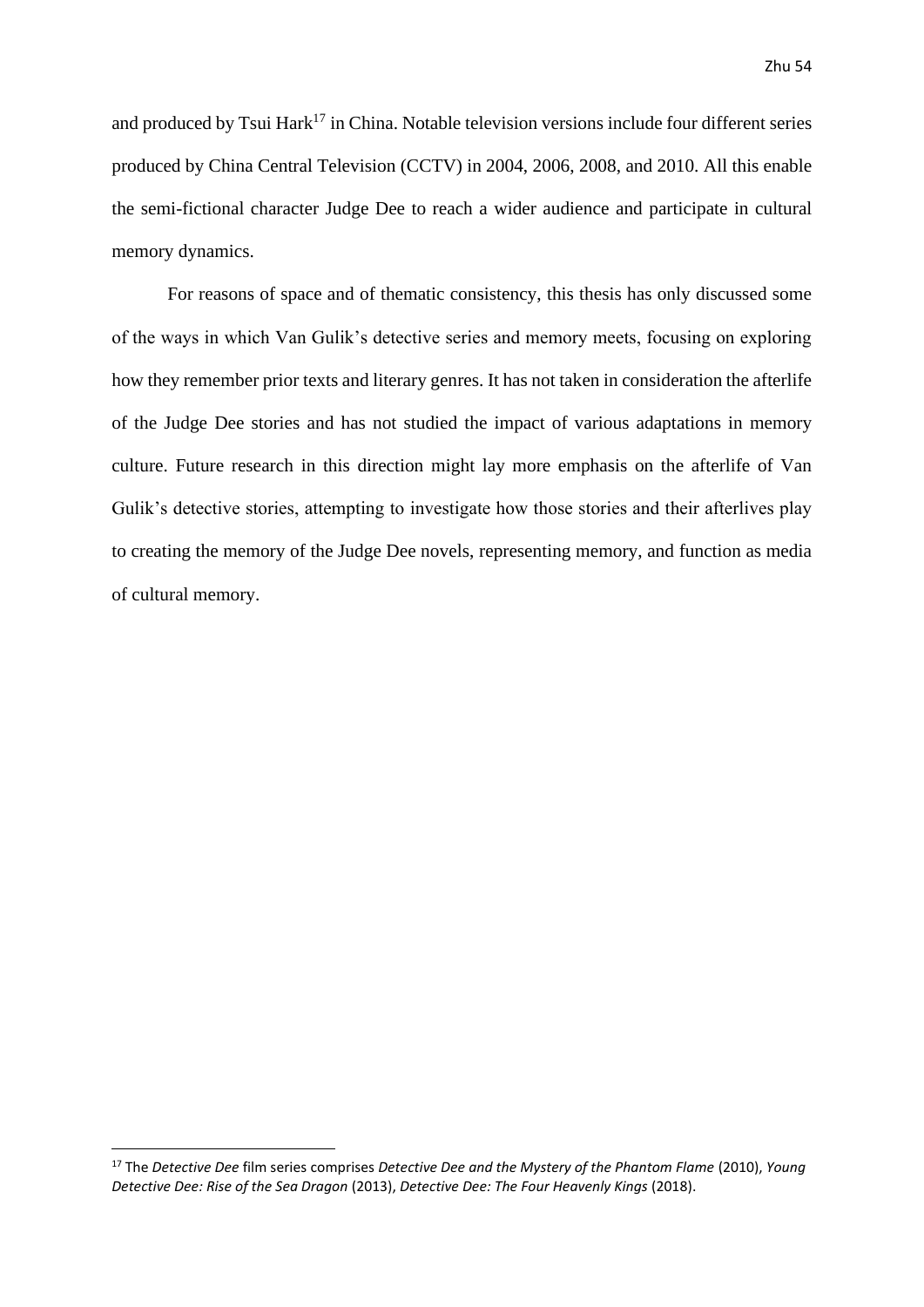### <span id="page-55-0"></span>Works Cited

Allen, Graham. *Intertextuality*. Routledge, 2011.

Assmann, Jan. "Collective Memory and Cultural Identity," translated by John Czaplicka, *New German Critique*, vol. 65, 1995, pp. 125–33.

Bloom, Harold. *The Anxiety of Influence: A Theory of Poetry*. Oxford University Press, 1973.

- Cawelti, John G. *Adventure, Mystery, and Romance: Formula Stories as Art and Popular Culture*. University of Chicago Press, 1976.
- Erll, Astrid, and Ansgar Nünning. "Where Literature and Memory Meet: Towards a Systematic Approach to the Concepts of Memory Used in Literary Studies." *REAL: The Yearbook of Research in English and American Literature*, vol. 21, 2005, pp. 261– 294. *EBSCOhost*, search.ebscohost.com/login.aspx? direct=true&db=mzh&AN=2005 872441&site=ehost-live.

Erll, Astrid, and Sara B Young. *Memory in Culture*. Palgrave Macmillan, 2011.

- Hao, Sabrina Yuan. "Transcending Cultural Boundaries: Robert Van Gulik's Judge Dee Detective Stories." *Canadian Review of Comparative Literature / Revue Canadienne de Littérature Comparée*, vol. 43 no. 4, 2016, p. 551-567. *Project MUSE*, [doi:10.1353/crc.2016.0041.](http://doi.org/10.1353/crc.2016.0041)
- Huang, Shan Lu. Introduction. *The Chinese Bell Murders*, by Robert van Gulik, translated by Dandan Cai, Beiyue Literature & Art Publishing House, 2018, pp. 2-11.
- Huyssen, Andreas. "Memory Culture at an Impasse: Memorials in Berlin and New York." *The Modernist Imagination Book: Intellectual History and Critical Theory*, edited by Warren Breckman, Peter E. Gordon, A. Dirk Moses, Samuel Moyn, and Elliot Neaman, Berghahn Books, 2009.
- "Intertextuality." *Merriam-Webster.com Dictionary*, Merriam-Webster, https://www. Merriam -webster.com/dictionary/intertextuality. Accessed 1 Jul. 2021.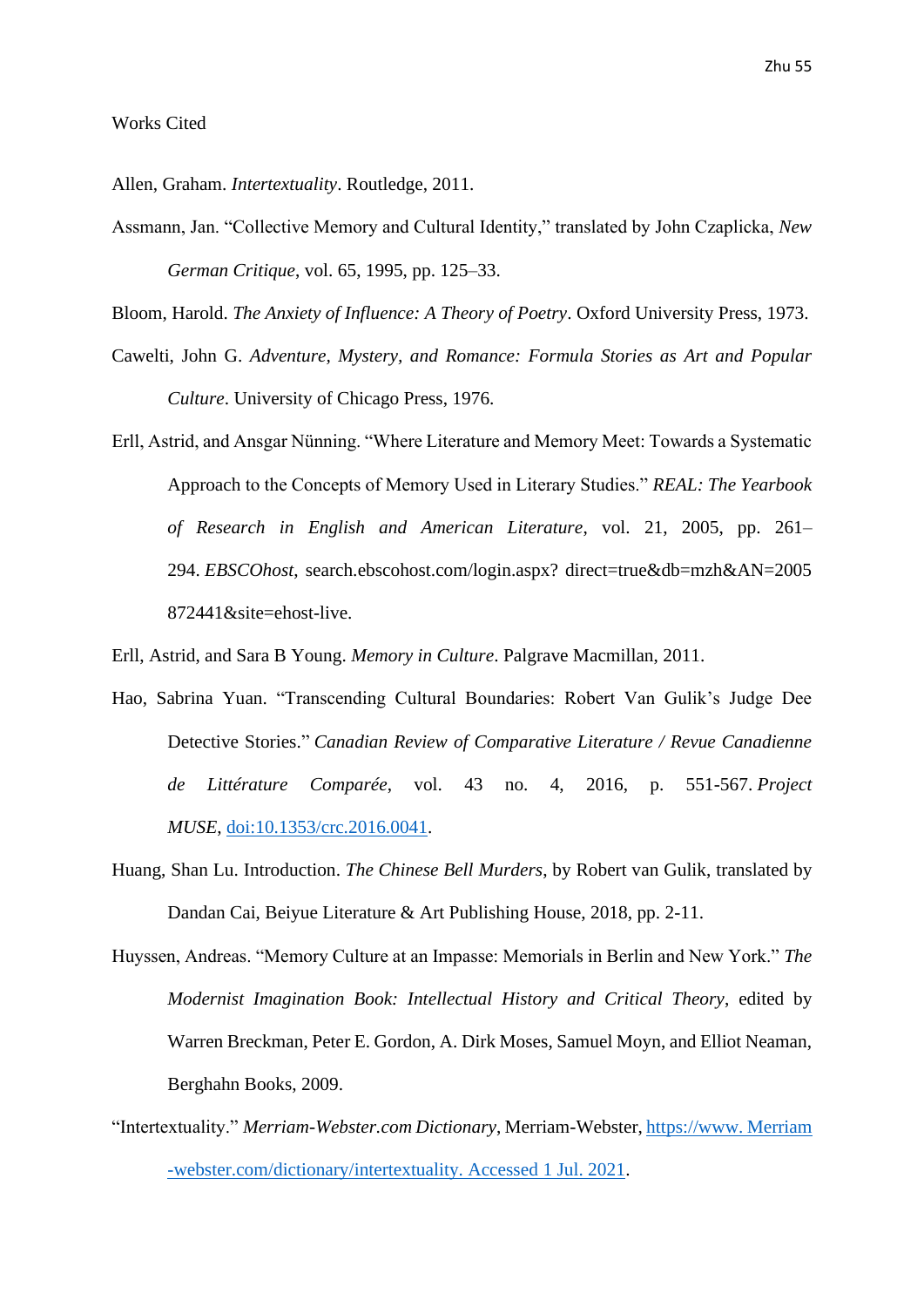- "Judge Dee Novels in Various Languages." *Judge Dee / Robert Van Gulik*, www.judge-dee.inf o/judge\_dee/languages/index.jsp?presentation+=detailed&sorteer\_1=year&sorteer\_1\_ volgorde=asc&sorteer\_2=serial\_number&sorteer\_2\_volgorde=asc.
- Kristeva, Julia. *Desire in Language: a semiotic approach to literature and art*. Translated by Thomas Gora, Alice Jardine and Leon S. Roudiez, edited by Leon S. Roudiez. Columbia University Press, 1980.
- Lach, Donald F. Introduction. *The Chinese Bell Murders*, by Robert van Gulik, University of Chicago Press, 1977, pp. 4-15.
- Lachmann, Renate. *Memory and Literature: Intertextuality in Russian Modernism*. Translated by Roy Sellars and Anthony Wall, University of Minnesota Press, 1997.
- ---. "Mnemonic and Intertextual Aspects of Literature." *Cultural Memory Studies: An International and Interdisciplinary Handbook*, edited by Astrid Erll et al., Walter de Gruyter, Inc., 2008, pp. 301–310. *EBSCOhost*, search.ebscohost.com.proxy.library.uu. nl/login.aspx?direct=true&db=mzh&AN=2009392982&site=ehost-live.
- Lewis, Thomas E. Review of *Delightful Murder: A Social History of the Crime Story, by Ernest Mandel*. *The Journal of the Midwest Modern Language Association*, vol. 19, no. 2, 1986, pp. 39–43. *JSTOR*, www.jstor.org/stable/1315232. Accessed 7 July 2021.
- Molloy, Diane. *Cultural Memory and Literature: Re-Imagining Australia's Past*. Brill Rodopi, 2016.
- Plaks, Andrew H. "Towards a Critical Theory of Chinese Narrative." *Chinese Narrative: Critical and Theoretical Essays*, edited by Andrew H. Plaks, Princeton UP, 1977, pp. 309-52.
- Porter, Dennis. *The Pursuit of Crime: Art and Ideology in Detective Fiction*. Yale University Press, 1981.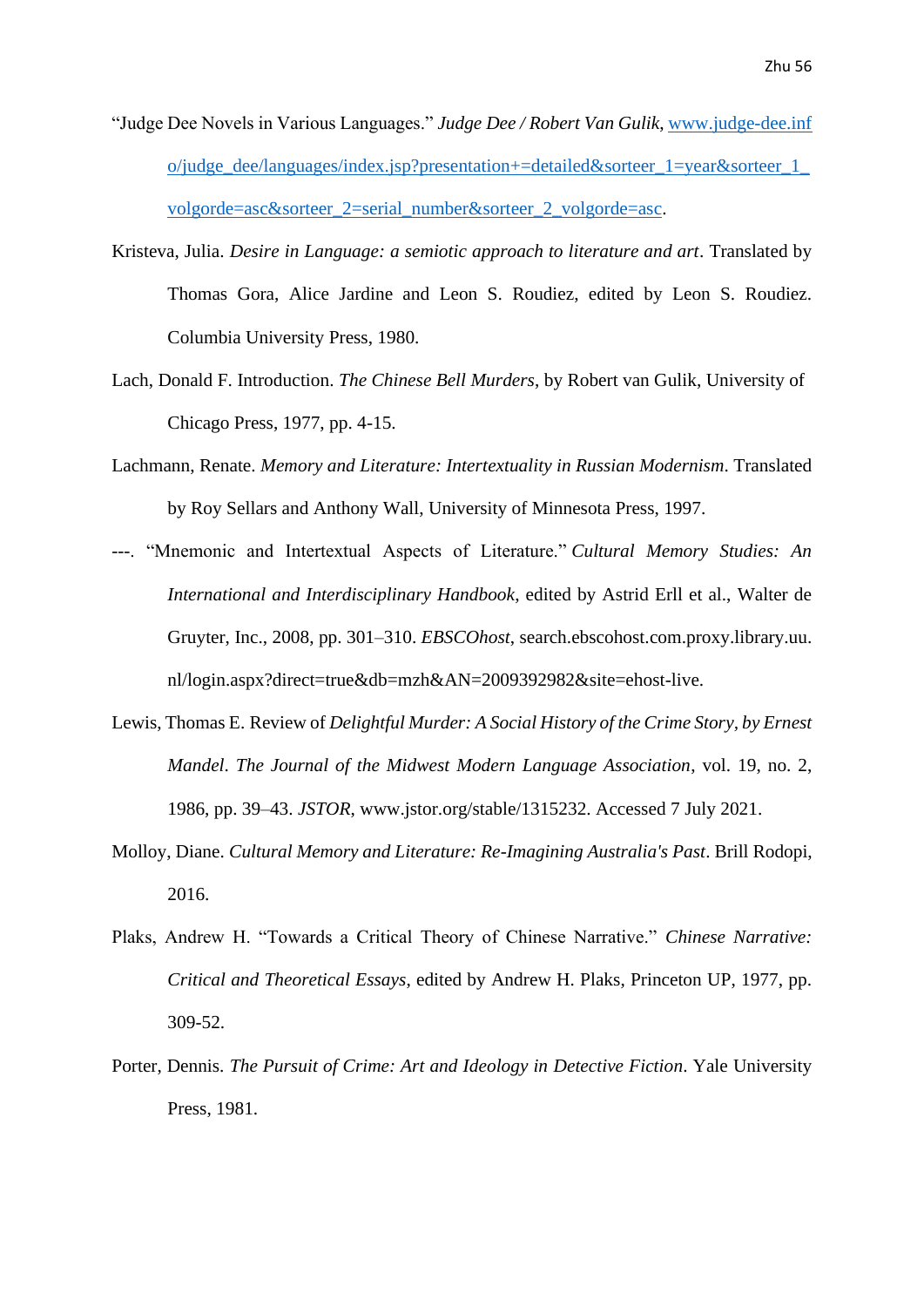- Shi, Hua. *The Study on Dutch Sinologist Rebert Hans van Gulik*. Shanghai Classics Publishing House, 2017.
- Starrett, Vincent. "Some Chinese Detective Stories." *Bookman's Holiday: The Private Satisfactions of an Incurable Collector*. Random House, 1942, pp. 3-26.

---. *The Private Life of Sherlock Holmes*. Pinnacle, 1975.

- *The Analects of Confucius*. Translated by Burton Watson. Columbia University Press, 2007.
- Todorov, Tzvetan. "The Typology of Detective Fiction." *Modern Criticism and Theory: A Reader*, edited by Nigel Wood and David Lodge, Routledge, 2008, pp. 226-32.
- Van Dover, J. K. *The Judge Dee Novels of R. H. van Gulik: The Case of the Chinese Detective and the American Reader*. McFarland & Company, Inc., Publishers, 2015.
- Van Gulik, Robert. *Necklace and Calabash: A Judge Dee Mystery.* University of Chicago Press, 1992.
- ---. *Sexual Life in Ancient China*. E. J. Brill, 1974.
- ---. *The Chinese Bell Murders*, Robert van Gulik, University of Chicago Press, 1977.
- ---. *The Chinese Gold Murders: A Judge Dee Detective Story.* Harper Perennial, 2004.
- ---. *The Chinese Lake Murders: A Judge Dee Mystery.* University of Chicago Press, 1979.
- ---. *The Chinese Maze Murders: A Judge Dee Mystery.* University of Chicago Press, 1997.
- ---. *The Haunted Monastery: A Judge Dee Mystery.* University of Chicago Press, 1997.
- ---. *The Chinese Nail Murders: A Judge Dee Mystery.* University of Chicago Press, 1977.
- ---. Translator's Preface. *Celebrated Cases of Judge Dee*, translated by Robert van Gulik, Dover Publications, 1976.
- Waley, Arthur. Introduction. *Chin P'ing Mei: The Adventurous History of Hsi Men and His Six Wives*, by Xiaoxiaosheng, translated by Bernard Miall, G.P. Putnam's Sons, 1947, pp. ix-xxii.